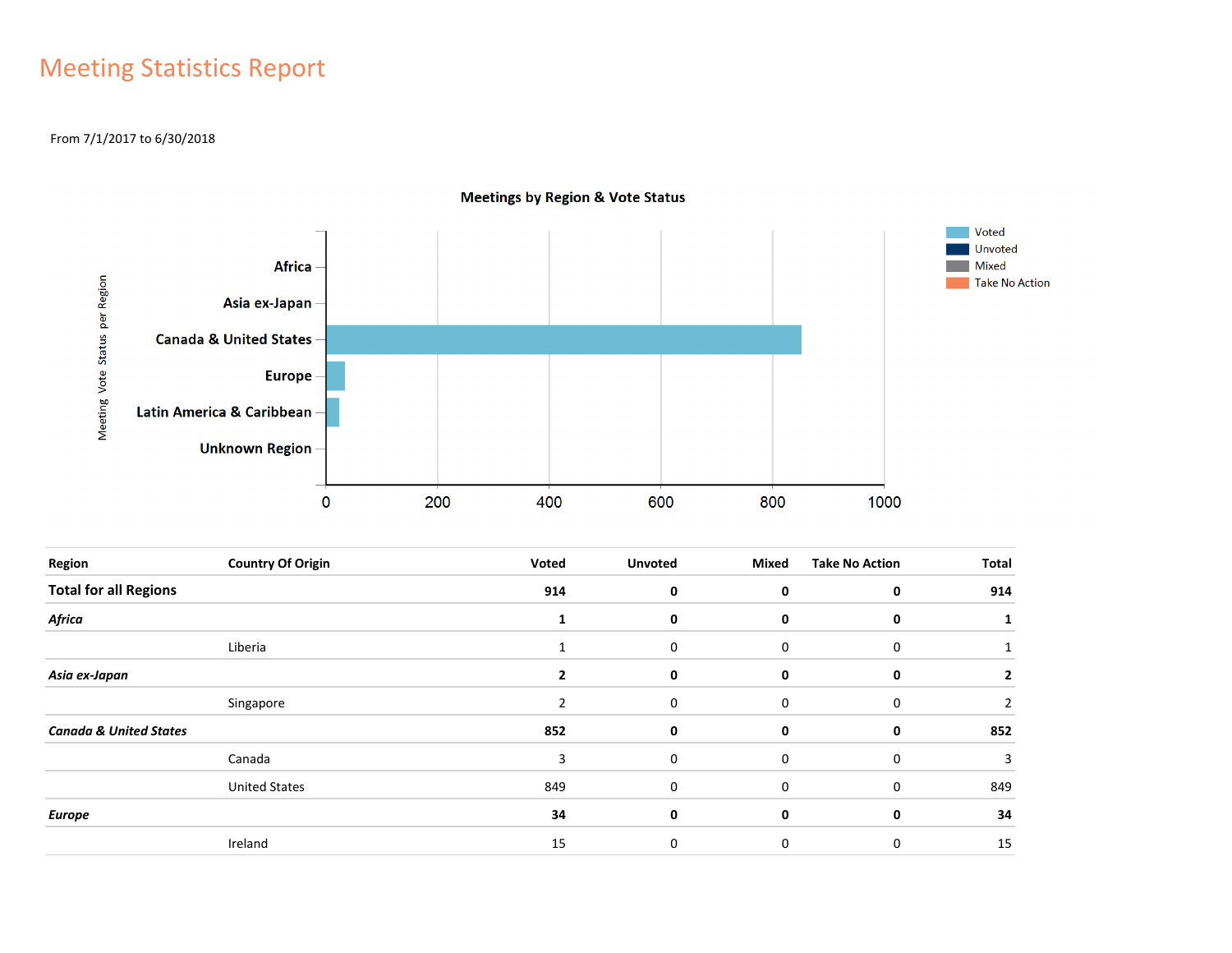|                           | Jersey                   | 3  | $\mathbf 0$ | $\mathbf 0$  | $\mathbf 0$ |    |
|---------------------------|--------------------------|----|-------------|--------------|-------------|----|
|                           | Luxembourg               |    | $\mathbf 0$ | $\Omega$     | $\Omega$    |    |
|                           | Netherlands              | 6  | 0           | 0            | 0           | 6  |
|                           | Switzerland              | 3  | 0           | $\mathbf 0$  | 0           |    |
|                           | United Kingdom           | 6  | 0           | 0            | 0           | 6  |
| Latin America & Caribbean |                          | 24 | 0           | 0            | 0           | 24 |
|                           | Bermuda                  | 20 | $\mathbf 0$ | $\Omega$     | $\Omega$    | 20 |
|                           | Cayman Islands           |    | 0           | $\mathbf 0$  | 0           |    |
|                           | Panama                   |    | 0           | 0            | $\mathbf 0$ |    |
|                           | Puerto Rico              |    | 0           | $\mathbf{0}$ | $\mathbf 0$ |    |
|                           | Virgin Islands (British) |    | 0           | $\Omega$     | $\mathbf 0$ |    |
| <b>Unknown Region</b>     |                          |    | 0           | $\Omega$     | 0           |    |
|                           | Unknown Country          |    | 0           | $\Omega$     | $\Omega$    |    |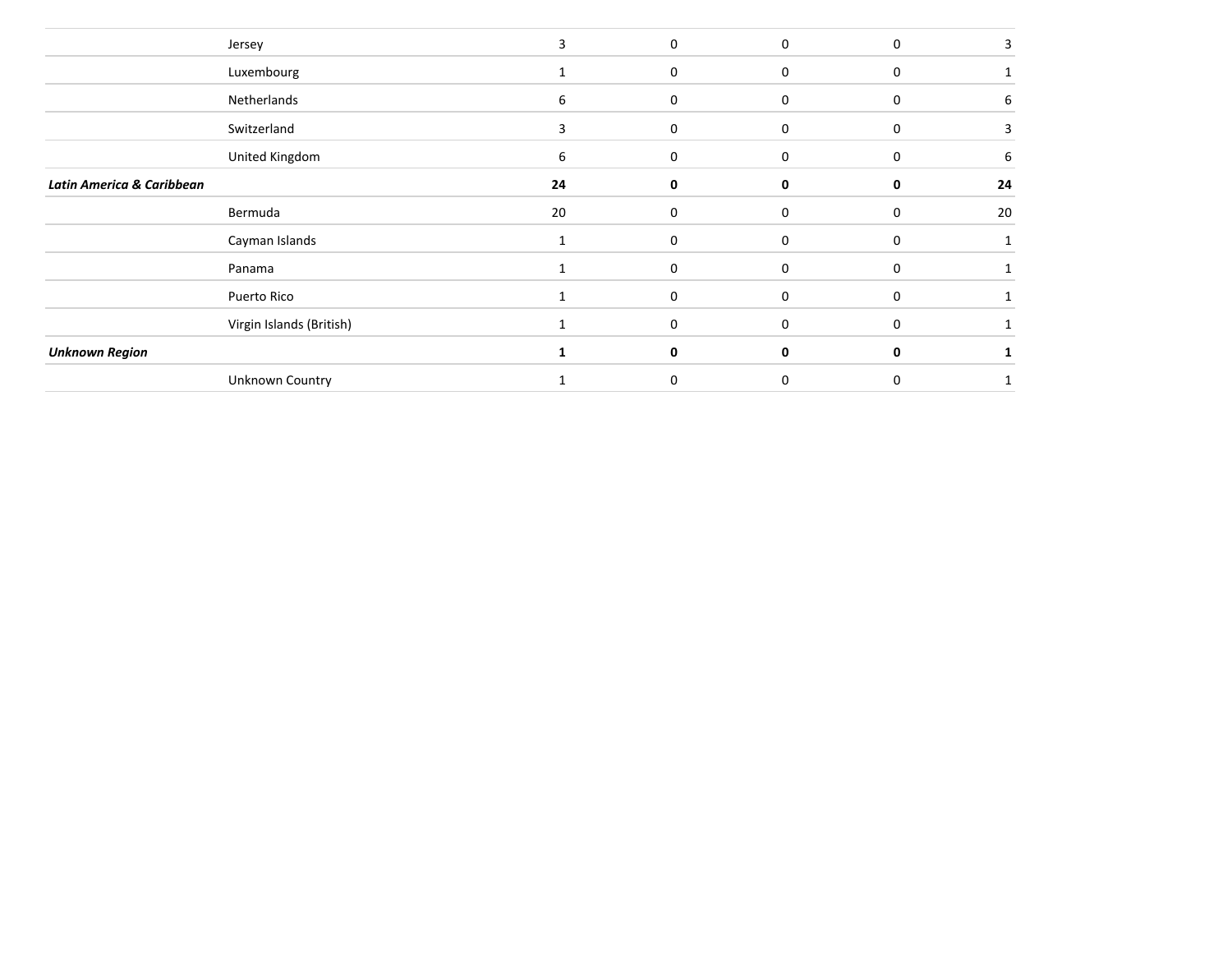### Ballot Statistics Report

From 7/1/2017 to 6/30/2018



**Ballots by Region & Vote Status** 

| Region                            | <b>Country Of Origin</b> | Voted        | <b>Unvoted</b> | <b>Take No Action</b> | <b>Total</b> |
|-----------------------------------|--------------------------|--------------|----------------|-----------------------|--------------|
| <b>Total for all Regions</b>      |                          | 918          | 0              | 0                     | 918          |
| Africa                            |                          | 1            | 0              | 0                     |              |
|                                   | Liberia                  | 1            | 0              | 0                     |              |
| Asia ex-Japan                     |                          | $\mathbf{2}$ | 0              | 0                     | 2            |
|                                   | Singapore                | 2            | 0              | 0                     | 2            |
| <b>Canada &amp; United States</b> |                          | 856          | 0              | 0                     | 856          |
|                                   | Canada                   | 3            | 0              | 0                     | 3            |
|                                   | <b>United States</b>     | 853          | 0              | 0                     | 853          |
| <b>Europe</b>                     |                          | 34           | 0              | 0                     | 34           |
|                                   | Ireland                  | 15           | 0              | 0                     | 15           |
|                                   | Jersey                   | 3            | 0              | 0                     | 3            |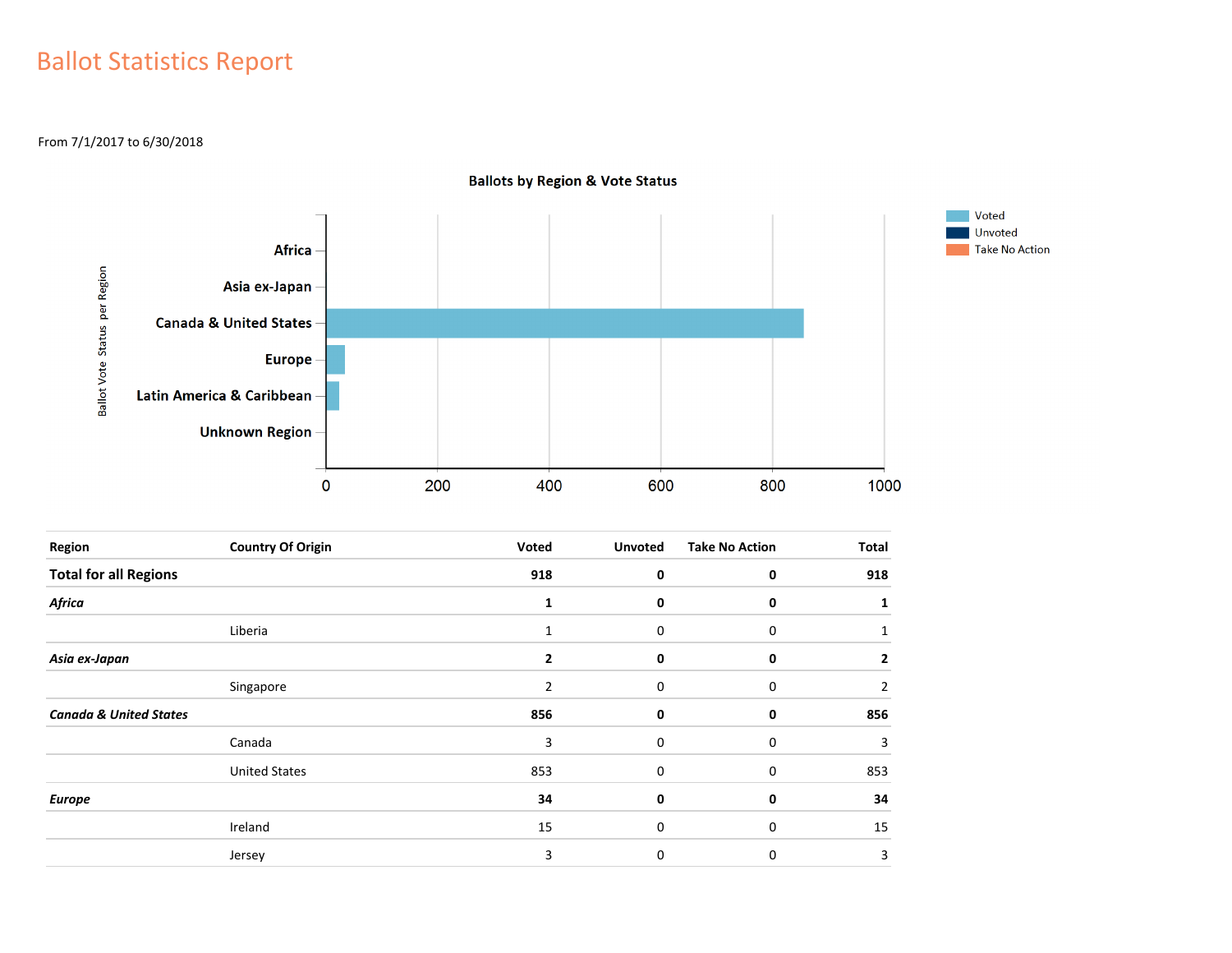|                                      | Luxembourg               |    | 0 | 0 |    |
|--------------------------------------|--------------------------|----|---|---|----|
|                                      | Netherlands              | 6  | O | 0 | 6  |
|                                      | Switzerland              | 3  | 0 | 0 |    |
|                                      | United Kingdom           | 6  | ი | 0 | 6  |
| <b>Latin America &amp; Caribbean</b> |                          | 24 |   | n | 24 |
|                                      | Bermuda                  | 20 |   |   | 20 |
|                                      | Cayman Islands           |    | o |   |    |
|                                      | Panama                   |    |   | o |    |
|                                      | Puerto Rico              |    | U | U |    |
|                                      | Virgin Islands (British) |    |   | 0 |    |
| <b>Unknown Region</b>                |                          |    | 0 | 0 |    |
|                                      | <b>Unknown Country</b>   |    |   |   |    |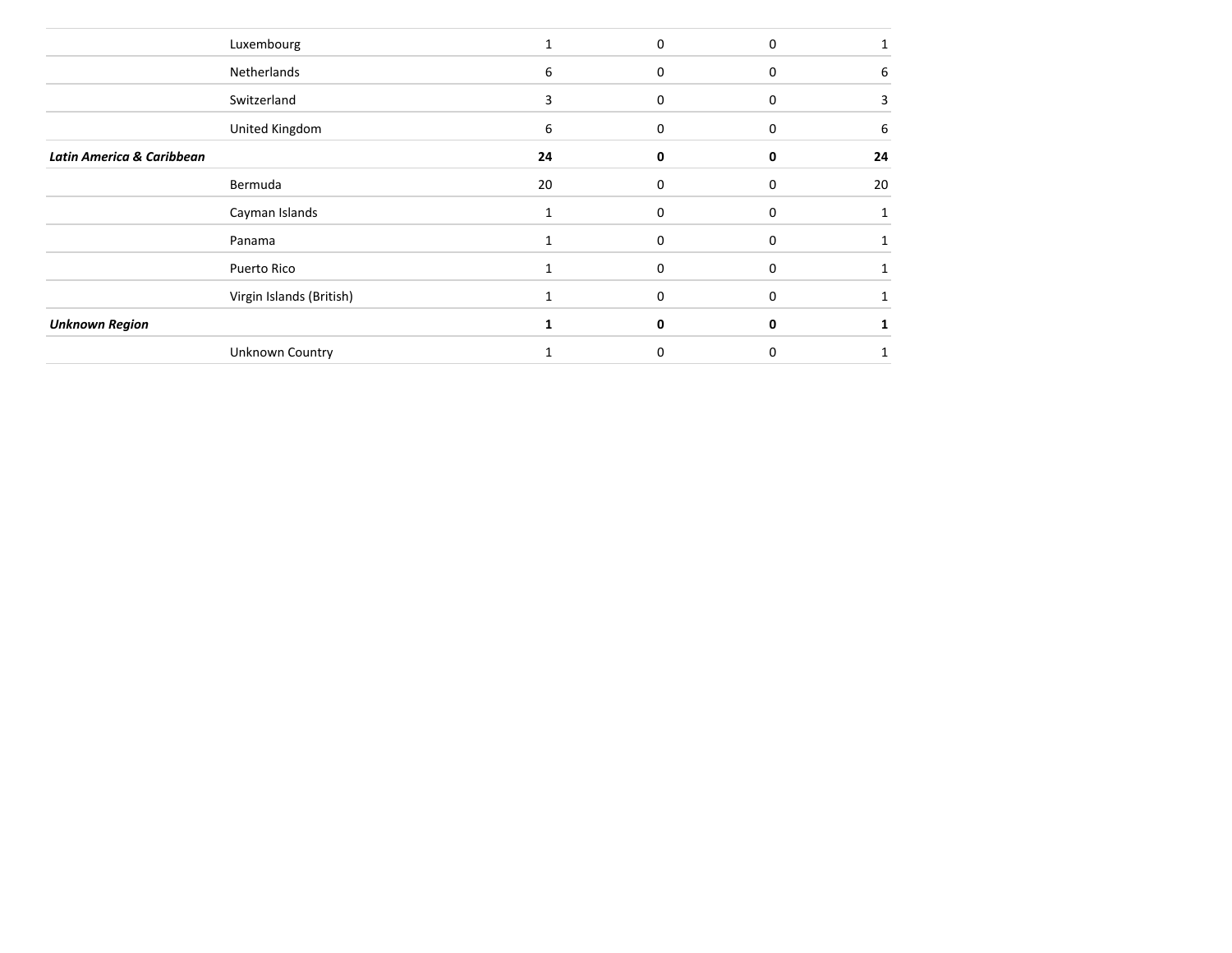### Proposal Statistics Report

#### From 7/1/2017 to 6/30/2018

|                | <b>Mgmt Proposals</b> |     | <b>SHP Proposals Total Proposals</b> |
|----------------|-----------------------|-----|--------------------------------------|
| For            | 9181                  | 236 | 9417                                 |
| Against        | 575                   | 140 | 715                                  |
| Abstain        | 39                    | 36  | 75                                   |
| 1 Year         | 113                   | 0   | 113                                  |
| 2 Years        | 0                     | 0   | 0                                    |
| 3 Years        | 0                     | 0   | 0                                    |
| Mixed          | 0                     | 0   | 0                                    |
| Take No Action | 0                     | 0   | 0                                    |
| Unvoted        | 0                     | 0   | 0                                    |
| <b>Totals</b>  | 9908                  | 412 | 10320                                |



|                    | <b>Mgmt</b><br>Proposals |     | <b>SHP Proposals Total Proposals</b> |
|--------------------|--------------------------|-----|--------------------------------------|
| With Management    | 9251                     | 140 | 9391                                 |
| Against Management | 653                      | 269 | 922                                  |
| N/A                | 4                        | 3   | 7                                    |
| Mixed              | 0                        | 0   | 0                                    |
| Take No Action     | 0                        | 0   | 0                                    |
| Unvoted            | 0                        | 0   | 0                                    |
| <b>Totals</b>      | 9908                     | 412 | 10320                                |

#### Management Proposals - Votes versus Management



Shareholder Proposals - Votes versus Management



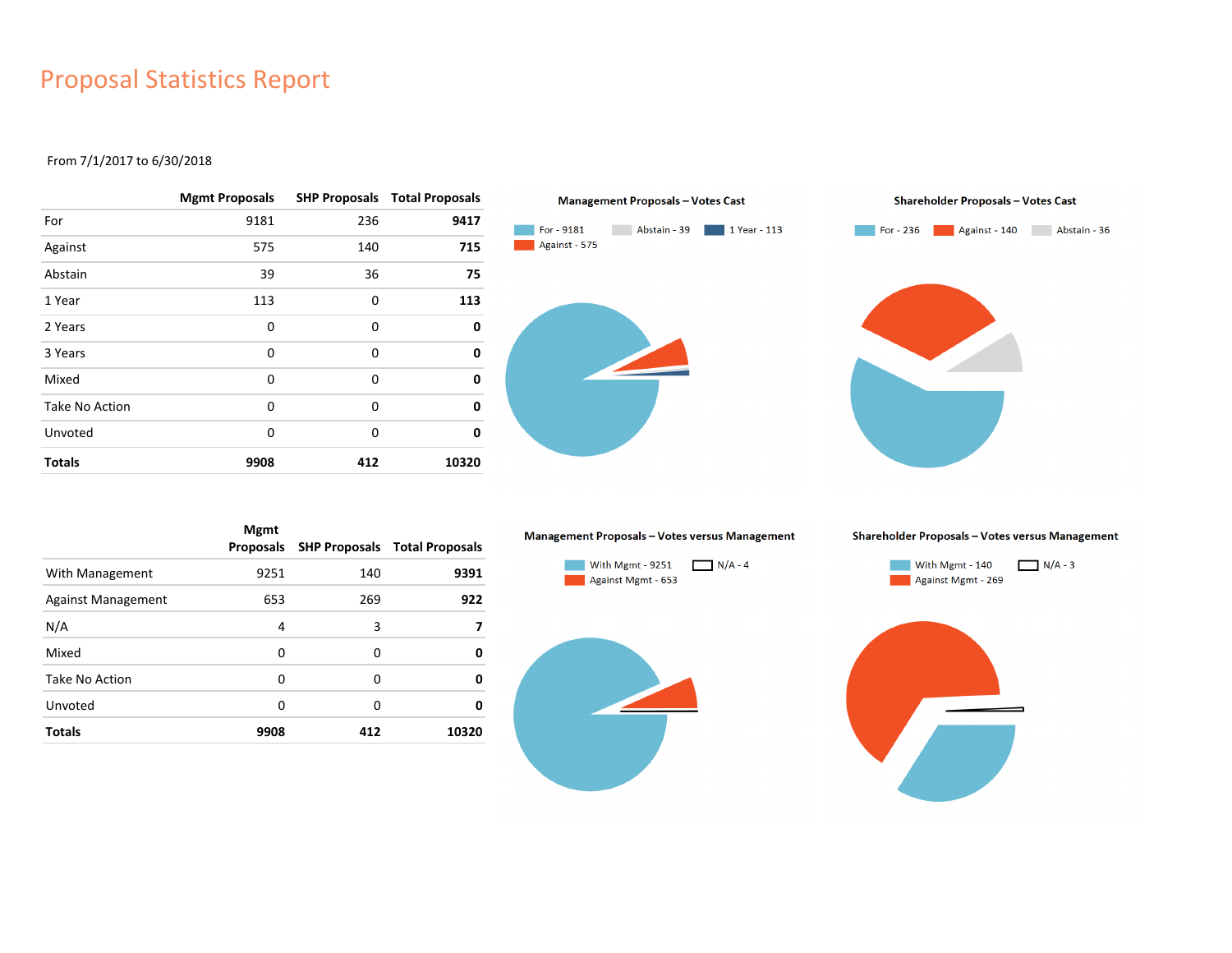|                       | <b>Mgmt Proposals</b> |     | <b>SHP Proposals Total Proposals</b> |
|-----------------------|-----------------------|-----|--------------------------------------|
| With Policy           | 9902                  | 316 | 10218                                |
| <b>Against Policy</b> | 1                     | 0   |                                      |
| Manual                | 5                     | 96  | 101                                  |
| N/A                   | 0                     | 0   | 0                                    |
| Mixed                 | $\Omega$              | 0   | 0                                    |
| Take No Action        | O                     | 0   | 0                                    |
| Unvoted               | 0                     | 0   | Ω                                    |
| <b>Totals</b>         | 9908                  | 412 | 10320                                |



With Policy 9902 Manual 5 Against Policy 1



**Shareholder Proposals - Votes versus Policy** 

With Policy 316 Manual 96

|                            | <b>Mgmt Proposals</b> |     | <b>SHP Proposals Total Proposals</b> |
|----------------------------|-----------------------|-----|--------------------------------------|
| With Glass Lewis           | 9778                  | 372 | 10150                                |
| <b>Against Glass Lewis</b> | 128                   | 40  | 168                                  |
| N/A                        | $\mathcal{P}$         | 0   | 2                                    |
| Mixed                      | 0                     | O   | 0                                    |
| Take No Action             | O                     | O   | 0                                    |
| Unvoted                    | O                     | O   | 0                                    |
| <b>Totals</b>              | 9908                  | 412 | 10320                                |

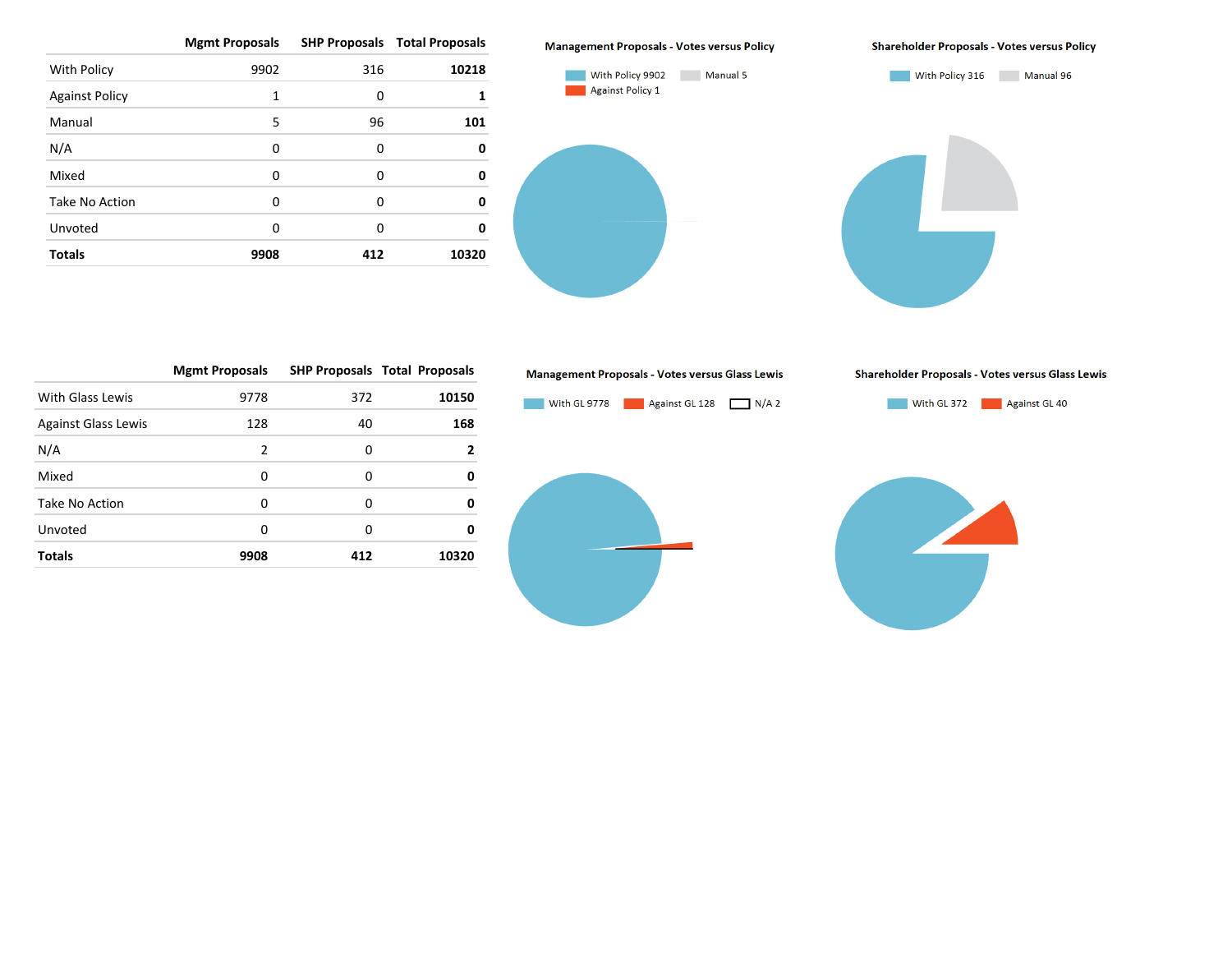## Proposal Category Report

From 7/1/2017 to 6/30/2018

## Proposal Categories - All Votes

|                               |                |                  |                  | <b>Take No</b>      |                |                  |             |                  |                  |              |
|-------------------------------|----------------|------------------|------------------|---------------------|----------------|------------------|-------------|------------------|------------------|--------------|
| <b>Proposal Category Type</b> | For            | <b>Against</b>   | Abstain          | <b>Action</b>       | <b>Unvoted</b> | Mixed            | 1 Year      | 2 Years          | 3 Years          | <b>Total</b> |
| <b>Totals</b>                 | 9417           | 715              | 75               | 0                   | $\mathbf 0$    | $\mathbf 0$      | 113         | $\pmb{0}$        | $\mathbf 0$      | 10320        |
| Audit/Financials              | 887            | 11               | 0                | $\mathbf 0$         | $\bf{0}$       | $\boldsymbol{0}$ | $\pmb{0}$   | $\mathbf 0$      | $\pmb{0}$        | 898          |
| <b>Board Related</b>          | 7059           | 403              | 31               | $\mathbf 0$         | $\bf{0}$       | $\pmb{0}$        | $\pmb{0}$   | $\mathbf 0$      | $\pmb{0}$        | 7493         |
| Capital Management            | 72             | 5                | $\pmb{0}$        | $\pmb{0}$           | $\pmb{0}$      | $\boldsymbol{0}$ | $\pmb{0}$   | $\mathbf 0$      | $\pmb{0}$        | 77           |
| Changes to Company Statutes   | 118            | 14               | 5                | 0                   | $\mathbf 0$    | $\pmb{0}$        | $\pmb{0}$   | $\mathbf 0$      | $\pmb{0}$        | 137          |
| Compensation                  | 958            | 134              | $\overline{2}$   | $\mathsf{O}\xspace$ | $\pmb{0}$      | $\pmb{0}$        | 113         | $\mathbf 0$      | $\mathbf 0$      | 1207         |
| M&A                           | 43             | $\mathbf 0$      | 0                | 0                   | $\mathbf 0$    | $\pmb{0}$        | $\pmb{0}$   | $\mathbf 0$      | 0                | 43           |
| <b>Meeting Administration</b> | 41             | $\boldsymbol{6}$ | $\mathbf{1}$     | $\mathbf 0$         | $\pmb{0}$      | $\pmb{0}$        | $\pmb{0}$   | $\mathbf 0$      | $\boldsymbol{0}$ | 48           |
| Other                         | $\mathbf{3}$   | $\overline{2}$   | $\boldsymbol{0}$ | 0                   | $\mathbf 0$    | $\pmb{0}$        | $\pmb{0}$   | $\mathbf 0$      | $\pmb{0}$        | 5            |
| SHP: Compensation             | 13             | 18               | 12               | $\mathbf 0$         | $\mathbf 0$    | $\pmb{0}$        | $\mathbf 0$ | $\mathbf 0$      | 0                | 43           |
| SHP: Environment              | 19             | 22               | $\overline{7}$   | 0                   | $\mathbf 0$    | $\pmb{0}$        | $\mathbf 0$ | $\boldsymbol{0}$ | 0                | 48           |
| SHP: Governance               | 162            | 49               | $\mathbf{1}$     | 0                   | $\mathbf 0$    | $\pmb{0}$        | $\mathbf 0$ | $\mathbf 0$      | $\mathbf 0$      | 212          |
| SHP: Misc                     | $\overline{2}$ | 9                | 0                | 0                   | $\mathbf 0$    | $\pmb{0}$        | $\mathbf 0$ | $\mathbf 0$      | $\mathbf 0$      | 11           |
| SHP: Social                   | 40             | 42               | 16               | $\pmb{0}$           | 0              | $\boldsymbol{0}$ | 0           | 0                | 0                | 98           |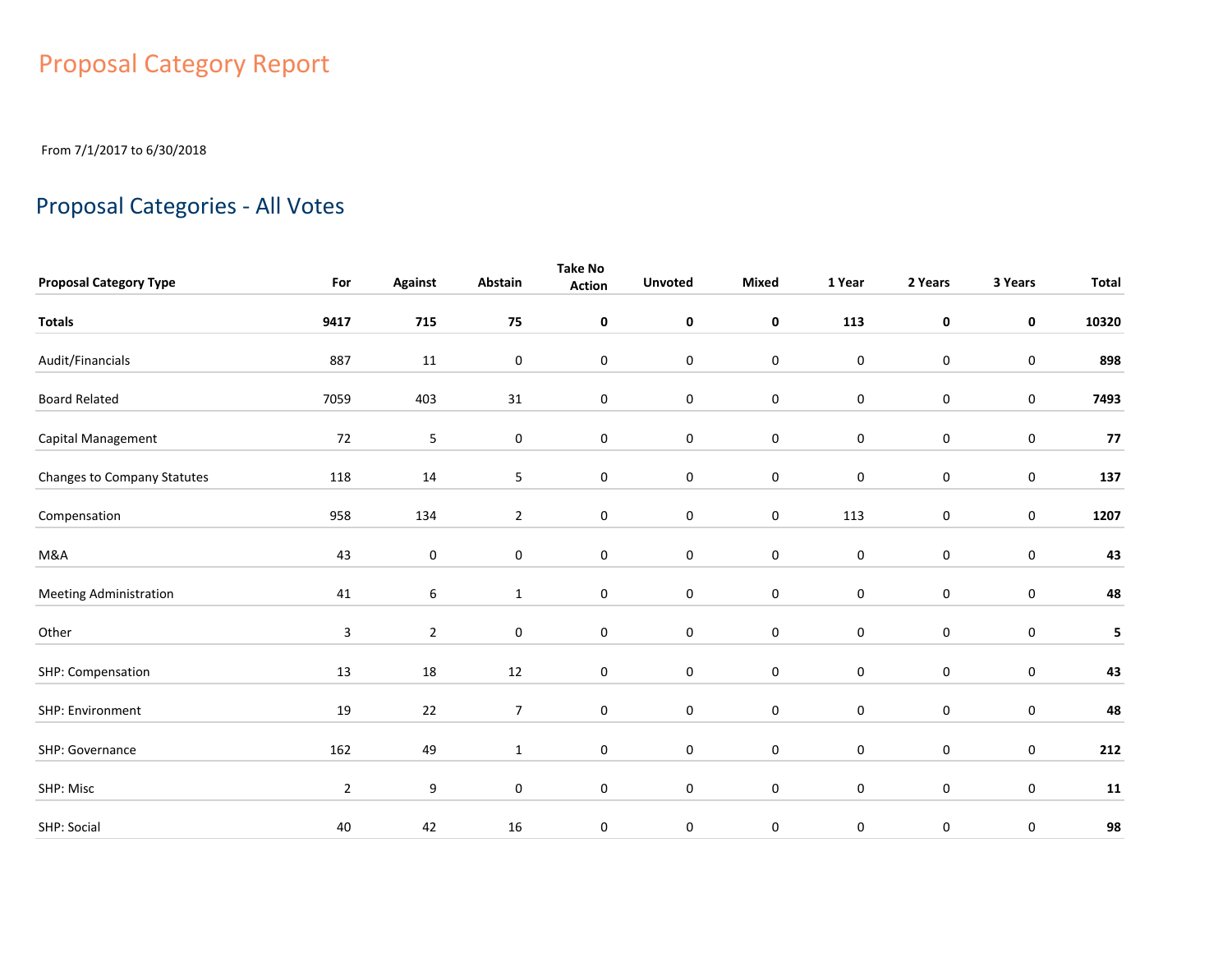#### Proposal Categories - Votes versus Management



### Proposal Categories - Votes versus Management

|                               | With       | <b>Against</b> | <b>Take No</b> |                |             |              |       |
|-------------------------------|------------|----------------|----------------|----------------|-------------|--------------|-------|
| <b>Proposal Category Type</b> | Management | Management     | <b>Action</b>  | <b>Unvoted</b> | N/A         | <b>Mixed</b> | Total |
| <b>Totals</b>                 | 9391       | 922            | 0              | 0              | 7           | 0            | 10320 |
| Audit/Financials              | 883        | 15             | 0              | $\mathbf 0$    | 0           | 0            | 898   |
| Board Related                 | 7037       | 456            | 0              | 0              | 0           | 0            | 7493  |
| Capital Management            | 72         | 5              | 0              | 0              | $\mathbf 0$ | 0            | 77    |
| Changes to Company Statutes   | 118        | 19             | 0              | 0              | 0           | 0            | 137   |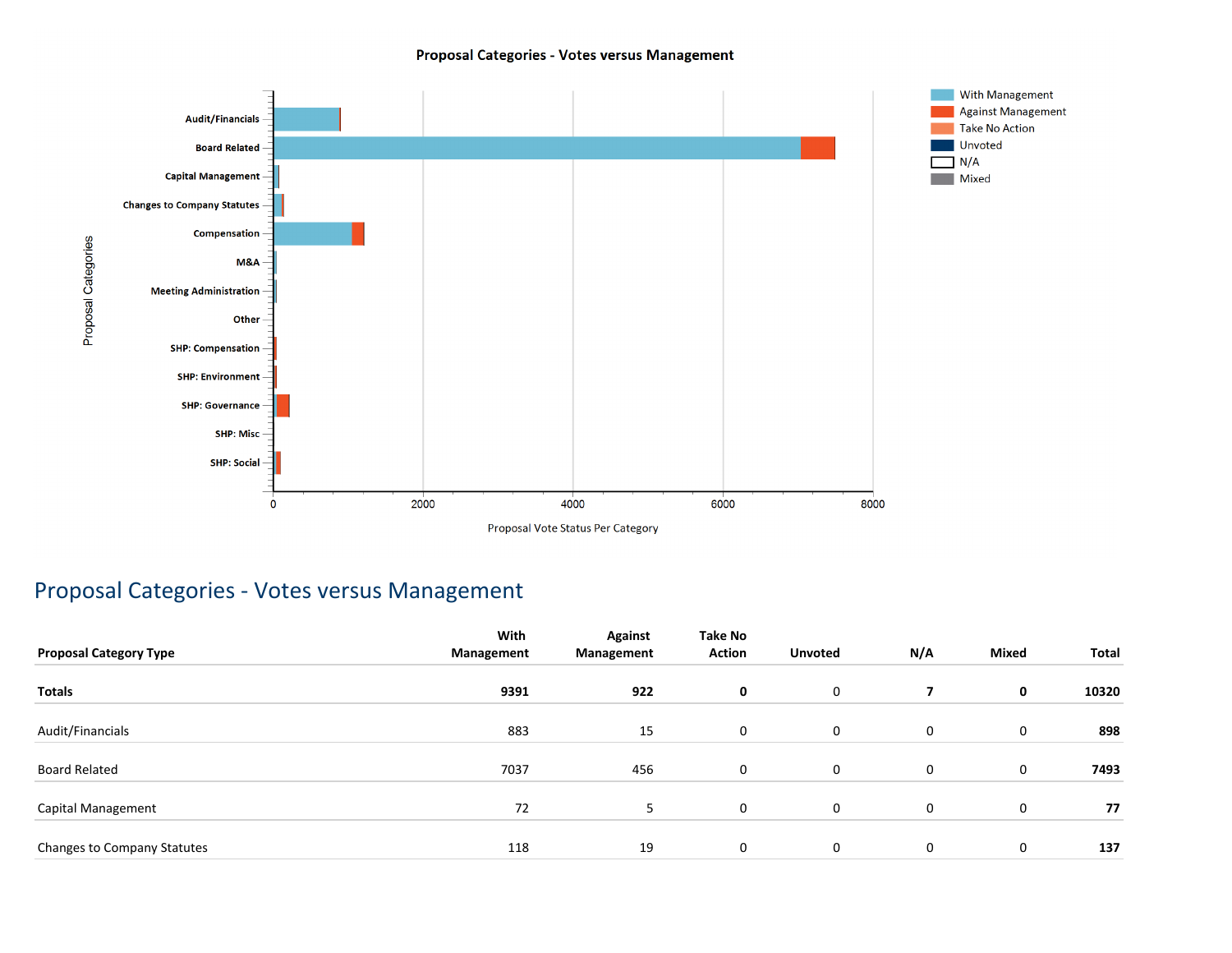| <b>Proposal Category Type</b> | With<br>Management | <b>Against</b><br>Management | Take No<br><b>Action</b> | <b>Unvoted</b>   | N/A            | Mixed       | Total |
|-------------------------------|--------------------|------------------------------|--------------------------|------------------|----------------|-------------|-------|
| Compensation                  | 1054               | 151                          | $\boldsymbol{0}$         | $\boldsymbol{0}$ | $\overline{2}$ | 0           | 1207  |
| M&A                           | 43                 | $\mathbf 0$                  | $\bf{0}$                 | $\boldsymbol{0}$ | 0              | $\pmb{0}$   | 43    |
| <b>Meeting Administration</b> | 41                 | 7                            | $\mathbf 0$              | $\boldsymbol{0}$ | 0              | $\mathbf 0$ | 48    |
| Other                         | 3                  | 0                            | 0                        | $\mathbf 0$      | $\overline{2}$ | $\pmb{0}$   | 5     |
| SHP: Compensation             | 18                 | 25                           | $\mathbf 0$              | 0                | 0              | 0           | 43    |
| SHP: Environment              | 22                 | 26                           | $\bf{0}$                 | $\boldsymbol{0}$ | 0              | $\mathbf 0$ | 48    |
| SHP: Governance               | 52                 | 157                          | $\boldsymbol{0}$         | $\boldsymbol{0}$ | 3              | $\mathbf 0$ | 212   |
| SHP: Misc                     | 9                  | $\overline{2}$               | $\mathbf 0$              | 0                | 0              | $\mathbf 0$ | 11    |
| SHP: Social                   | 39                 | 59                           | 0                        | $\mathbf 0$      | $\mathbf 0$    | 0           | 98    |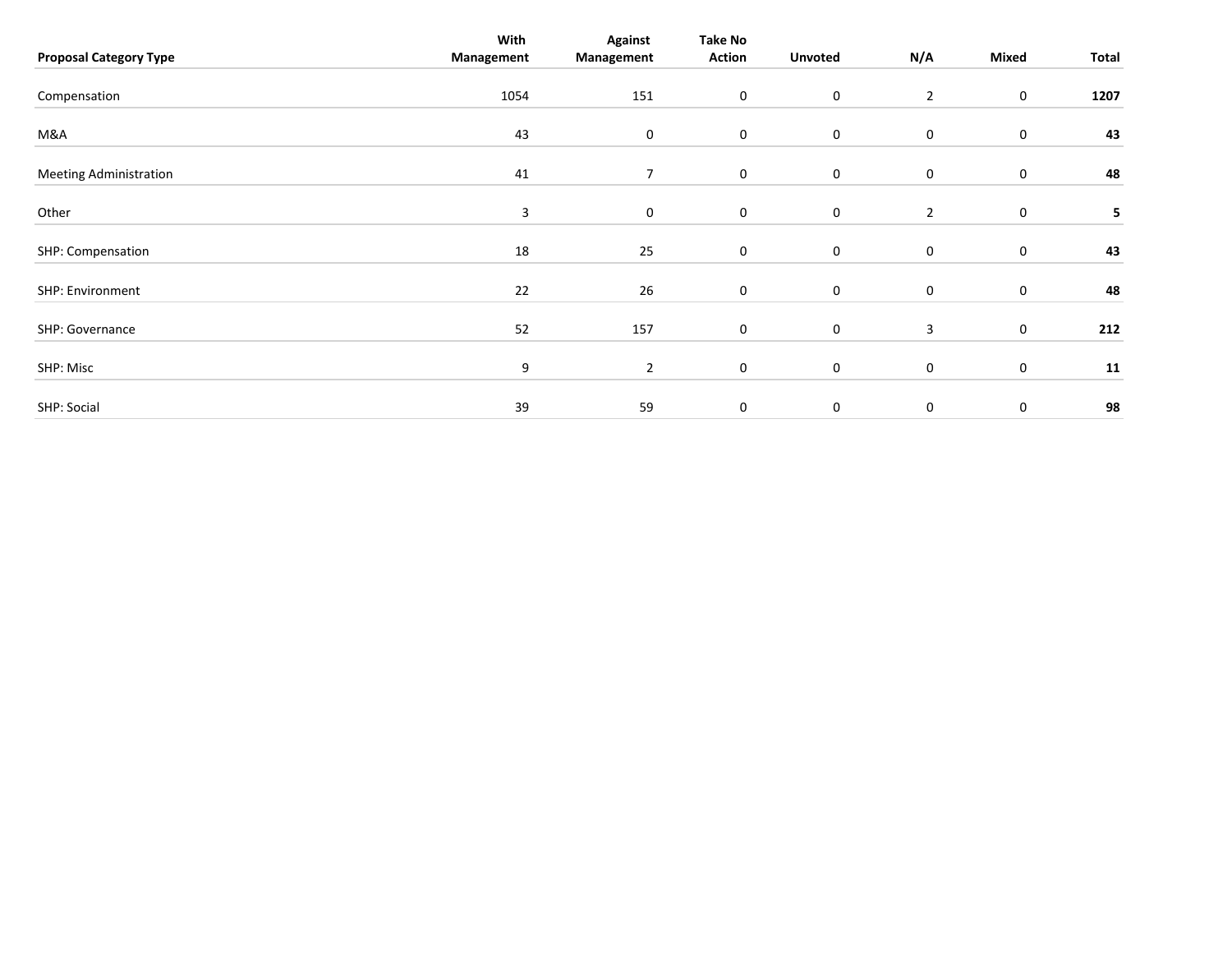#### **Proposal Categories - Votes versus Policy**



### Proposal Categories - Votes versus Policy

| <b>Proposal Category Type</b> | <b>With Policy</b> | <b>Against Policy</b> | Manual      | <b>Take No</b><br><b>Action</b> | <b>Unvoted</b> | N/A | <b>Mixed</b> | Total |
|-------------------------------|--------------------|-----------------------|-------------|---------------------------------|----------------|-----|--------------|-------|
| <b>Totals</b>                 | 10218              | 1                     | 101         | 0                               | 0              | 0   | 0            | 10320 |
| Audit/Financials              | 898                | 0                     | 0           | $\mathbf 0$                     | 0              | 0   | 0            | 898   |
| <b>Board Related</b>          | 7492               |                       | $\mathbf 0$ | $\mathbf 0$                     | 0              | 0   | 0            | 7493  |
| Capital Management            | 77                 | 0                     | 0           | $\mathbf 0$                     | 0              | 0   | $\mathbf 0$  | 77    |
| Changes to Company Statutes   | 134                | 0                     | 3           | $\mathbf 0$                     | 0              | 0   | $\mathbf 0$  | 137   |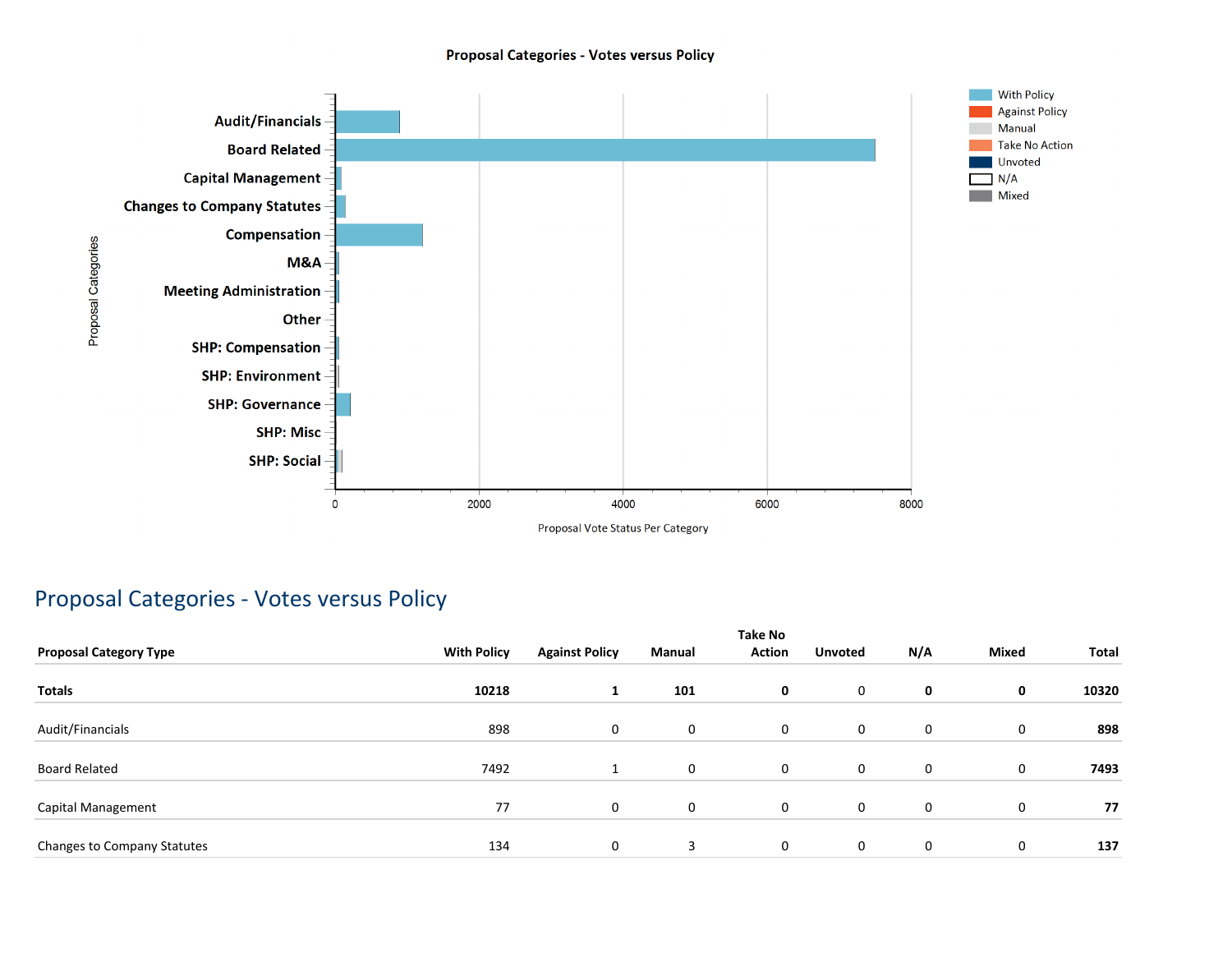|                               |                    | <b>Take No</b>        |                |                     |                  |     |                  |       |  |  |  |  |
|-------------------------------|--------------------|-----------------------|----------------|---------------------|------------------|-----|------------------|-------|--|--|--|--|
| <b>Proposal Category Type</b> | <b>With Policy</b> | <b>Against Policy</b> | Manual         | <b>Action</b>       | <b>Unvoted</b>   | N/A | Mixed            | Total |  |  |  |  |
| Compensation                  | 1207               | 0                     | $\mathbf 0$    | $\mathbf 0$         | $\mathbf 0$      | 0   | $\mathbf 0$      | 1207  |  |  |  |  |
| M&A                           | 43                 | $\mathbf 0$           | $\mathbf 0$    | $\mathbf 0$         | $\mathbf 0$      | 0   | $\mathbf 0$      | 43    |  |  |  |  |
| <b>Meeting Administration</b> | 48                 | 0                     | $\mathbf 0$    | $\mathbf 0$         | $\boldsymbol{0}$ | 0   | $\mathbf 0$      | 48    |  |  |  |  |
| Other                         | 3                  | 0                     | $\overline{2}$ | $\mathbf 0$         | $\mathbf 0$      | 0   | $\mathbf 0$      | 5     |  |  |  |  |
| SHP: Compensation             | 43                 | 0                     | $\mathbf 0$    | $\mathbf 0$         | $\mathbf 0$      | 0   | $\mathbf 0$      | 43    |  |  |  |  |
| SHP: Environment              | 8                  | 0                     | 40             | $\mathsf{O}\xspace$ | $\mathsf 0$      | 0   | $\boldsymbol{0}$ | 48    |  |  |  |  |
| SHP: Governance               | 212                | 0                     | $\mathbf 0$    | $\mathbf 0$         | $\boldsymbol{0}$ | 0   | $\boldsymbol{0}$ | 212   |  |  |  |  |
| SHP: Misc                     | 11                 | 0                     | $\mathbf 0$    | $\mathbf 0$         | $\mathbf 0$      | 0   | $\boldsymbol{0}$ | 11    |  |  |  |  |
| SHP: Social                   | 42                 | 0                     | 56             | $\mathbf 0$         | $\mathbf 0$      | 0   | 0                | 98    |  |  |  |  |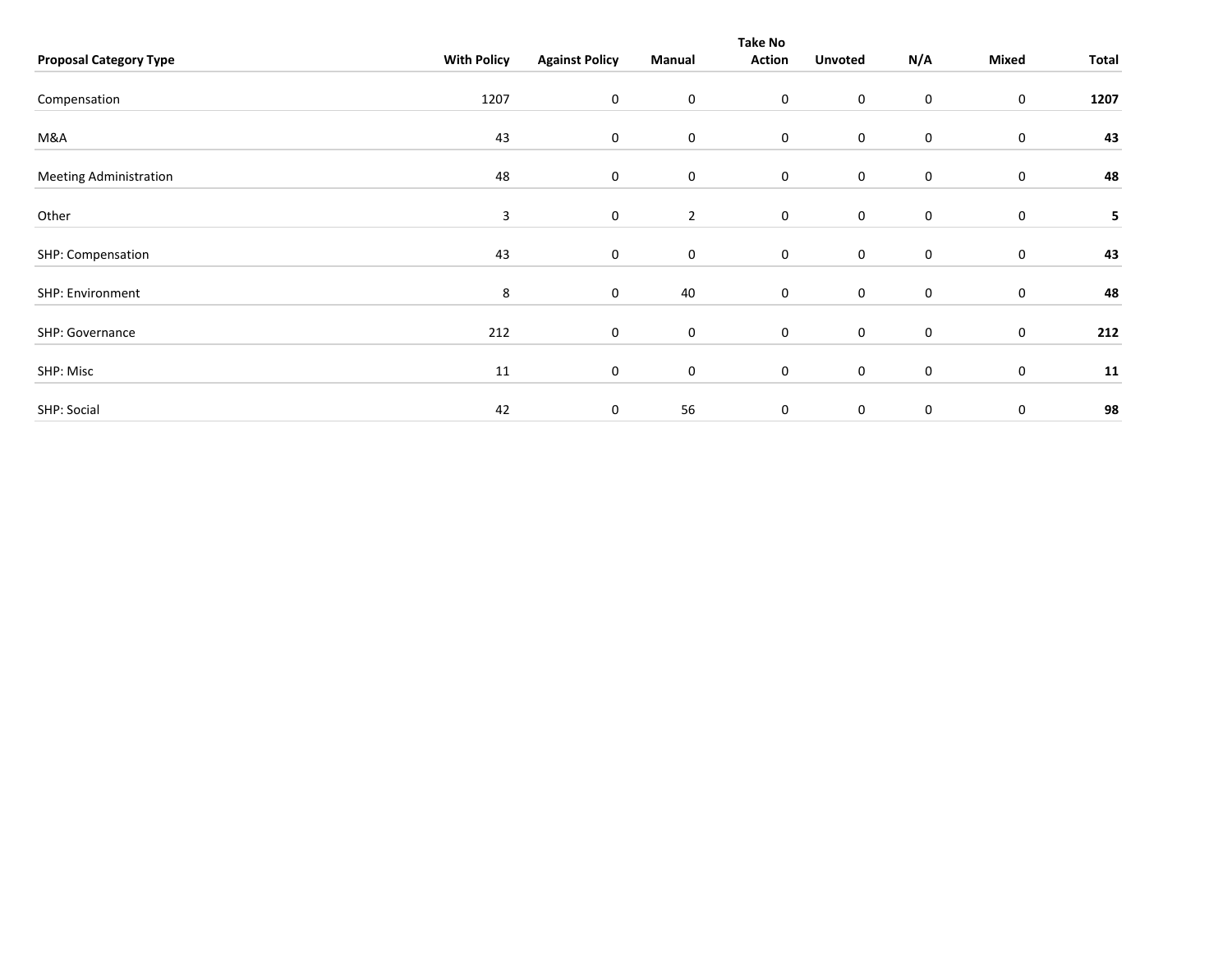#### Proposal Categories - Votes versus Glass Lewis



### Proposal Categories - Votes versus Glass Lewis

| <b>Proposal Category Type</b> | <b>With Glass</b><br>Lewis | Against<br><b>Glass Lewis</b> | Take No<br><b>Action</b> | <b>Unvoted</b> | N/A            | <b>Mixed</b> | Total |
|-------------------------------|----------------------------|-------------------------------|--------------------------|----------------|----------------|--------------|-------|
| <b>Totals</b>                 | 10150                      | 168                           | 0                        | 0              | $\overline{2}$ | 0            | 10320 |
| Audit/Financials              | 897                        |                               | 0                        | $\mathbf 0$    | 0              | 0            | 898   |
| <b>Board Related</b>          | 7376                       | 117                           | $\mathbf 0$              | 0              | 0              | 0            | 7493  |
| Capital Management            | 77                         | 0                             | $\mathbf 0$              | $\mathbf 0$    | 0              | $\mathbf 0$  | 77    |
| Changes to Company Statutes   | 133                        | 4                             | 0                        | 0              | 0              | 0            | 137   |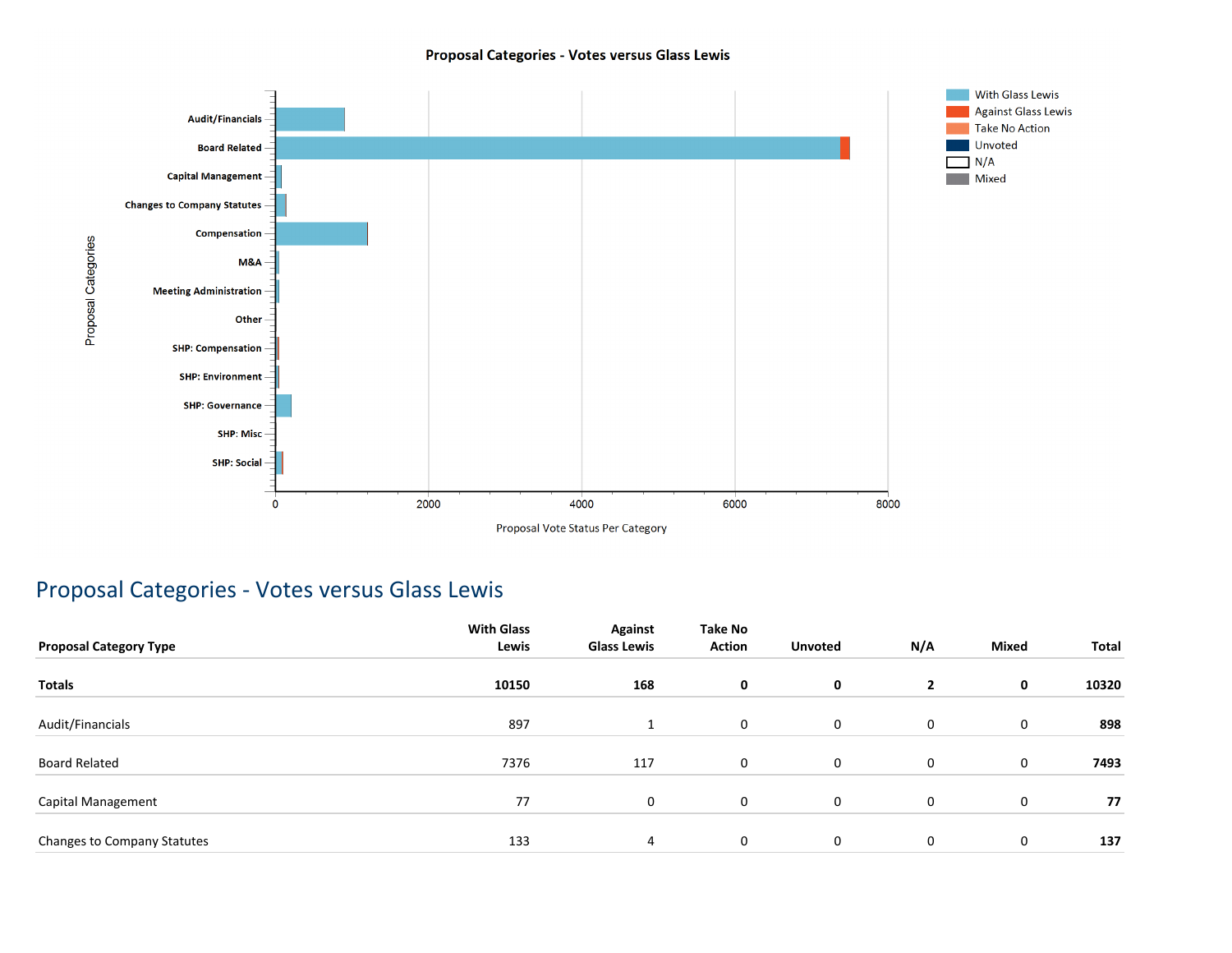| <b>Proposal Category Type</b> | <b>With Glass</b><br>Lewis | <b>Against</b><br><b>Glass Lewis</b> | <b>Take No</b><br><b>Action</b> | <b>Unvoted</b> | N/A            | Mixed       | Total |
|-------------------------------|----------------------------|--------------------------------------|---------------------------------|----------------|----------------|-------------|-------|
| Compensation                  | 1201                       | 6                                    | $\boldsymbol{0}$                | $\mathsf 0$    | 0              | $\bf{0}$    | 1207  |
| M&A                           | 43                         | $\mathbf 0$                          | $\mathbf 0$                     | $\mathbf 0$    | 0              | $\pmb{0}$   | 43    |
| <b>Meeting Administration</b> | 48                         | $\mathbf 0$                          | $\mathbf 0$                     | $\mathbf 0$    | 0              | 0           | 48    |
| Other                         | 3                          | $\mathbf 0$                          | $\mathbf 0$                     | $\mathbf 0$    | $\overline{2}$ | $\pmb{0}$   | 5     |
| SHP: Compensation             | 31                         | 12                                   | $\mathbf 0$                     | $\mathsf 0$    | 0              | $\pmb{0}$   | 43    |
| SHP: Environment              | 40                         | 8                                    | $\mathbf 0$                     | $\mathsf 0$    | 0              | $\pmb{0}$   | 48    |
| SHP: Governance               | 209                        | 3                                    | $\mathbf 0$                     | $\mathbf 0$    | 0              | $\bf{0}$    | 212   |
| SHP: Misc                     | 10                         | $\mathbf{1}$                         | $\mathbf 0$                     | $\mathsf 0$    | 0              | 0           | 11    |
| SHP: Social                   | 82                         | 16                                   | 0                               | $\mathbf 0$    | $\mathbf 0$    | $\mathbf 0$ | 98    |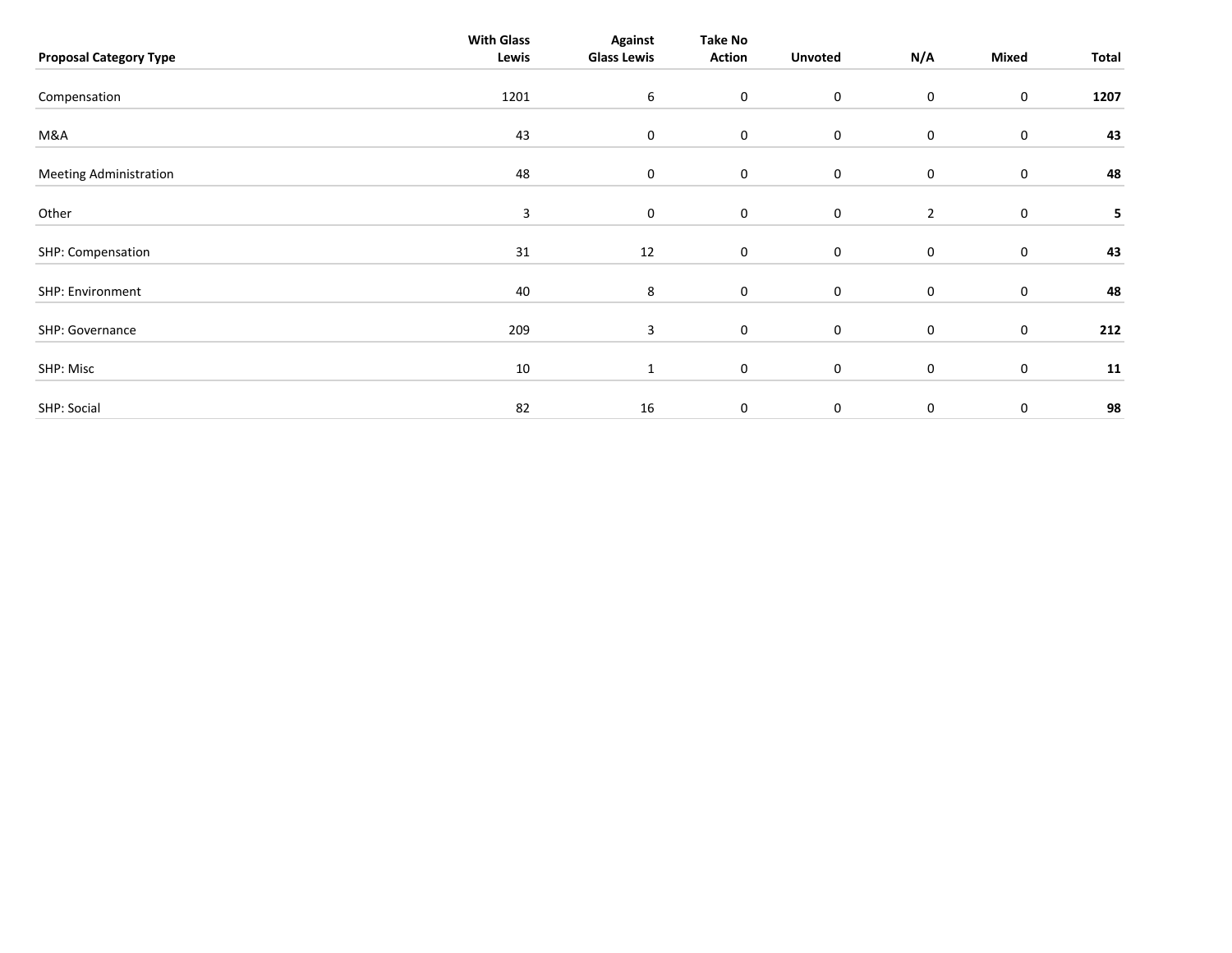## Proposal Type Report

From 7/1/2017 to 6/30/2018

### Proposal Types - All Votes

|                                 | <b>Take No</b>                                                               |                |                |             |              |                       |             |             |             |         |                          |  |
|---------------------------------|------------------------------------------------------------------------------|----------------|----------------|-------------|--------------|-----------------------|-------------|-------------|-------------|---------|--------------------------|--|
| <b>Issue Code Category</b>      | <b>Issue Short Text</b>                                                      | For            | <b>Against</b> | Abstain     |              | <b>Action Unvoted</b> | Mixed       | 1 Year      | 2 Years     | 3 Years | <b>Total</b>             |  |
| <b>Total for all categories</b> |                                                                              | 9417           | 715            | 75          | 0            | $\mathbf 0$           | 0           | 113         | 0           | 0       | 10320                    |  |
| <b>Audit/Financials</b>         |                                                                              | 887            | 11             | 0           | 0            | 0                     | 0           | 0           | 0           | 0       | 898                      |  |
|                                 | Allocation of Profits/Dividends                                              | $\overline{7}$ | $\mathbf 0$    | $\mathbf 0$ | 0            | $\mathbf 0$           | $\mathbf 0$ | 0           | $\mathbf 0$ | 0       | $\overline{\mathbf{z}}$  |  |
|                                 | Appointment of Auditor                                                       | 13             | $\mathbf 0$    | $\mathbf 0$ | 0            | $\mathbf 0$           | 0           | $\mathbf 0$ | $\mathbf 0$ | 0       | 13                       |  |
|                                 | Appointment of Auditor and Authority to<br>Set Fees                          | 14             | 0              | $\mathbf 0$ | 0            | $\mathbf 0$           | $\mathbf 0$ | 0           | $\mathbf 0$ | 0       | 14                       |  |
|                                 | Appointment of Special Auditor                                               | $\mathbf{1}$   | 0              | $\mathbf 0$ | $\mathbf{0}$ | $\mathbf 0$           | 0           | $\mathbf 0$ | $\mathbf 0$ | 0       | $\mathbf{1}$             |  |
|                                 | Authority to Set Auditor's Fees                                              | 8              | $\mathbf 0$    | $\mathbf 0$ | 0            | $\mathbf 0$           | $\mathbf 0$ | 0           | $\mathbf 0$ | 0       | 8                        |  |
|                                 | <b>Financial Statements</b>                                                  | 15             | $\mathbf 0$    | $\mathbf 0$ | 0            | $\mathbf 0$           | 0           | $\mathbf 0$ | $\mathbf 0$ | 0       | 15                       |  |
|                                 | Ratification of Auditor                                                      | 829            | 11             | $\mathbf 0$ | 0            | $\mathbf 0$           | $\mathbf 0$ | 0           | $\mathbf 0$ | 0       | 840                      |  |
| <b>Board Related</b>            |                                                                              | 7059           | 403            | 31          | 0            | 0                     | 0           | 0           | 0           | 0       | 7462                     |  |
|                                 | Change in Board Size                                                         | 5              | $\mathbf 0$    | $\mathbf 0$ | 0            | $\mathbf 0$           | $\mathbf 0$ | 0           | $\mathbf 0$ | 0       | 5                        |  |
|                                 | <b>Election of Board Committee Members</b>                                   | 6              | $\overline{2}$ | $\mathbf 0$ | 0            | 0                     | $\mathbf 0$ | 0           | $\mathbf 0$ | 0       | 8                        |  |
|                                 | Election of Board Member(s) During a<br>Contested Election - Management Nomi | $\overline{2}$ | 5              | $\mathbf 0$ | 0            | $\mathbf 0$           | $\mathbf 0$ | 0           | $\mathbf 0$ | 0       | $\overline{\phantom{a}}$ |  |
|                                 | <b>Election of Directors</b>                                                 | 6945           | 395            | 28          | 0            | 0                     | 0           | 0           | 0           | 0       | 7368                     |  |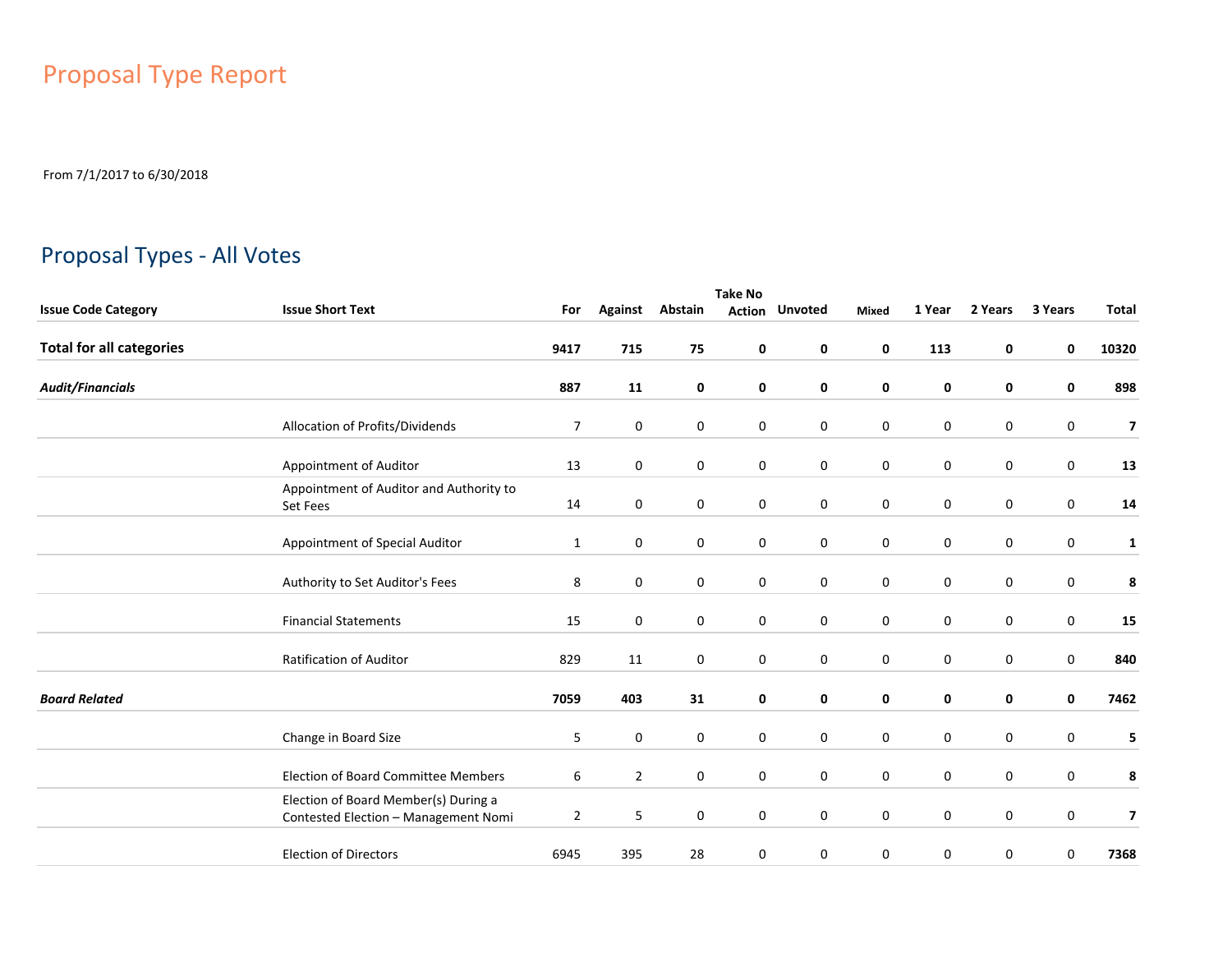|                            | <b>Take No</b>                                                     |                |              |                  |                  |                       |                  |                  |           |                  |                         |
|----------------------------|--------------------------------------------------------------------|----------------|--------------|------------------|------------------|-----------------------|------------------|------------------|-----------|------------------|-------------------------|
| <b>Issue Code Category</b> | <b>Issue Short Text</b>                                            | For            |              | Against Abstain  |                  | <b>Action Unvoted</b> | <b>Mixed</b>     | 1 Year           | 2 Years   | 3 Years          | <b>Total</b>            |
|                            | <b>Election of Non-Principal Members</b><br>(Chairman, alternates) | $\mathbf{1}$   | $\mathbf{1}$ | $\mathbf 0$      | 0                | $\mathsf 0$           | $\pmb{0}$        | $\pmb{0}$        | 0         | $\mathbf 0$      | $\overline{2}$          |
|                            | <b>Election of Subsidiary Directors</b>                            | 64             | $\mathbf 0$  | 3                | 0                | $\mathbf 0$           | 0                | $\mathbf 0$      | 0         | 0                | 67                      |
|                            | <b>Election of Supervisory Board</b>                               | 19             | $\pmb{0}$    | 0                | 0                | $\pmb{0}$             | $\pmb{0}$        | $\boldsymbol{0}$ | 0         | $\mathbf 0$      | 19                      |
|                            | Misc. Management Proposal Regarding<br>Board                       | $\overline{7}$ | $\pmb{0}$    | 0                | 0                | $\pmb{0}$             | $\pmb{0}$        | $\pmb{0}$        | 0         | $\mathbf 0$      | $\overline{\mathbf{z}}$ |
|                            | Ratification of Board Acts - Legal                                 | $\overline{7}$ | $\pmb{0}$    | $\boldsymbol{0}$ | $\boldsymbol{0}$ | $\pmb{0}$             | $\pmb{0}$        | $\pmb{0}$        | 0         | $\mathbf 0$      | $\overline{\mathbf{z}}$ |
|                            | Ratification of Management Acts - Legal                            | 3              | $\pmb{0}$    | $\mathbf 0$      | 0                | 0                     | $\pmb{0}$        | $\pmb{0}$        | 0         | $\boldsymbol{0}$ | $\mathbf{3}$            |
| <b>Capital Management</b>  |                                                                    | 72             | 5            | 0                | 0                | 0                     | 0                | $\pmb{0}$        | 0         | $\pmb{0}$        | 77                      |
|                            | Authority to Issue Shares w/ Preemptive<br>Rights                  | 14             | $\mathbf{1}$ | 0                | 0                | $\pmb{0}$             | $\pmb{0}$        | $\pmb{0}$        | 0         | $\boldsymbol{0}$ | 15                      |
|                            | Authority to Issue Shares w/o<br>Preemptive Rights                 | 16             | $\mathbf{1}$ | 0                | 0                | $\pmb{0}$             | $\pmb{0}$        | $\pmb{0}$        | 0         | $\mathbf 0$      | 17                      |
|                            | Authority to Repurchase Shares                                     | 12             | $\pmb{0}$    | $\boldsymbol{0}$ | $\boldsymbol{0}$ | $\pmb{0}$             | $\pmb{0}$        | $\pmb{0}$        | 0         | $\mathbf 0$      | 12                      |
|                            | <b>Cancellation of Authorized Stock</b>                            | 3              | $\pmb{0}$    | $\mathbf 0$      | $\pmb{0}$        | $\pmb{0}$             | $\pmb{0}$        | $\boldsymbol{0}$ | 0         | $\boldsymbol{0}$ | $\mathbf{3}$            |
|                            | Decrease in Authorized Common Stock                                | $\mathbf{1}$   | $\mathbf 0$  | 0                | 0                | 0                     | 0                | $\mathbf 0$      | 0         | 0                | $\mathbf{1}$            |
|                            | Elimination of Dual Class Stock                                    | $\mathbf{1}$   | $\pmb{0}$    | 0                | 0                | $\bf{0}$              | $\mathbf 0$      | $\pmb{0}$        | 0         | $\mathbf 0$      | $\mathbf{1}$            |
|                            | Increase in Authorized Capital                                     | $\overline{2}$ | $\pmb{0}$    | 0                | 0                | $\bf{0}$              | $\pmb{0}$        | $\pmb{0}$        | $\pmb{0}$ | $\pmb{0}$        | $\mathbf{2}$            |
|                            | Increase in Authorized Common Stock                                | 10             | 3            | 0                | $\boldsymbol{0}$ | $\bf{0}$              | $\boldsymbol{0}$ | $\pmb{0}$        | 0         | $\mathbf 0$      | 13                      |
|                            | <b>Issuance of Common Stock</b>                                    | $\mathbf{1}$   | $\pmb{0}$    | $\pmb{0}$        | $\pmb{0}$        | $\bf{0}$              | $\boldsymbol{0}$ | $\boldsymbol{0}$ | 0         | $\boldsymbol{0}$ | $\mathbf{1}$            |
|                            | <b>Issuance of Repurchased Shares</b>                              | 6              | $\mathbf 0$  | 0                | 0                | $\mathbf 0$           | 0                | $\mathbf 0$      | 0         | 0                | 6                       |
|                            | Issuance of Stock w/out Preemptive<br>Rights                       | $\mathbf{1}$   | 0            | 0                | 0                | $\bf{0}$              | 0                | $\pmb{0}$        | 0         | $\pmb{0}$        | $\mathbf{1}$            |
|                            | Reduction in Share Premium Account                                 | $\mathbf{1}$   | $\pmb{0}$    | 0                | 0                | $\bf{0}$              | $\pmb{0}$        | $\pmb{0}$        | $\pmb{0}$ | $\mathbf 0$      | $\mathbf{1}$            |
|                            | Reverse Stock Split                                                | $\overline{2}$ | $\pmb{0}$    | $\pmb{0}$        | $\boldsymbol{0}$ | $\bf{0}$              | $\mathbf 0$      | $\boldsymbol{0}$ | 0         | 0                | $\mathbf{2}$            |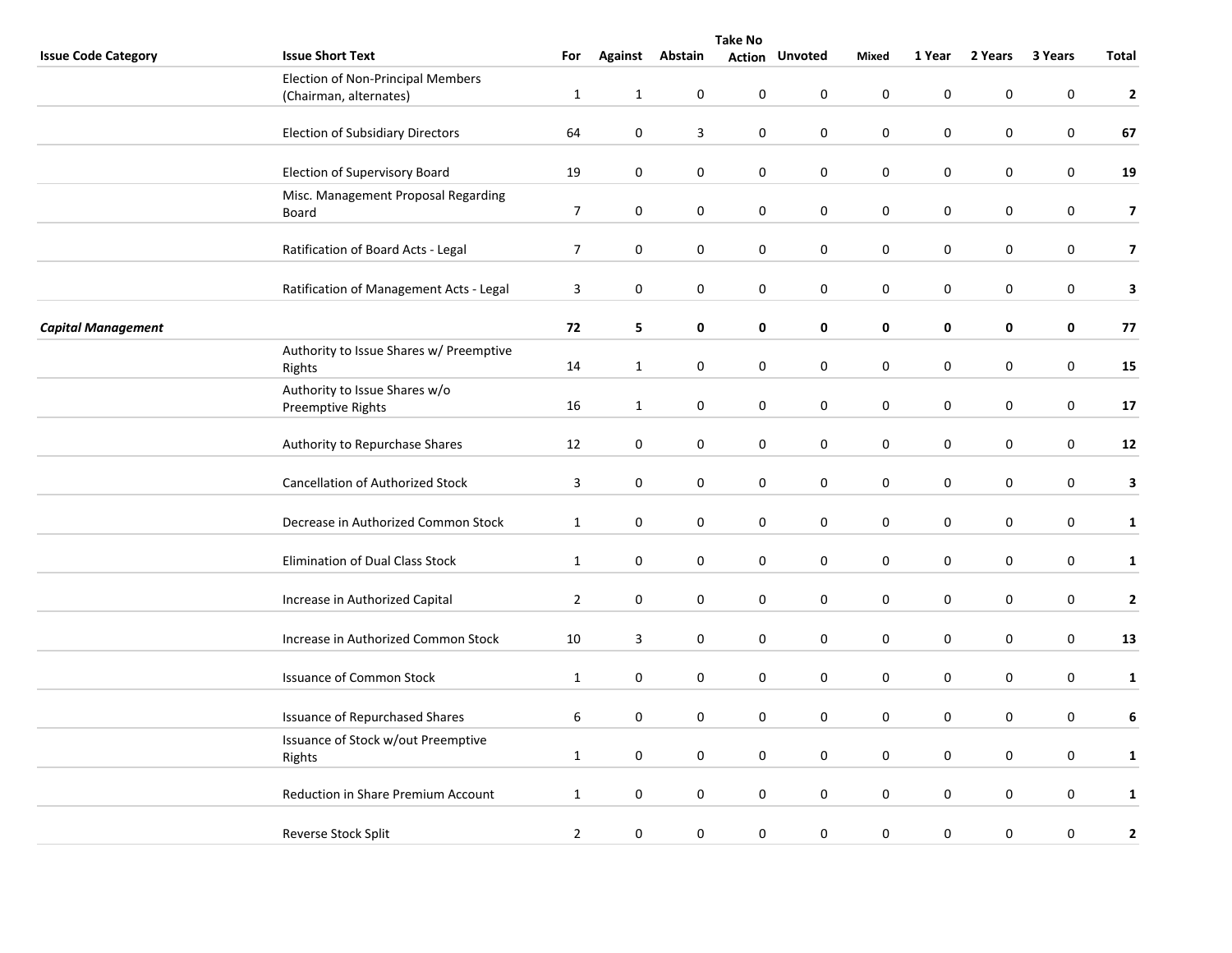|                                    | <b>Take No</b>                                                |                |                  |                        |                  |                       |                  |                  |             |                  |                         |  |
|------------------------------------|---------------------------------------------------------------|----------------|------------------|------------------------|------------------|-----------------------|------------------|------------------|-------------|------------------|-------------------------|--|
| <b>Issue Code Category</b>         | <b>Issue Short Text</b>                                       | For            |                  | <b>Against Abstain</b> |                  | <b>Action Unvoted</b> | Mixed            | 1 Year           | 2 Years     | 3 Years          | Total                   |  |
|                                    | <b>Stock Split</b>                                            | $\overline{2}$ | $\mathbf 0$      | 0                      | 0                | 0                     | $\mathbf 0$      | $\boldsymbol{0}$ | 0           | $\mathbf 0$      | $\overline{\mathbf{2}}$ |  |
| <b>Changes to Company Statutes</b> |                                                               | 118            | 14               | 5                      | 0                | $\mathbf 0$           | 0                | $\mathbf 0$      | 0           | $\mathbf 0$      | 132                     |  |
|                                    | Adoption of Advance Notice<br>Requirement                     | $\pmb{0}$      | $\overline{2}$   | 0                      | 0                | $\mathbf 0$           | $\mathbf 0$      | $\pmb{0}$        | 0           | 0                | $\mathbf{2}$            |  |
|                                    | Adoption of Majority Vote for Election of<br><b>Directors</b> | 4              | $\bf{0}$         | 0                      | 0                | $\pmb{0}$             | $\pmb{0}$        | $\mathbf 0$      | 0           | 0                | 4                       |  |
|                                    | Amend Articles, Constitution, Bylaws -<br><b>Bundled</b>      | $\overline{2}$ | $\pmb{0}$        | $\mathbf{1}$           | $\boldsymbol{0}$ | $\pmb{0}$             | $\pmb{0}$        | $\pmb{0}$        | 0           | $\boldsymbol{0}$ | $\mathbf{3}$            |  |
|                                    | Amendment to Share Class Rights                               | $\mathbf{1}$   | 0                | 0                      | 0                | 0                     | $\pmb{0}$        | $\mathbf 0$      | 0           | 0                | $\mathbf{1}$            |  |
|                                    | Amendments to Articles, Constitution,<br><b>Bylaws</b>        | $\overline{2}$ | $\boldsymbol{0}$ | $\boldsymbol{0}$       | $\boldsymbol{0}$ | $\pmb{0}$             | $\pmb{0}$        | $\pmb{0}$        | 0           | $\boldsymbol{0}$ | $\mathbf{2}$            |  |
|                                    | Amendments to Charter/Bylaw - Bundled                         | $\overline{2}$ | $\mathbf 0$      | 0                      | 0                | 0                     | $\mathbf 0$      | $\mathbf 0$      | 0           | 0                | $\mathbf{2}$            |  |
|                                    | Article Amendments - Proxy Access                             | 8              | $\mathbf 0$      | $\pmb{0}$              | 0                | $\mathbf 0$           | $\pmb{0}$        | $\mathbf 0$      | $\mathbf 0$ | $\pmb{0}$        | 8                       |  |
|                                    | Change in State of Incorporation                              | $\mathbf{1}$   | $\mathbf{1}$     | $\boldsymbol{0}$       | 0                | $\pmb{0}$             | $\pmb{0}$        | $\pmb{0}$        | 0           | $\mathbf 0$      | $\mathbf{2}$            |  |
|                                    | Company Name Change                                           | 3              | $\mathbf 0$      | 0                      | 0                | 0                     | $\pmb{0}$        | $\mathbf 0$      | 0           | 0                | $\mathbf{3}$            |  |
|                                    | Elimination of Cumulative Voting                              | $\pmb{0}$      | $\mathbf{1}$     | $\boldsymbol{0}$       | $\boldsymbol{0}$ | $\pmb{0}$             | $\pmb{0}$        | $\pmb{0}$        | 0           | $\boldsymbol{0}$ | ${\bf 1}$               |  |
|                                    | Elimination of Supermajority<br>Requirement                   | 35             | $\boldsymbol{0}$ | 0                      | 0                | 0                     | $\boldsymbol{0}$ | $\pmb{0}$        | 0           | $\boldsymbol{0}$ | 35                      |  |
|                                    | Misc. Article Amendments                                      | 25             | $\overline{2}$   | 0                      | 0                | $\mathbf 0$           | $\pmb{0}$        | 0                | 0           | 0                | 27                      |  |
|                                    | Reincorporation                                               | $\mathbf{1}$   | $\mathbf 0$      | 0                      | 0                | $\pmb{0}$             | $\mathbf 0$      | $\mathbf 0$      | 0           | $\boldsymbol{0}$ | $\mathbf{1}$            |  |
|                                    | Repeal of Classified Board                                    | 22             | $\mathbf 0$      | 0                      | 0                | $\mathbf 0$           | $\mathbf 0$      | $\mathbf 0$      | 0           | $\pmb{0}$        | 22                      |  |
|                                    | Restoration of Right to Call a Special<br><b>Meeting</b>      | 5              | 8                | 4                      | 0                | 0                     | $\pmb{0}$        | $\pmb{0}$        | 0           | $\boldsymbol{0}$ | 17                      |  |
|                                    | <b>Restoration of Written Consent</b>                         | $\overline{2}$ | $\pmb{0}$        | $\boldsymbol{0}$       | $\boldsymbol{0}$ | $\pmb{0}$             | $\pmb{0}$        | $\pmb{0}$        | 0           | $\boldsymbol{0}$ | $\mathbf{2}$            |  |
|                                    | Technical Amendments to Charter/Bylaw                         | 5              | $\mathbf 0$      | 0                      | 0                | $\pmb{0}$             | $\mathbf 0$      | $\mathbf 0$      | $\mathbf 0$ | $\mathbf 0$      | 5                       |  |
| Compensation                       |                                                               | 958            | 134              | $\mathbf{2}$           | 0                | $\pmb{0}$             | $\mathbf 0$      | 113              | 0           | 0                | 1205                    |  |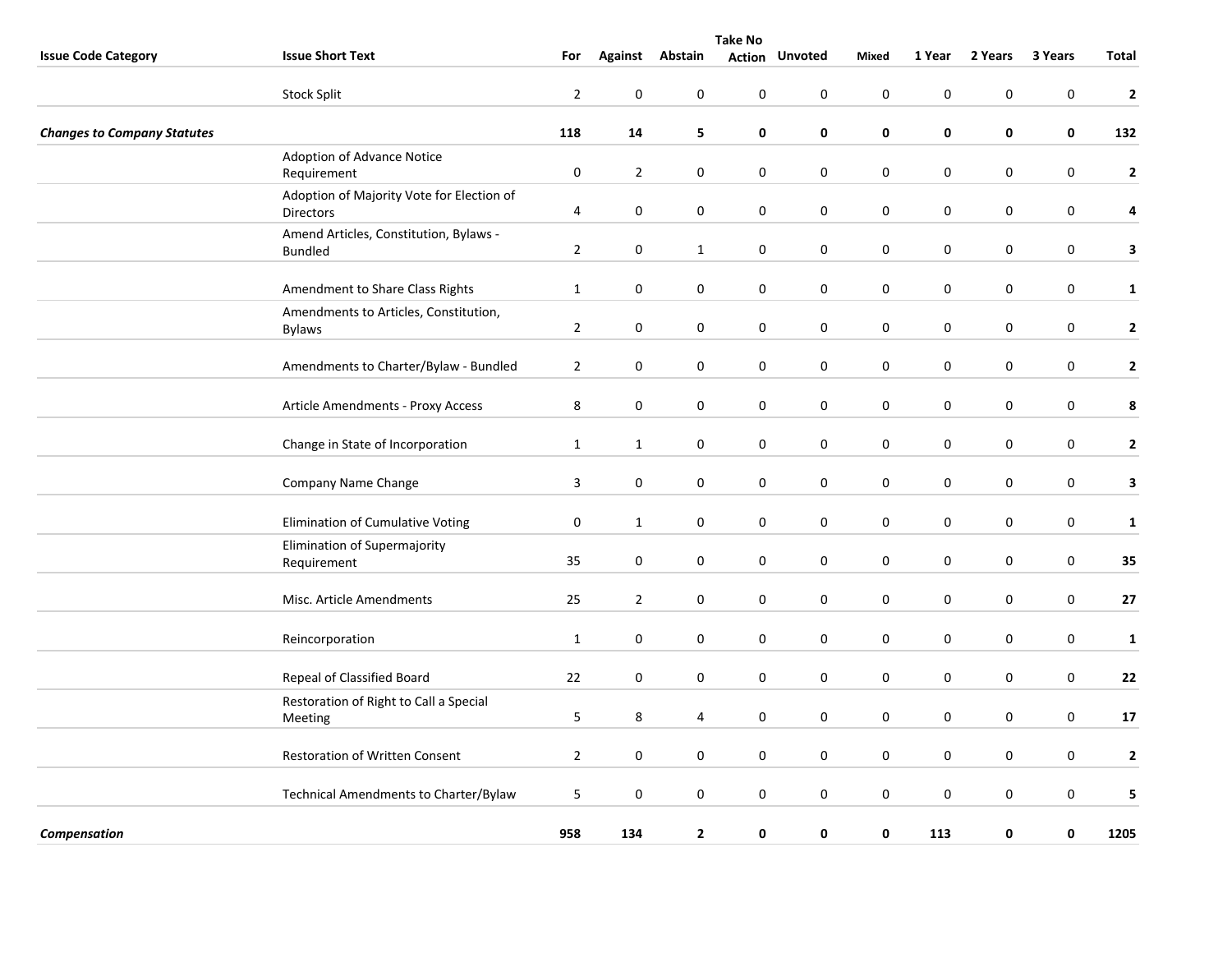|                            | <b>Take No</b>                                                   |                |                  |                  |                  |                       |                  |             |             |                  |                  |
|----------------------------|------------------------------------------------------------------|----------------|------------------|------------------|------------------|-----------------------|------------------|-------------|-------------|------------------|------------------|
| <b>Issue Code Category</b> | <b>Issue Short Text</b>                                          | For            | <b>Against</b>   | Abstain          |                  | <b>Action Unvoted</b> | <b>Mixed</b>     | 1 Year      | 2 Years     | 3 Years          | <b>Total</b>     |
|                            | Adoption of Deferred Compensation Plan                           | $\overline{2}$ | $\pmb{0}$        | $\pmb{0}$        | $\pmb{0}$        | $\pmb{0}$             | $\mathbf 0$      | $\pmb{0}$   | $\pmb{0}$   | $\mathbf 0$      | $\mathbf{2}$     |
|                            | Adoption of Director Equity<br><b>Compensation Plan</b>          | $\overline{7}$ | $\pmb{0}$        | 0                | $\boldsymbol{0}$ | $\boldsymbol{0}$      | $\mathbf 0$      | $\pmb{0}$   | 0           | $\boldsymbol{0}$ | $\overline{7}$   |
|                            | Adoption of Employee Stock Purchase<br>Plan                      | 21             | $\pmb{0}$        | $\pmb{0}$        | $\boldsymbol{0}$ | $\pmb{0}$             | $\mathbf 0$      | $\pmb{0}$   | 0           | $\boldsymbol{0}$ | 21               |
|                            | Adoption of Equity Compensation Plan                             | 52             | 10               | $\mathbf 0$      | $\mathbf 0$      | $\mathsf 0$           | $\boldsymbol{0}$ | $\pmb{0}$   | $\mathbf 0$ | $\mathbf 0$      | 62               |
|                            | Adoption of Restricted Stock Plan                                | $\mathbf{1}$   | $\mathbf 0$      | $\mathbf{1}$     | 0                | $\mathbf 0$           | $\mathbf 0$      | 0           | 0           | 0                | $\mathbf{2}$     |
|                            | Advisory Vote on Executive<br>Compensation                       | 710            | 106              | 0                | 0                | 0                     | $\mathbf 0$      | $\pmb{0}$   | 0           | 0                | 816              |
|                            | Advisory Vote on Severance                                       | 22             | $\,8\,$          | $\pmb{0}$        | 0                | $\boldsymbol{0}$      | $\pmb{0}$        | $\pmb{0}$   | $\pmb{0}$   | $\pmb{0}$        | 30               |
|                            | Amendment to Bonus/162(m) Plan                                   | 12             | $\overline{2}$   | $\pmb{0}$        | 0                | 0                     | $\mathbf 0$      | $\pmb{0}$   | $\pmb{0}$   | $\boldsymbol{0}$ | 14               |
|                            | Amendment to Director Equity<br><b>Compensation Plan</b>         | 5              | $\mathbf{1}$     | $\pmb{0}$        | $\boldsymbol{0}$ | $\boldsymbol{0}$      | $\mathbf 0$      | $\pmb{0}$   | $\mathbf 0$ | $\mathbf 0$      | $\boldsymbol{6}$ |
|                            | Amendment to Employee Stock Purchase<br>Plan                     | $20\,$         | $\mathbf 0$      | 0                | $\pmb{0}$        | $\mathbf 0$           | $\mathbf 0$      | $\mathbf 0$ | $\mathbf 0$ | $\boldsymbol{0}$ | 20               |
|                            | Amendment to Equity Compensation<br>Plan                         | 88             | 6                | $\mathbf{1}$     | 0                | 0                     | $\mathbf 0$      | $\pmb{0}$   | $\pmb{0}$   | 0                | 95               |
|                            | Amendment to Stock Option Plan                                   | $\overline{2}$ | $\boldsymbol{0}$ | $\pmb{0}$        | $\pmb{0}$        | $\pmb{0}$             | $\pmb{0}$        | $\pmb{0}$   | $\pmb{0}$   | $\pmb{0}$        | $\mathbf{2}$     |
|                            | Amendment to Stock Purchase Plan                                 | $\mathbf{1}$   | $\pmb{0}$        | $\mathbf 0$      | 0                | $\mathbf 0$           | $\boldsymbol{0}$ | $\pmb{0}$   | 0           | $\boldsymbol{0}$ | $\mathbf{1}$     |
|                            | Bonus/162(m) Plan                                                | 3              | $\pmb{0}$        | $\pmb{0}$        | $\pmb{0}$        | $\pmb{0}$             | $\pmb{0}$        | $\mathbf 0$ | $\mathbf 0$ | $\mathbf 0$      | $\mathbf{3}$     |
|                            | Capital Proposal to Implement Equity<br><b>Compensation Plan</b> | $\overline{2}$ | $\mathbf 0$      | 0                | 0                | 0                     | $\mathbf 0$      | $\mathbf 0$ | $\mathbf 0$ | $\mathbf 0$      | $\mathbf{2}$     |
|                            | Directors' Fees                                                  | 3              | 0                | 0                | $\mathbf 0$      | 0                     | $\mathbf 0$      | $\mathbf 0$ | 0           | $\mathbf 0$      | $\mathbf{3}$     |
|                            | Remuneration Report (Retrospective)                              | $\overline{7}$ | $\mathbf{1}$     | 0                | 0                | $\pmb{0}$             | $\pmb{0}$        | $\pmb{0}$   | 0           | $\pmb{0}$        | 8                |
|                            | Say When on Pay                                                  | $\pmb{0}$      | 0                | $\boldsymbol{0}$ | 0                | $\mathbf 0$           | $\boldsymbol{0}$ | 113         | 0           | $\boldsymbol{0}$ | 113              |
| <b>M&amp;A</b>             |                                                                  | 43             | $\pmb{0}$        | 0                | 0                | $\pmb{0}$             | $\mathbf 0$      | $\pmb{0}$   | $\mathbf 0$ | $\pmb{0}$        | 43               |
|                            | Liquidation of the Company                                       | $\overline{2}$ | 0                | 0                | 0                | 0                     | $\mathbf 0$      | $\mathbf 0$ | 0           | $\mathbf 0$      | 2                |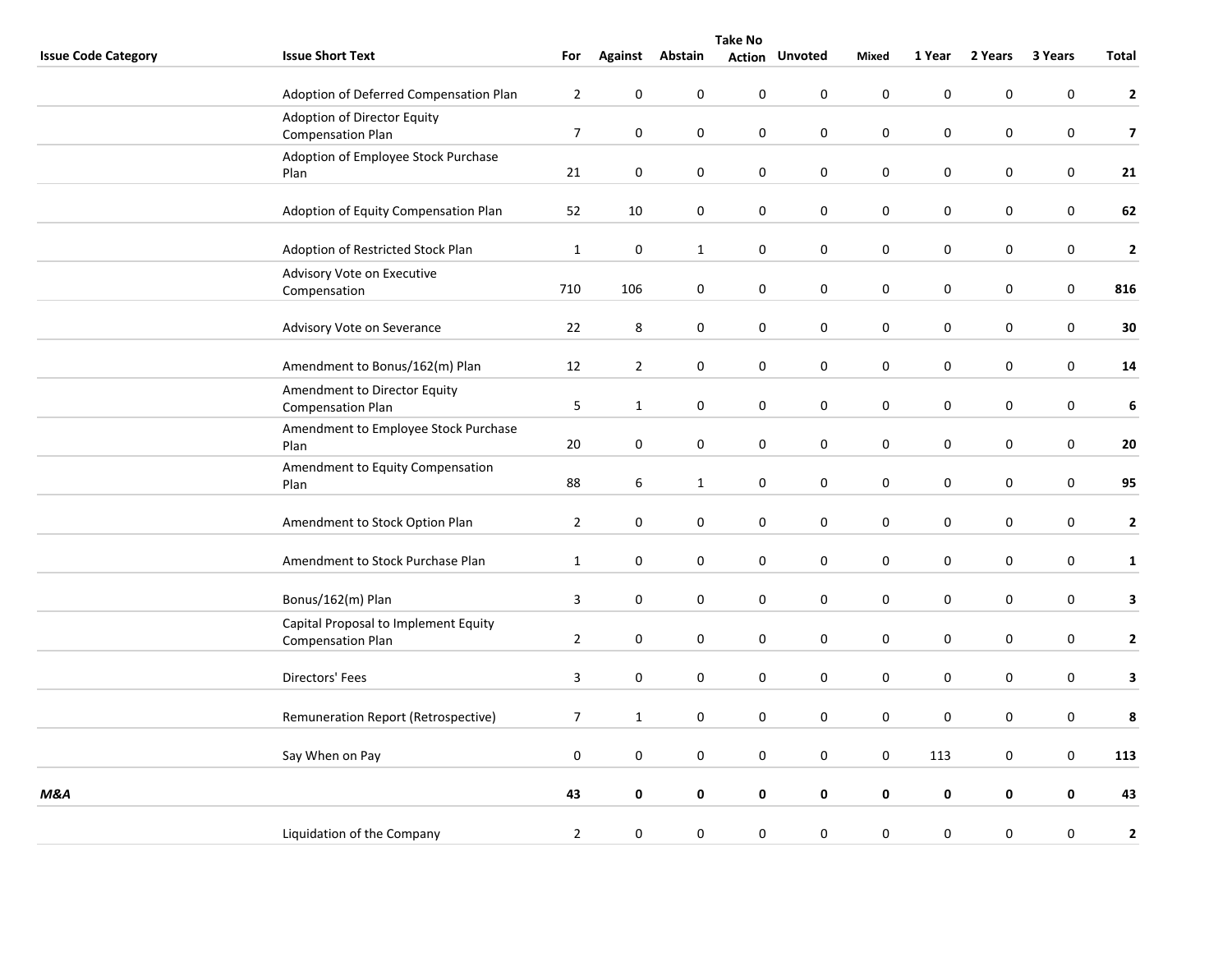| <b>Take No</b>                |                                                               |                  |                |                         |                  |                       |              |                  |             |                  |                         |
|-------------------------------|---------------------------------------------------------------|------------------|----------------|-------------------------|------------------|-----------------------|--------------|------------------|-------------|------------------|-------------------------|
| <b>Issue Code Category</b>    | <b>Issue Short Text</b>                                       | For              | <b>Against</b> | Abstain                 |                  | <b>Action Unvoted</b> | <b>Mixed</b> | 1 Year           | 2 Years     | 3 Years          | <b>Total</b>            |
|                               | Merger/Acquisition                                            | 36               | $\pmb{0}$      | $\boldsymbol{0}$        | $\pmb{0}$        | $\pmb{0}$             | $\pmb{0}$    | $\pmb{0}$        | $\pmb{0}$   | $\mathbf 0$      | 36                      |
|                               | Restructuring/Reorganization                                  | 3                | $\pmb{0}$      | $\boldsymbol{0}$        | $\pmb{0}$        | $\pmb{0}$             | $\pmb{0}$    | $\pmb{0}$        | $\pmb{0}$   | $\pmb{0}$        | $\mathbf{3}$            |
|                               | Sale of Assets                                                | $\mathbf 2$      | $\pmb{0}$      | $\mathbf 0$             | $\boldsymbol{0}$ | $\pmb{0}$             | $\pmb{0}$    | $\pmb{0}$        | 0           | $\boldsymbol{0}$ | $\mathbf 2$             |
| <b>Meeting Administration</b> |                                                               | 41               | 6              | $\mathbf{1}$            | 0                | $\mathbf 0$           | $\mathbf 0$  | $\mathbf 0$      | $\mathbf 0$ | $\mathbf 0$      | 47                      |
|                               | Right to Adjourn Meeting                                      | 38               | $\mathbf{1}$   | 0                       | 0                | $\mathbf 0$           | $\mathbf 0$  | $\mathbf 0$      | $\mathbf 0$ | $\mathbf 0$      | 39                      |
|                               | Routine Meeting Item                                          | 3                | $\pmb{0}$      | 0                       | $\boldsymbol{0}$ | $\mathbf 0$           | $\mathbf 0$  | $\boldsymbol{0}$ | 0           | $\pmb{0}$        | $\mathbf{3}$            |
|                               | <b>Transact Other Business</b>                                | $\pmb{0}$        | $\overline{2}$ | $\mathbf{1}$            | $\pmb{0}$        | $\pmb{0}$             | $\pmb{0}$    | $\pmb{0}$        | 0           | $\pmb{0}$        | $\mathbf{3}$            |
|                               | <b>Transaction of Other Business</b>                          | $\mathbf 0$      | $\overline{3}$ | $\boldsymbol{0}$        | $\boldsymbol{0}$ | $\mathbf 0$           | $\mathbf 0$  | $\mathbf 0$      | 0           | $\boldsymbol{0}$ | $\mathbf{3}$            |
| <b>Other</b>                  |                                                               | 3                | $\mathbf{2}$   | $\pmb{0}$               | 0                | $\pmb{0}$             | $\pmb{0}$    | $\pmb{0}$        | $\mathbf 0$ | $\pmb{0}$        | 5 <sub>1</sub>          |
|                               | Approval of Political Donation                                | $\overline{2}$   | $\pmb{0}$      | $\pmb{0}$               | $\pmb{0}$        | $\mathbf 0$           | $\mathbf 0$  | $\mathbf 0$      | $\mathbf 0$ | $\mathbf 0$      | $\mathbf{2}$            |
|                               | Declaration of Material Interest                              | $\boldsymbol{0}$ | $\overline{2}$ | 0                       | 0                | $\mathbf 0$           | $\pmb{0}$    | $\pmb{0}$        | 0           | $\pmb{0}$        | $\mathbf{2}$            |
|                               | Misc. Management Proposal                                     | $\mathbf{1}$     | $\pmb{0}$      | $\boldsymbol{0}$        | $\pmb{0}$        | $\pmb{0}$             | $\pmb{0}$    | $\pmb{0}$        | 0           | $\pmb{0}$        | $\mathbf{1}$            |
| <b>SHP: Compensation</b>      |                                                               | 13               | 18             | 12                      | 0                | 0                     | 0            | $\pmb{0}$        | 0           | $\mathbf 0$      | 31                      |
|                               | SHP Recoupment of Unearned Bonuses<br>(Clawback)              | $\boldsymbol{6}$ | $\mathbf{1}$   | $\mathbf 0$             | $\pmb{0}$        | $\pmb{0}$             | $\pmb{0}$    | $\pmb{0}$        | $\pmb{0}$   | $\mathbf 0$      | $\overline{\mathbf{z}}$ |
|                               | SHP Regarding Linking Executive Pay to<br>Social Criteria     | $\mathbf{1}$     | $\mathbf 0$    | 10                      | 0                | $\mathbf 0$           | $\mathbf 0$  | $\mathbf 0$      | $\mathbf 0$ | $\mathbf 0$      | 11                      |
|                               | SHP Regarding Misc. Compensation                              | $\overline{2}$   | 3              | 0                       | 0                | 0                     | $\pmb{0}$    | $\pmb{0}$        | 0           | $\pmb{0}$        | 5                       |
|                               | SHP Regarding Race and/or Gender Pay<br><b>Equity Report</b>  | 4                | $\pmb{0}$      | $\overline{2}$          | $\boldsymbol{0}$ | $\pmb{0}$             | $\pmb{0}$    | $\pmb{0}$        | 0           | $\pmb{0}$        | 6                       |
|                               | SHP Regarding Report on Ratio Between<br>CEO and Employee Pay | $\pmb{0}$        | $\overline{2}$ | $\boldsymbol{0}$        | $\boldsymbol{0}$ | $\mathbf 0$           | $\pmb{0}$    | $\pmb{0}$        | 0           | $\boldsymbol{0}$ | $\mathbf{2}$            |
|                               | SHP Regarding Restricting Executive<br>Compensation           | $\pmb{0}$        | 12             | $\mathbf 0$             | $\pmb{0}$        | $\pmb{0}$             | $\pmb{0}$    | $\pmb{0}$        | $\pmb{0}$   | $\mathbf 0$      | ${\bf 12}$              |
| <b>SHP: Environment</b>       |                                                               | 19               | 22             | $\overline{\mathbf{z}}$ | 0                | $\mathbf 0$           | $\mathbf 0$  | $\mathbf 0$      | 0           | 0                | 41                      |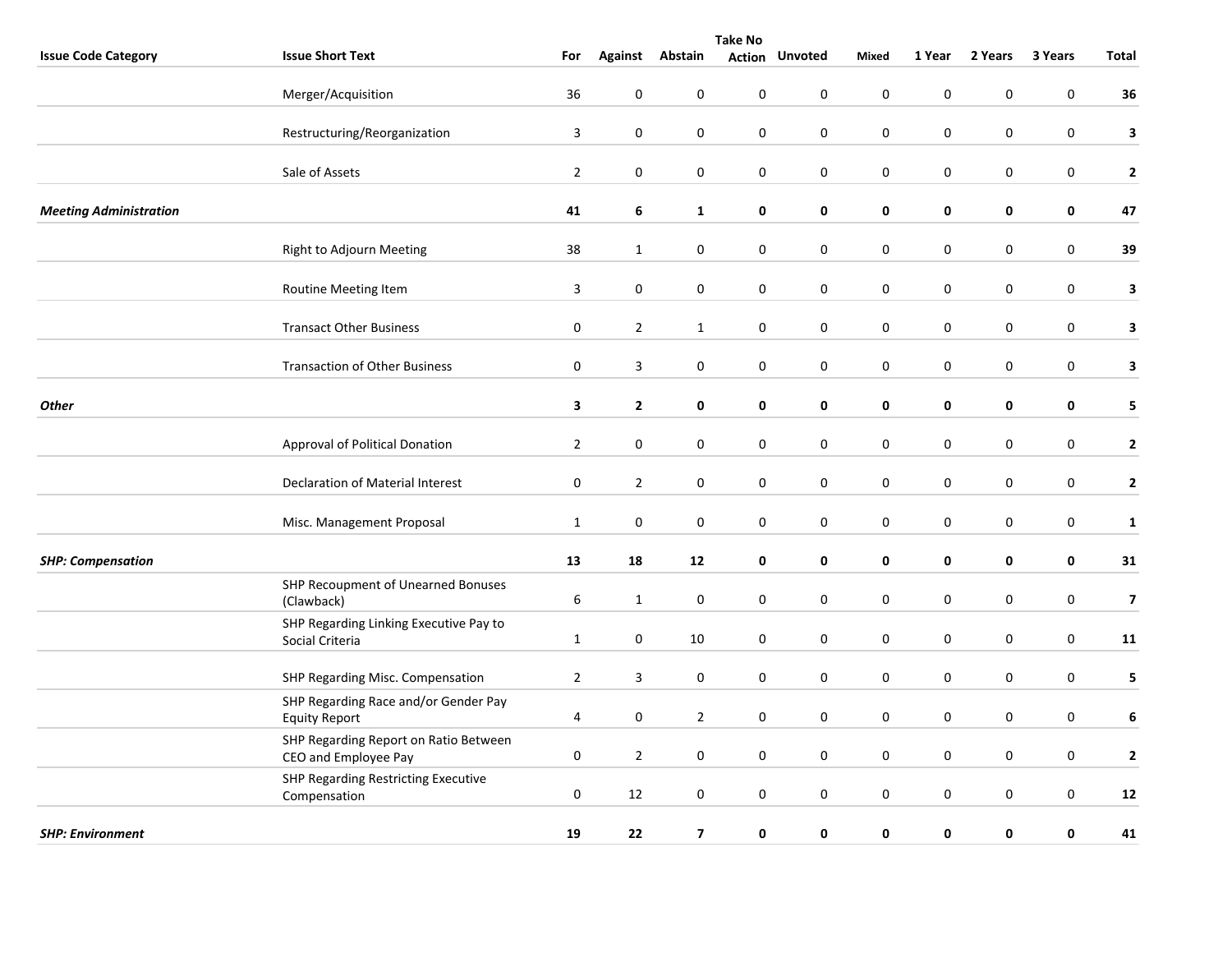|                            | <b>Take No</b>                                                                      |                |                  |                 |             |                       |             |             |             |                  |                         |  |
|----------------------------|-------------------------------------------------------------------------------------|----------------|------------------|-----------------|-------------|-----------------------|-------------|-------------|-------------|------------------|-------------------------|--|
| <b>Issue Code Category</b> | <b>Issue Short Text</b>                                                             | For            |                  | Against Abstain |             | <b>Action Unvoted</b> | Mixed       | 1 Year      | 2 Years     | 3 Years          | Total                   |  |
|                            | SHP Regarding Adoption of<br><b>Comprehensive Recycling Strategies</b>              | $\pmb{0}$      | 0                | 3               | $\pmb{0}$   | $\mathbf 0$           | $\mathbf 0$ | $\mathbf 0$ | 0           | $\pmb{0}$        | 3                       |  |
|                            | SHP Regarding Environmental Report                                                  | 4              | 5                | 0               | $\pmb{0}$   | $\pmb{0}$             | $\pmb{0}$   | $\pmb{0}$   | 0           | 0                | 9                       |  |
|                            | SHP Regarding Formation of<br>Environmental/Social Committee of the                 | $\mathbf{1}$   | $\pmb{0}$        | 3               | 0           | $\mathbf 0$           | $\pmb{0}$   | $\pmb{0}$   | 0           | $\boldsymbol{0}$ | 4                       |  |
|                            | SHP Regarding Misc.<br>Energy/Environmental Issues                                  | $\mathbf{1}$   | 6                | 0               | 0           | $\pmb{0}$             | $\pmb{0}$   | $\pmb{0}$   | 0           | 0                | $\overline{\mathbf{z}}$ |  |
|                            | SHP Regarding Report/Action on Climate<br>Change                                    | 6              | $\mathbf{1}$     | 0               | 0           | 0                     | $\mathbf 0$ | $\mathbf 0$ | 0           | 0                | $\overline{\mathbf{z}}$ |  |
|                            | SHP Regarding Reporting and Reducing<br><b>Greenhouse Gas Emissions</b>             | $\mathbf{1}$   | $\overline{7}$   | 0               | 0           | 0                     | $\pmb{0}$   | $\pmb{0}$   | 0           | 0                | 8                       |  |
|                            | SHP Regarding Review Energy Efficiency<br>& Renewables                              | $\pmb{0}$      | 3                | $\pmb{0}$       | 0           | 0                     | $\pmb{0}$   | $\pmb{0}$   | 0           | 0                | 3                       |  |
|                            | SHP Regarding Review Nuclear<br>Facility/Waste                                      | $\pmb{0}$      | $\pmb{0}$        | $\mathbf{1}$    | $\pmb{0}$   | $\pmb{0}$             | $\pmb{0}$   | $\pmb{0}$   | $\pmb{0}$   | $\boldsymbol{0}$ | $\mathbf{1}$            |  |
| <b>SHP: Governance</b>     | SHP Regarding Sustainability Report                                                 | 6              | $\mathbf 0$      | 0               | 0           | 0                     | $\mathbf 0$ | 0           | 0           | 0                | 6                       |  |
|                            |                                                                                     | 162            | 49               | $\mathbf{1}$    | 0           | $\pmb{0}$             | 0           | $\pmb{0}$   | 0           | $\pmb{0}$        | 211                     |  |
|                            | SHP Regarding Board Composition                                                     | 3              | $\mathbf{1}$     | $\mathbf{1}$    | $\pmb{0}$   | $\pmb{0}$             | $\pmb{0}$   | $\pmb{0}$   | 0           | $\boldsymbol{0}$ | 5                       |  |
|                            | SHP Regarding Counting Shareholder<br>Votes                                         | $\pmb{0}$      | $\mathbf{1}$     | $\pmb{0}$       | 0           | $\mathbf 0$           | $\pmb{0}$   | $\pmb{0}$   | 0           | 0                | $\mathbf{1}$            |  |
|                            | SHP Regarding Cumulative Voting                                                     | 3              | $\mathbf 0$      | 0               | 0           | $\mathbf 0$           | $\mathbf 0$ | $\mathbf 0$ | 0           | 0                | 3                       |  |
|                            | SHP Regarding Director Tenure                                                       | $\mathbf 0$    | $\overline{2}$   | $\mathbf 0$     | 0           | 0                     | $\mathbf 0$ | $\mathbf 0$ | $\mathbf 0$ | $\pmb{0}$        | $\mathbf{2}$            |  |
|                            | SHP Regarding Directors' Roles in<br>Corporate Strategy                             | $\mathbf{1}$   | $\mathbf{1}$     | 0               | 0           | 0                     | $\pmb{0}$   | $\pmb{0}$   | 0           | 0                | $\mathbf{2}$            |  |
|                            | SHP Regarding Election of Board Member<br>(s) During a Contested Election - Disside | $\mathbf{3}$   | $\pmb{0}$        | 0               | $\pmb{0}$   | $\pmb{0}$             | $\pmb{0}$   | $\pmb{0}$   | 0           | 0                | 3                       |  |
|                            | SHP Regarding Eliminating Supermajority<br>Provisions                               | 10             | $\mathbf 0$      | $\pmb{0}$       | $\mathsf 0$ | $\pmb{0}$             | $\pmb{0}$   | $\pmb{0}$   | $\pmb{0}$   | $\mathbf 0$      | 10                      |  |
|                            | SHP Regarding Independent Board<br>Chairman/Seperation of Chair and CEO             | 36             | 5                | 0               | 0           | $\mathbf 0$           | $\mathbf 0$ | $\mathbf 0$ | 0           | $\pmb{0}$        | 41                      |  |
|                            | SHP Regarding Majority Vote for Election<br>of Directors                            | $\overline{2}$ | $\boldsymbol{0}$ | 0               | $\pmb{0}$   | $\pmb{0}$             | $\pmb{0}$   | $\pmb{0}$   | $\pmb{0}$   | $\boldsymbol{0}$ | $\mathbf{2}$            |  |
|                            | SHP Regarding Misc. Board/Shareholder<br><b>Rights Issue</b>                        | $\mathbf{1}$   | $\mathbf{1}$     | $\pmb{0}$       | $\pmb{0}$   | $\pmb{0}$             | $\pmb{0}$   | $\pmb{0}$   | 0           | 0                | $\mathbf{2}$            |  |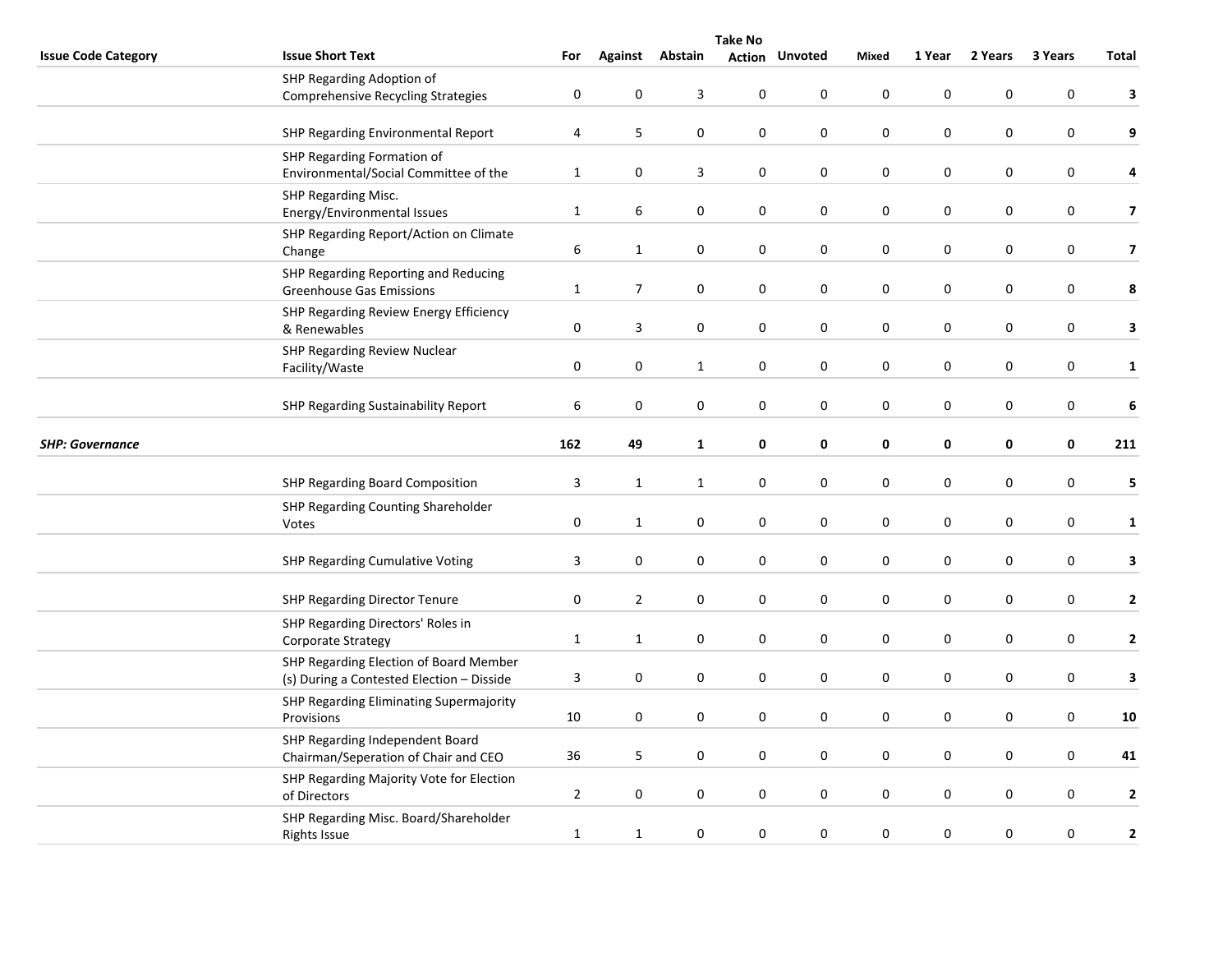|                            | <b>Take No</b>                                                                        |                  |                |                  |                  |                       |                  |                  |           |                  |              |
|----------------------------|---------------------------------------------------------------------------------------|------------------|----------------|------------------|------------------|-----------------------|------------------|------------------|-----------|------------------|--------------|
| <b>Issue Code Category</b> | <b>Issue Short Text</b>                                                               | For              | Against        | Abstain          |                  | <b>Action Unvoted</b> | Mixed            | 1 Year           | 2 Years   | 3 Years          | Total        |
|                            | SHP Regarding Recapitalization                                                        | 8                | $\pmb{0}$      | $\pmb{0}$        | $\pmb{0}$        | 0                     | $\bf{0}$         | $\boldsymbol{0}$ | 0         | 0                | 8            |
|                            | SHP Regarding Right to Act by Written<br>Consent                                      | 36               | $\overline{2}$ | 0                | 0                | 0                     | $\pmb{0}$        | $\pmb{0}$        | $\pmb{0}$ | $\boldsymbol{0}$ | 38           |
|                            | SHP Regarding Right to Call a Special<br>Meeting                                      | 49               | 4              | $\pmb{0}$        | $\mathsf 0$      | 0                     | $\mathbf 0$      | $\pmb{0}$        | $\pmb{0}$ | $\boldsymbol{0}$ | 53           |
|                            | SHP Regarding the Declassification of the<br>Board                                    | 3                | $\mathbf 0$    | $\pmb{0}$        | $\pmb{0}$        | 0                     | $\pmb{0}$        | $\mathbf 0$      | 0         | $\pmb{0}$        | $\mathbf{3}$ |
|                            | SHP Regarding Trained, Qualified<br>Directors on Environment, Health and Sa           | 0                | 3              | $\pmb{0}$        | $\pmb{0}$        | 0                     | $\pmb{0}$        | $\pmb{0}$        | $\pmb{0}$ | $\boldsymbol{0}$ | $\mathbf{3}$ |
|                            | SHP Requiring Directors to Consider the<br>Effects of Mergers, Takeovers or Acquisiti | $\pmb{0}$        | $\mathbf{1}$   | 0                | 0                | 0                     | 0                | 0                | 0         | 0                | $\mathbf 1$  |
|                            | SHP Shareholder Access to the<br>Nomination Process (Proxy Access)                    | $\boldsymbol{7}$ | 28             | $\pmb{0}$        | $\pmb{0}$        | 0                     | $\pmb{0}$        | $\pmb{0}$        | $\pmb{0}$ | 0                | 35           |
| <b>SHP: Misc</b>           |                                                                                       | $\mathbf{2}$     | 9              | 0                | 0                | 0                     | $\mathbf 0$      | 0                | 0         | $\mathbf 0$      | 11           |
|                            | SHP Regarding Repeal of Bylaw<br>Amendments                                           | $\overline{2}$   | $\mathbf{1}$   | $\pmb{0}$        | 0                | 0                     | $\bf{0}$         | $\boldsymbol{0}$ | 0         | 0                | $\mathbf{3}$ |
|                            | SHP: Misc. Issues                                                                     | $\pmb{0}$        | $\,8\,$        | $\boldsymbol{0}$ | $\boldsymbol{0}$ | 0                     | $\boldsymbol{0}$ | $\pmb{0}$        | $\pmb{0}$ | $\boldsymbol{0}$ | 8            |
| <b>SHP: Social</b>         |                                                                                       | 40               | 42             | 16               | 0                | 0                     | 0                | 0                | 0         | 0                | 82           |
|                            | SHP Regarding Animal Welfare                                                          | $\pmb{0}$        | $\pmb{0}$      | $\overline{2}$   | $\pmb{0}$        | 0                     | $\bf{0}$         | 0                | 0         | 0                | $\mathbf{2}$ |
|                            | SHP Regarding Drug Pricing/Distribution                                               | $\mathbf{1}$     | $\pmb{0}$      | $\mathbf{1}$     | 0                | $\pmb{0}$             | $\pmb{0}$        | $\pmb{0}$        | $\pmb{0}$ | $\boldsymbol{0}$ | $\mathbf{2}$ |
|                            | SHP Regarding Independent Verification<br>of Contractors' Compliance with Labor an    | 0                | 3              | $\pmb{0}$        | $\mathbf 0$      | $\mathbf 0$           | $\pmb{0}$        | $\pmb{0}$        | $\pmb{0}$ | 0                | 3            |
|                            | SHP Regarding Limiting or Ending<br><b>Charitable Spending</b>                        | $\pmb{0}$        | $\mathbf{1}$   | $\boldsymbol{0}$ | 0                | $\pmb{0}$             | $\pmb{0}$        | $\pmb{0}$        | 0         | $\pmb{0}$        | $\mathbf{1}$ |
|                            | SHP Regarding Misc. Human/Political<br><b>Rights Policies</b>                         | 0                | 6              | 0                | $\pmb{0}$        | 0                     | $\pmb{0}$        | $\pmb{0}$        | 0         | 0                | 6            |
|                            | SHP Regarding Misc. Labor<br>Issues/Policies                                          | $\pmb{0}$        | $\mathbf 0$    | $\mathbf{1}$     | $\mathbf 0$      | 0                     | 0                | $\pmb{0}$        | $\pmb{0}$ | 0                | $\mathbf 1$  |
|                            | SHP Regarding Misc. Social Issue                                                      | 5                | $\mathbf 0$    | 5                | 0                | 0                     | $\bf{0}$         | $\boldsymbol{0}$ | 0         | 0                | 10           |
|                            | <b>SHP Regarding Plant Closings</b>                                                   | $\pmb{0}$        | $\mathbf{1}$   | $\pmb{0}$        | $\pmb{0}$        | 0                     | $\pmb{0}$        | $\boldsymbol{0}$ | 0         | 0                | $\mathbf{1}$ |
|                            | SHP Regarding Report on EEO                                                           | 3                | $\pmb{0}$      | $\boldsymbol{6}$ | $\boldsymbol{0}$ | 0                     | $\boldsymbol{0}$ | $\pmb{0}$        | 0         | 0                | 9            |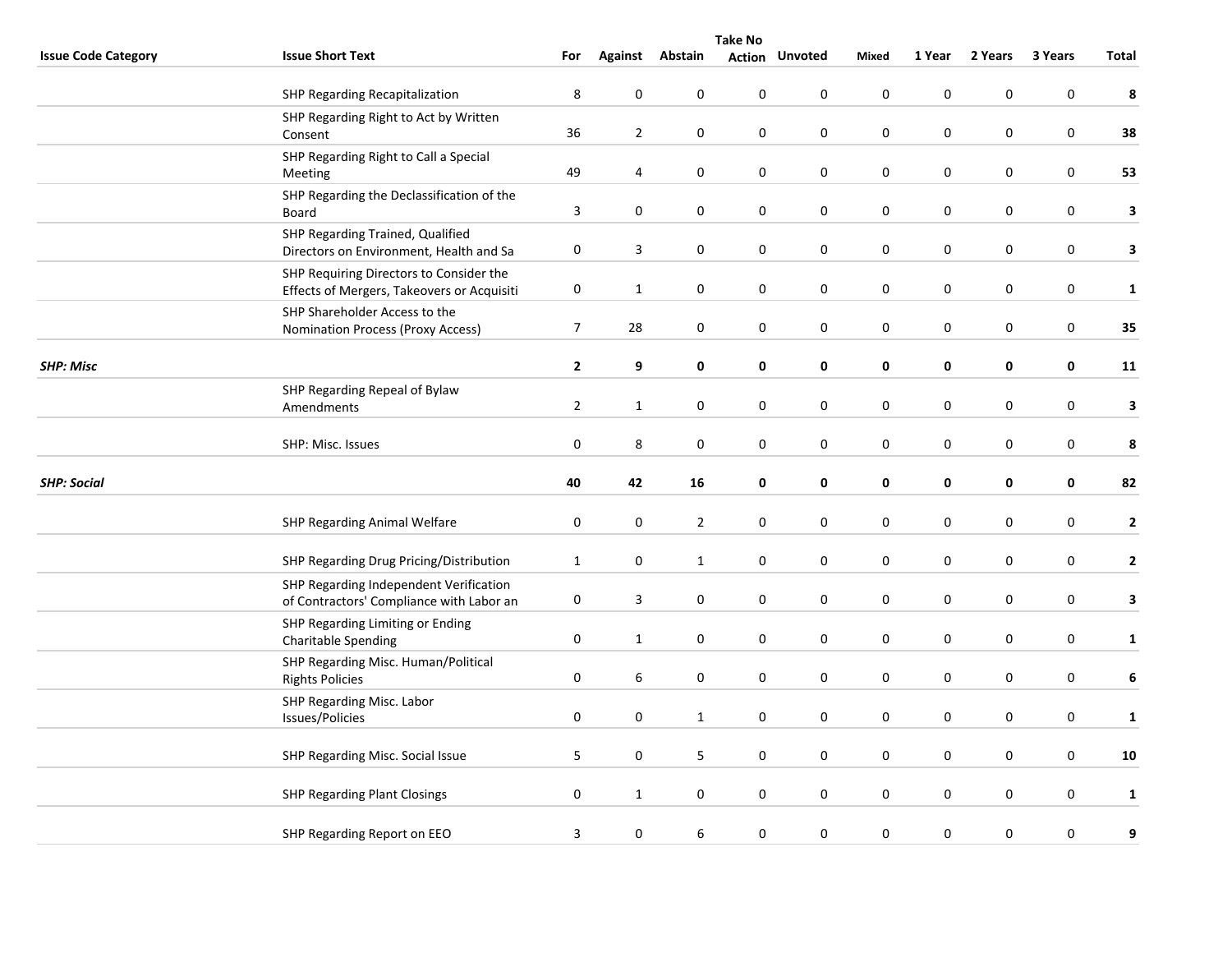|                                                                                | <b>Take No</b> |              |         |               |                |              |          |              |         |              |  |
|--------------------------------------------------------------------------------|----------------|--------------|---------|---------------|----------------|--------------|----------|--------------|---------|--------------|--|
| <b>Issue Code Category</b><br><b>Issue Short Text</b>                          | For            | Against      | Abstain | <b>Action</b> | <b>Unvoted</b> | <b>Mixed</b> | 1 Year   | 2 Years      | 3 Years | <b>Total</b> |  |
| SHP Regarding Reporting on Company's<br>Compliance with International Human Ri | 0              | 3            | 0       | 0             | $\mathbf{0}$   | $\mathbf 0$  | 0        | $\mathbf 0$  | 0       |              |  |
| SHP Regarding Reviewing Charitable<br>Spending                                 |                | 0            | 0       | 0             | $\mathbf{0}$   | $\mathbf 0$  | 0        | $\mathbf{0}$ | 0       |              |  |
| SHP Regarding Reviewing Operations in<br>Burma/The Sudan                       | 0              |              | 0       | 0             | $\mathbf{0}$   | $\mathbf 0$  | $\Omega$ | $\mathbf 0$  | 0       |              |  |
| SHP Regarding Reviewing Political<br>Spending or Lobbying                      | 30             | 26           | 0       | 0             | $\mathbf{0}$   | $\mathbf 0$  | $\Omega$ | $\mathbf 0$  | 0       | 56           |  |
| SHP Regarding Tobacco/Alcohol                                                  | 0              | $\mathbf{0}$ |         | 0             | $\mathbf{0}$   | $\mathbf 0$  | $\Omega$ | $\mathbf 0$  | 0       |              |  |

## Proposal Types – Votes Versus Management

| <b>Issue Code Category</b>      | <b>Issue Code Description</b>                       | With<br>Management | <b>Against</b><br>Management | <b>Take No</b><br><b>Action</b> | <b>Unvoted</b> | N/A                     | <b>Mixed</b> | Total                   |
|---------------------------------|-----------------------------------------------------|--------------------|------------------------------|---------------------------------|----------------|-------------------------|--------------|-------------------------|
| <b>Total for all Categories</b> |                                                     | 9391               | 922                          | $\mathbf 0$                     | 0              | $\overline{\mathbf{z}}$ | $\mathbf 0$  | 10320                   |
| <b>Audit/Financials</b>         |                                                     | 883                | 15                           | 0                               | 0              | 0                       | $\mathbf 0$  | 898                     |
|                                 | Allocation of Profits/Dividends                     | $\overline{7}$     | 0                            | 0                               | 0              | $\bf{0}$                | $\mathbf 0$  | $\overline{\mathbf{z}}$ |
|                                 | Appointment of Auditor                              | 13                 | $\mathbf 0$                  | 0                               | 0              | $\bf{0}$                | $\mathbf 0$  | 13                      |
|                                 | Appointment of Auditor and Authority<br>to Set Fees | 14                 | 0                            | 0                               | 0              | 0                       | 0            | 14                      |
|                                 | Appointment of Special Auditor                      | $\mathbf{1}$       | $\mathbf 0$                  | 0                               | 0              | 0                       | 0            | 1                       |
|                                 | Authority to Set Auditor's Fees                     | 8                  | 0                            | $\mathbf 0$                     | 0              | $\mathbf 0$             | 0            | 8                       |
|                                 | <b>Financial Statements</b>                         | 15                 | 0                            | 0                               | $\mathbf 0$    | $\bf{0}$                | 0            | 15                      |
|                                 | <b>Ratification of Auditor</b>                      | 825                | 15                           | 0                               | 0              | $\bf{0}$                | $\mathbf 0$  | 840                     |
| <b>Board Related</b>            |                                                     | 7037               | 456                          | 0                               | 0              | 0                       | 0            | 7493                    |
|                                 | Change in Board Size                                | 5                  | 0                            | 0                               | 0              | 0                       | 0            | 5                       |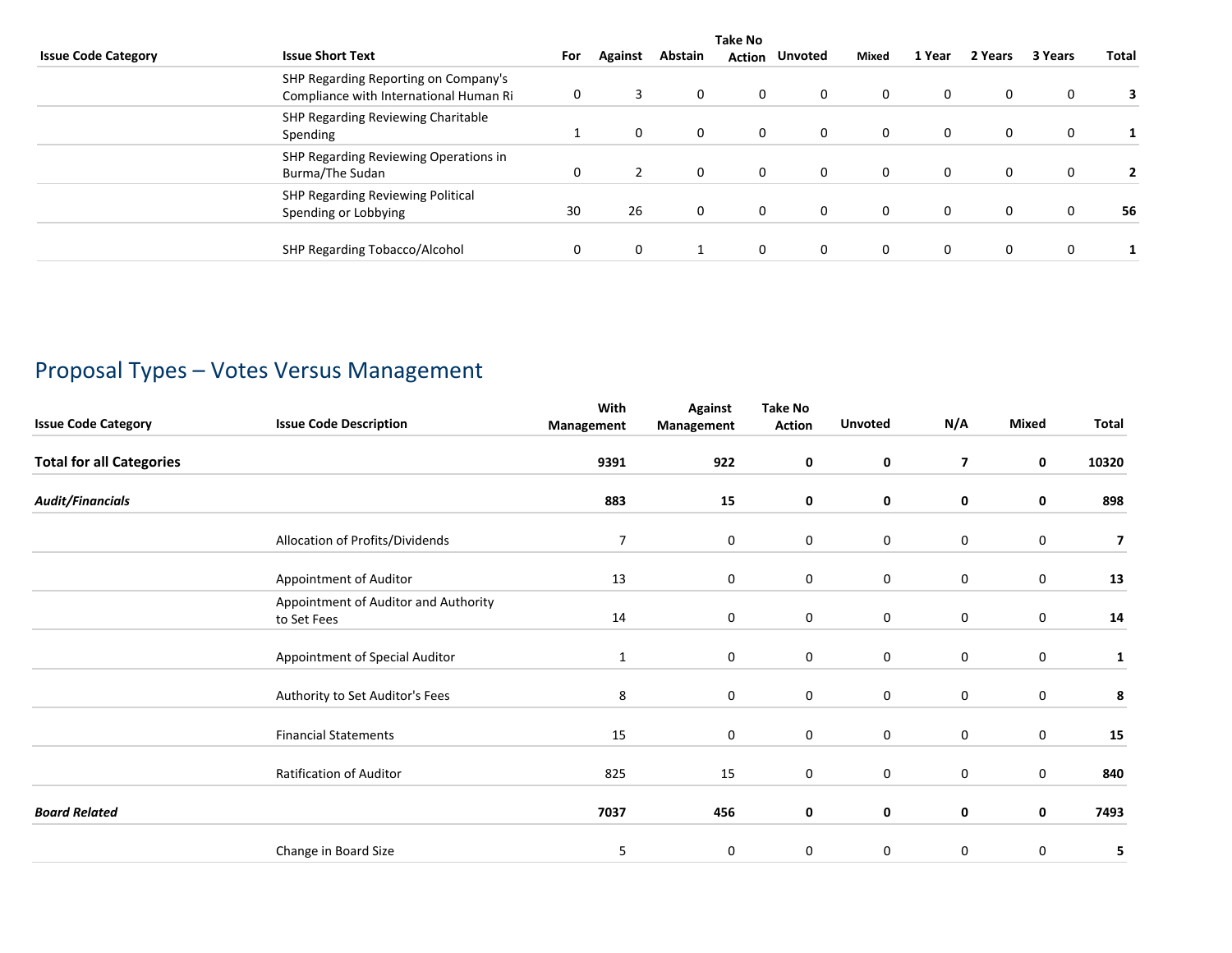| <b>Issue Code Category</b> | <b>Issue Code Description</b>                      | With<br>Management | <b>Against</b><br>Management | <b>Take No</b><br><b>Action</b> | <b>Unvoted</b>   | N/A         | Mixed       | Total                    |
|----------------------------|----------------------------------------------------|--------------------|------------------------------|---------------------------------|------------------|-------------|-------------|--------------------------|
|                            |                                                    |                    |                              |                                 |                  |             |             |                          |
|                            | <b>Election of Board Committee Members</b>         | $\boldsymbol{6}$   | $\overline{2}$               | 0                               | $\boldsymbol{0}$ | $\mathsf 0$ | $\mathbf 0$ | 8                        |
|                            | Election of Board Member(s) During a               |                    |                              |                                 |                  |             |             |                          |
|                            | Contested Election - Management Nom                | $\overline{2}$     | 5                            | $\mathbf 0$                     | $\mathbf 0$      | $\mathbf 0$ | 0           | $\overline{\phantom{a}}$ |
|                            | <b>Election of Directors</b>                       | 6923               | 445                          | 0                               | $\mathbf 0$      | $\bf{0}$    | 0           | 7368                     |
|                            | <b>Election of Non-Principal Members</b>           |                    |                              |                                 |                  |             |             |                          |
|                            | (Chairman, alternates)                             | $\mathbf{1}$       | $\mathbf{1}$                 | $\mathbf 0$                     | $\mathbf 0$      | $\bf{0}$    | 0           | $\mathbf 2$              |
|                            | <b>Election of Subsidiary Directors</b>            | 64                 | 3                            | 0                               | $\mathbf 0$      | $\pmb{0}$   | 0           | 67                       |
|                            | Election of Supervisory Board                      | 19                 | 0                            | 0                               | $\boldsymbol{0}$ | $\mathbf 0$ | $\pmb{0}$   | 19                       |
|                            | Misc. Management Proposal Regarding<br>Board       | $\overline{7}$     | $\pmb{0}$                    | 0                               | $\boldsymbol{0}$ | $\pmb{0}$   | 0           | $\overline{\mathbf{z}}$  |
|                            |                                                    |                    |                              |                                 |                  |             |             |                          |
|                            | Ratification of Board Acts - Legal                 | $\overline{7}$     | 0                            | $\mathbf 0$                     | $\mathbf 0$      | $\bf{0}$    | 0           | $\overline{\mathbf{z}}$  |
|                            | Ratification of Management Acts - Legal            | 3                  | 0                            | $\mathbf 0$                     | $\mathbf 0$      | $\bf{0}$    | 0           | 3                        |
| <b>Capital Management</b>  |                                                    | 72                 | 5                            | 0                               | 0                | 0           | 0           | 77                       |
|                            | Authority to Issue Shares w/ Preemptive<br>Rights  | 14                 | $\mathbf 1$                  | 0                               | $\pmb{0}$        | $\pmb{0}$   | $\pmb{0}$   | 15                       |
|                            | Authority to Issue Shares w/o<br>Preemptive Rights | 16                 | $\mathbf{1}$                 | 0                               | $\mathbf 0$      | 0           | 0           | 17                       |
|                            |                                                    |                    |                              |                                 |                  |             |             |                          |
|                            | Authority to Repurchase Shares                     | 12                 | 0                            | $\mathbf 0$                     | $\mathbf 0$      | $\mathbf 0$ | 0           | 12                       |
|                            | Cancellation of Authorized Stock                   | $\mathsf 3$        | 0                            | $\mathbf 0$                     | $\pmb{0}$        | $\bf{0}$    | $\pmb{0}$   | 3                        |
|                            | Decrease in Authorized Common Stock                | $\mathbf{1}$       | $\mathbf 0$                  | 0                               | $\mathbf 0$      | $\mathbf 0$ | 0           | $\mathbf{1}$             |
|                            | <b>Elimination of Dual Class Stock</b>             | $\mathbf{1}$       | $\mathbf 0$                  | 0                               | $\mathbf 0$      | $\pmb{0}$   | 0           | $\mathbf{1}$             |
|                            |                                                    |                    |                              |                                 |                  |             |             |                          |
|                            | Increase in Authorized Capital                     | $\overline{2}$     | $\mathbf 0$                  | 0                               | $\mathbf 0$      | 0           | 0           | $\mathbf{2}$             |
|                            | Increase in Authorized Common Stock                | 10                 | 3                            | $\mathbf 0$                     | $\mathbf 0$      | $\mathbf 0$ | 0           | 13                       |
|                            | <b>Issuance of Common Stock</b>                    | $\mathbf{1}$       | 0                            | $\mathbf 0$                     | $\mathbf 0$      | $\bf{0}$    | 0           | $\mathbf{1}$             |
|                            | <b>Issuance of Repurchased Shares</b>              | 6                  | $\pmb{0}$                    | 0                               | $\pmb{0}$        | $\bf{0}$    | 0           | 6                        |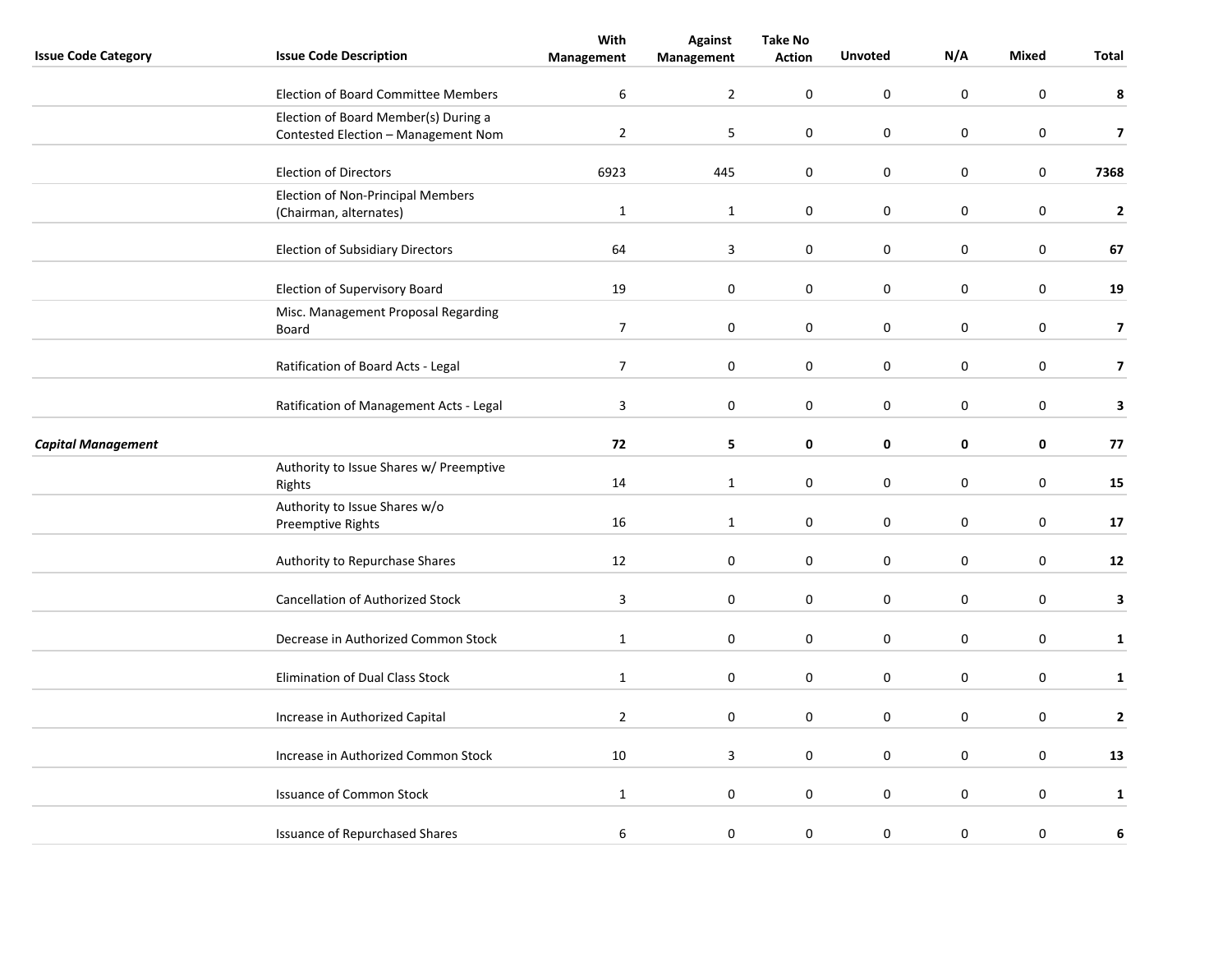|                                    |                                        | With           | <b>Against</b>   | <b>Take No</b> |                  |             |                  |              |
|------------------------------------|----------------------------------------|----------------|------------------|----------------|------------------|-------------|------------------|--------------|
| <b>Issue Code Category</b>         | <b>Issue Code Description</b>          | Management     | Management       | <b>Action</b>  | <b>Unvoted</b>   | N/A         | Mixed            | Total        |
|                                    | Issuance of Stock w/out Preemptive     |                |                  |                |                  |             |                  |              |
|                                    | Rights                                 | $\mathbf{1}$   | $\pmb{0}$        | $\mathbf 0$    | $\boldsymbol{0}$ | $\mathbf 0$ | $\boldsymbol{0}$ | $\mathbf{1}$ |
|                                    |                                        |                |                  |                |                  |             |                  |              |
|                                    | Reduction in Share Premium Account     | $\mathbf{1}$   | $\mathbf 0$      | 0              | $\mathbf 0$      | 0           | $\mathbf 0$      | $\mathbf{1}$ |
|                                    |                                        |                |                  |                |                  |             |                  |              |
|                                    | Reverse Stock Split                    | $\overline{2}$ | $\boldsymbol{0}$ | 0              | $\pmb{0}$        | $\pmb{0}$   | $\pmb{0}$        | $\mathbf{2}$ |
|                                    |                                        |                |                  |                |                  |             |                  |              |
|                                    | Stock Split                            | $\overline{2}$ | $\boldsymbol{0}$ | 0              | $\mathbf 0$      | 0           | $\mathbf 0$      | $\mathbf 2$  |
|                                    |                                        |                |                  |                |                  |             |                  |              |
| <b>Changes to Company Statutes</b> |                                        | 118            | 19               | 0              | 0                | 0           | 0                | 137          |
|                                    | Adoption of Advance Notice             |                |                  |                |                  |             |                  |              |
|                                    | Requirement                            | $\pmb{0}$      | $\overline{2}$   | $\mathbf 0$    | $\mathbf 0$      | $\mathbf 0$ | $\boldsymbol{0}$ | $\mathbf{2}$ |
|                                    | Adoption of Majority Vote for Election |                |                  |                |                  |             |                  |              |
|                                    | of Directors                           | 4              | $\pmb{0}$        | $\mathbf 0$    | $\pmb{0}$        | $\pmb{0}$   | $\boldsymbol{0}$ | 4            |
|                                    | Amend Articles, Constitution, Bylaws - |                |                  |                |                  |             |                  |              |
|                                    | <b>Bundled</b>                         | $\overline{2}$ | $\mathbf{1}$     | 0              | $\mathbf 0$      | $\pmb{0}$   | $\mathbf 0$      | 3            |
|                                    |                                        |                |                  |                |                  |             |                  |              |
|                                    | Amendment to Share Class Rights        | $\mathbf{1}$   | $\boldsymbol{0}$ | 0              | $\pmb{0}$        | $\mathbf 0$ | $\mathbf 0$      | $\mathbf{1}$ |
|                                    | Amendments to Articles, Constitution,  |                |                  |                |                  |             |                  |              |
|                                    | <b>Bylaws</b>                          | $\overline{2}$ | $\pmb{0}$        | $\pmb{0}$      | $\pmb{0}$        | $\mathbf 0$ | $\mathbf 0$      | $\mathbf{2}$ |
|                                    | Amendments to Charter/Bylaw -          |                |                  |                |                  |             |                  |              |
|                                    | <b>Bundled</b>                         | $\overline{2}$ | $\pmb{0}$        | $\pmb{0}$      | $\pmb{0}$        | $\mathbf 0$ | $\pmb{0}$        | $\mathbf{2}$ |
|                                    |                                        |                |                  |                |                  |             |                  |              |
|                                    | Article Amendments - Proxy Access      | 8              | $\mathbf 0$      | 0              | $\pmb{0}$        | $\pmb{0}$   | $\mathbf 0$      | 8            |
|                                    |                                        |                |                  |                |                  |             |                  |              |
|                                    | Change in State of Incorporation       | $\mathbf{1}$   | $\mathbf{1}$     | 0              | $\mathbf 0$      | $\pmb{0}$   | $\mathbf 0$      | $\mathbf{2}$ |
|                                    |                                        |                |                  |                |                  |             |                  |              |
|                                    | Company Name Change                    | $\mathbf{3}$   | $\pmb{0}$        | 0              | $\pmb{0}$        | $\pmb{0}$   | $\mathbf 0$      | 3            |
|                                    |                                        |                |                  |                |                  |             |                  |              |
|                                    | Elimination of Cumulative Voting       | $\pmb{0}$      | $\mathbf{1}$     | 0              | $\mathbf 0$      | $\mathbf 0$ | $\mathbf 0$      | $\mathbf 1$  |
|                                    |                                        |                |                  |                |                  |             |                  |              |
|                                    | Elimination of Supermajority           | 35             | $\pmb{0}$        | $\pmb{0}$      | $\pmb{0}$        | $\mathbf 0$ | $\boldsymbol{0}$ | 35           |
|                                    | Requirement                            |                |                  |                |                  |             |                  |              |
|                                    |                                        |                |                  |                | $\pmb{0}$        | $\pmb{0}$   |                  | $27$         |
|                                    | Misc. Article Amendments               | 25             | $\overline{2}$   | 0              |                  |             | $\mathbf 0$      |              |
|                                    |                                        |                |                  |                |                  |             |                  |              |
|                                    | Reincorporation                        | $\mathbf{1}$   | $\mathbf 0$      | 0              | 0                | $\bf{0}$    | $\mathbf 0$      | $\mathbf{1}$ |
|                                    |                                        |                |                  |                |                  |             |                  |              |
|                                    | Repeal of Classified Board             | 22             | $\boldsymbol{0}$ | 0              | $\pmb{0}$        | $\pmb{0}$   | $\mathbf 0$      | 22           |
|                                    | Restoration of Right to Call a Special |                |                  |                |                  |             |                  |              |
|                                    | Meeting                                | 5              | 12               | $\mathbf 0$    | $\mathbf 0$      | $\mathbf 0$ | $\mathbf 0$      | 17           |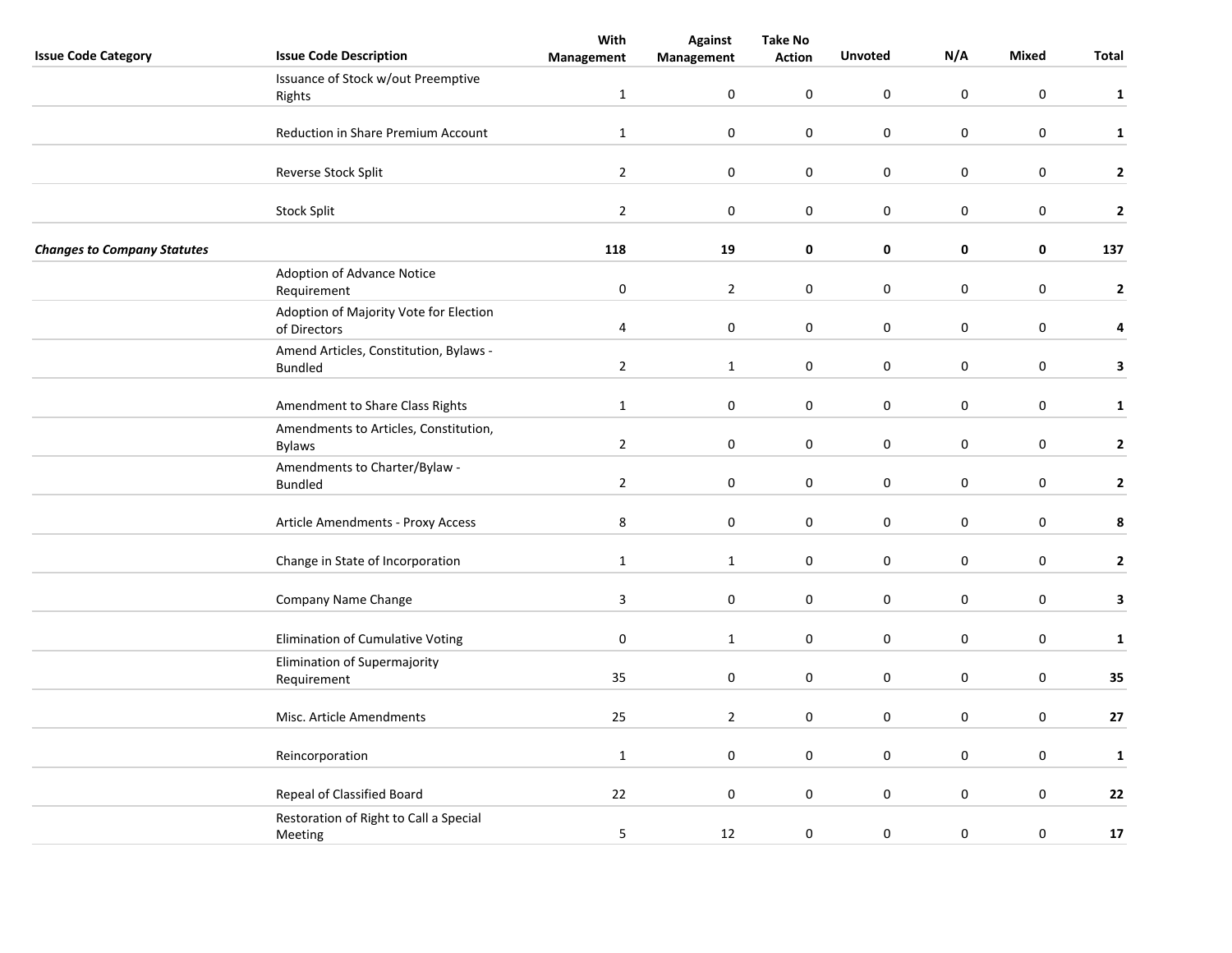|                            |                                            | With             | <b>Against</b> | <b>Take No</b>   |                  |                  |                  |                         |
|----------------------------|--------------------------------------------|------------------|----------------|------------------|------------------|------------------|------------------|-------------------------|
| <b>Issue Code Category</b> | <b>Issue Code Description</b>              | Management       | Management     | <b>Action</b>    | <b>Unvoted</b>   | N/A              | Mixed            | Total                   |
|                            | <b>Restoration of Written Consent</b>      | $\overline{2}$   | $\pmb{0}$      | $\mathbf 0$      | $\mathbf 0$      | $\boldsymbol{0}$ | $\boldsymbol{0}$ | $\mathbf{2}$            |
|                            | <b>Technical Amendments to</b>             |                  |                |                  |                  |                  |                  |                         |
|                            | Charter/Bylaw                              | 5                | $\mathbf 0$    | $\mathbf 0$      | 0                | $\mathbf 0$      | $\mathbf 0$      | 5                       |
| Compensation               |                                            | 1054             | 151            | 0                | $\pmb{0}$        | $\mathbf{2}$     | $\pmb{0}$        | 1207                    |
|                            | Adoption of Deferred Compensation          |                  |                |                  |                  |                  |                  |                         |
|                            | Plan                                       | $\mathbf 2$      | $\pmb{0}$      | 0                | $\pmb{0}$        | $\pmb{0}$        | $\mathbf 0$      | $\mathbf 2$             |
|                            | Adoption of Director Equity                |                  |                |                  |                  |                  |                  |                         |
|                            | <b>Compensation Plan</b>                   | $\boldsymbol{7}$ | $\pmb{0}$      | $\boldsymbol{0}$ | $\pmb{0}$        | $\pmb{0}$        | $\mathbf 0$      | $\overline{\mathbf{z}}$ |
|                            | Adoption of Employee Stock Purchase        |                  |                |                  |                  |                  |                  |                         |
|                            | Plan                                       | 21               | $\pmb{0}$      | $\mathbf 0$      | $\boldsymbol{0}$ | $\pmb{0}$        | $\boldsymbol{0}$ | 21                      |
|                            | Adoption of Equity Compensation Plan       | 51               | 11             | $\mathbf 0$      | $\mathsf 0$      | $\pmb{0}$        | $\boldsymbol{0}$ | 62                      |
|                            | Adoption of Restricted Stock Plan          | $\mathbf{1}$     | $\mathbf 1$    | 0                | $\pmb{0}$        | $\pmb{0}$        | $\mathbf 0$      | $\mathbf 2$             |
|                            |                                            |                  |                |                  |                  |                  |                  |                         |
|                            | Advisory Vote on Executive<br>Compensation | 706              | 110            | 0                | $\pmb{0}$        | $\pmb{0}$        | $\mathbf 0$      | 816                     |
|                            |                                            |                  |                |                  |                  |                  |                  |                         |
|                            | Advisory Vote on Severance                 | 22               | 8              | $\boldsymbol{0}$ | $\pmb{0}$        | $\pmb{0}$        | $\mathbf 0$      | 30                      |
|                            | Amendment to Bonus/162(m) Plan             | 12               | $\overline{2}$ | $\mathbf 0$      | $\pmb{0}$        | $\pmb{0}$        | $\boldsymbol{0}$ | 14                      |
|                            | Amendment to Director Equity               |                  |                |                  |                  |                  |                  |                         |
|                            | <b>Compensation Plan</b>                   | 5                | $\mathbf{1}$   | 0                | $\pmb{0}$        | $\pmb{0}$        | $\mathbf 0$      | 6                       |
|                            | Amendment to Employee Stock                |                  |                |                  |                  |                  |                  |                         |
|                            | Purchase Plan                              | 20               | $\pmb{0}$      | 0                | $\pmb{0}$        | $\pmb{0}$        | $\mathbf 0$      | 20                      |
|                            | Amendment to Equity Compensation<br>Plan   | 88               | $\overline{7}$ | 0                | $\pmb{0}$        | $\mathbf 0$      | $\mathbf 0$      | 95                      |
|                            |                                            |                  |                |                  |                  |                  |                  |                         |
|                            | Amendment to Stock Option Plan             | $\overline{2}$   | $\mathbf 0$    | 0                | $\pmb{0}$        | $\mathbf 0$      | $\mathbf 0$      | $\mathbf 2$             |
|                            |                                            |                  |                |                  |                  |                  |                  |                         |
|                            | Amendment to Stock Purchase Plan           | $\mathbf{1}$     | $\mathbf 0$    | $\boldsymbol{0}$ | $\boldsymbol{0}$ | $\pmb{0}$        | $\boldsymbol{0}$ | $\mathbf{1}$            |
|                            | Bonus/162(m) Plan                          | $\overline{3}$   | $\mathbf 0$    | $\mathbf 0$      | $\mathbf 0$      | $\pmb{0}$        | $\mathbf 0$      | 3                       |
|                            | Capital Proposal to Implement Equity       |                  |                |                  |                  |                  |                  |                         |
|                            | <b>Compensation Plan</b>                   | $\overline{2}$   | 0              | 0                | 0                | $\mathbf 0$      | $\mathbf 0$      | $\mathbf{2}$            |
|                            |                                            |                  |                |                  |                  |                  |                  |                         |
|                            | Directors' Fees                            | $\mathbf{3}$     | $\pmb{0}$      | 0                | $\pmb{0}$        | $\pmb{0}$        | $\mathbf 0$      | 3                       |
|                            | Remuneration Report (Retrospective)        | $\boldsymbol{7}$ | $\mathbf{1}$   | 0                | $\boldsymbol{0}$ | $\pmb{0}$        | $\pmb{0}$        | 8                       |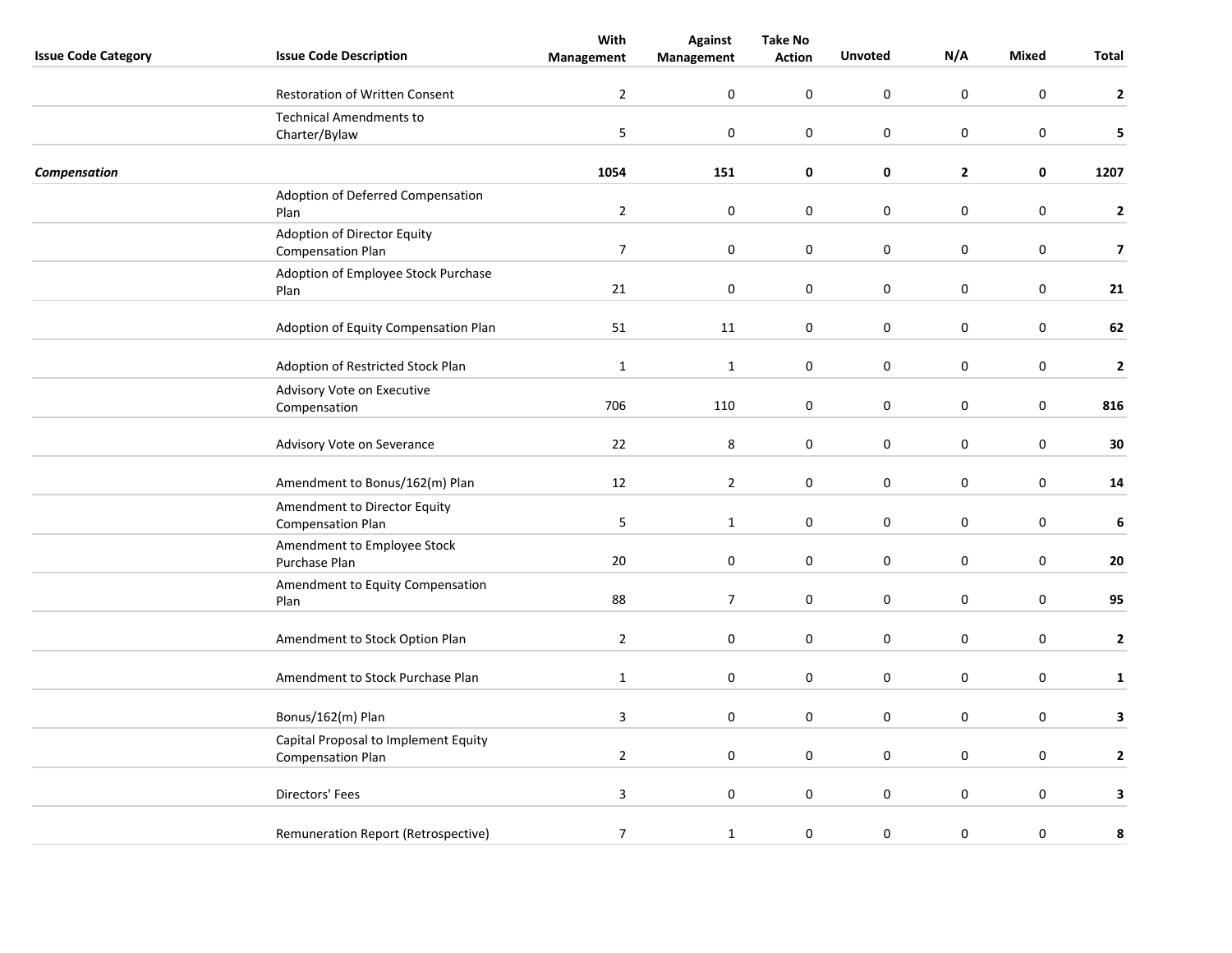|                               |                                                              | With           | <b>Against</b>          | <b>Take No</b>   |                     |                |                  |                         |
|-------------------------------|--------------------------------------------------------------|----------------|-------------------------|------------------|---------------------|----------------|------------------|-------------------------|
| <b>Issue Code Category</b>    | <b>Issue Code Description</b>                                | Management     | Management              | <b>Action</b>    | <b>Unvoted</b>      | N/A            | <b>Mixed</b>     | <b>Total</b>            |
|                               | Say When on Pay                                              | 101            | 10                      | 0                | $\pmb{0}$           | $\overline{2}$ | $\mathbf 0$      | 113                     |
| <b>M&amp;A</b>                |                                                              | 43             | 0                       | 0                | $\pmb{0}$           | $\mathbf 0$    | $\pmb{0}$        | 43                      |
|                               | Liquidation of the Company                                   | $\overline{2}$ | $\boldsymbol{0}$        | 0                | $\pmb{0}$           | $\pmb{0}$      | $\boldsymbol{0}$ | $\mathbf{2}$            |
|                               | Merger/Acquisition                                           | 36             | $\boldsymbol{0}$        | $\boldsymbol{0}$ | $\pmb{0}$           | $\mathbf 0$    | $\pmb{0}$        | 36                      |
|                               | Restructuring/Reorganization                                 | 3              | $\pmb{0}$               | 0                | $\mathbf 0$         | $\pmb{0}$      | $\boldsymbol{0}$ | 3                       |
|                               | Sale of Assets                                               | $\overline{2}$ | 0                       | 0                | 0                   | $\mathbf 0$    | 0                | $\mathbf{2}$            |
| <b>Meeting Administration</b> |                                                              | 41             | $\overline{\mathbf{z}}$ | 0                | $\mathbf 0$         | 0              | $\pmb{0}$        | 48                      |
|                               | Right to Adjourn Meeting                                     | 38             | $\mathbf{1}$            | $\boldsymbol{0}$ | $\mathsf{O}\xspace$ | $\mathbf 0$    | $\pmb{0}$        | 39                      |
|                               | Routine Meeting Item                                         | 3              | $\mathbf 0$             | 0                | $\mathbf 0$         | $\mathbf 0$    | $\mathbf 0$      | 3                       |
|                               | <b>Transact Other Business</b>                               | $\pmb{0}$      | 3                       | $\pmb{0}$        | $\pmb{0}$           | $\mathbf 0$    | $\boldsymbol{0}$ | 3                       |
|                               | <b>Transaction of Other Business</b>                         | $\pmb{0}$      | 3                       | 0                | $\pmb{0}$           | $\pmb{0}$      | $\boldsymbol{0}$ | 3                       |
| <b>Other</b>                  |                                                              | 3              | 0                       | 0                | $\mathbf 0$         | $\mathbf{2}$   | $\pmb{0}$        | 5                       |
|                               | Approval of Political Donation                               | $\overline{2}$ | $\mathbf 0$             | 0                | $\pmb{0}$           | $\mathbf 0$    | $\boldsymbol{0}$ | $\mathbf{2}$            |
|                               | Declaration of Material Interest                             | $\pmb{0}$      | $\mathbf 0$             | 0                | $\pmb{0}$           | $\overline{2}$ | $\pmb{0}$        | $\mathbf{2}$            |
|                               | Misc. Management Proposal                                    | $\mathbf{1}$   | $\pmb{0}$               | 0                | $\mathbf 0$         | $\mathbf 0$    | $\boldsymbol{0}$ | $\mathbf 1$             |
| <b>SHP: Compensation</b>      |                                                              | 18             | 25                      | 0                | $\mathbf 0$         | $\pmb{0}$      | $\pmb{0}$        | 43                      |
|                               | SHP Recoupment of Unearned Bonuses<br>(Clawback)             | $\mathbf{1}$   | 6                       | 0                | $\pmb{0}$           | $\pmb{0}$      | $\boldsymbol{0}$ | $\overline{\mathbf{z}}$ |
|                               | SHP Regarding Linking Executive Pay to<br>Social Criteria    | $\pmb{0}$      | 11                      | 0                | $\mathbf 0$         | $\mathbf 0$    | $\mathbf 0$      | 11                      |
|                               | SHP Regarding Misc. Compensation                             | $\mathbf{3}$   | $\overline{2}$          | 0                | $\pmb{0}$           | $\mathbf 0$    | $\pmb{0}$        | 5                       |
|                               | SHP Regarding Race and/or Gender Pay<br><b>Equity Report</b> | $\pmb{0}$      | $\,6\,$                 | 0                | $\pmb{0}$           | $\pmb{0}$      | $\boldsymbol{0}$ | 6                       |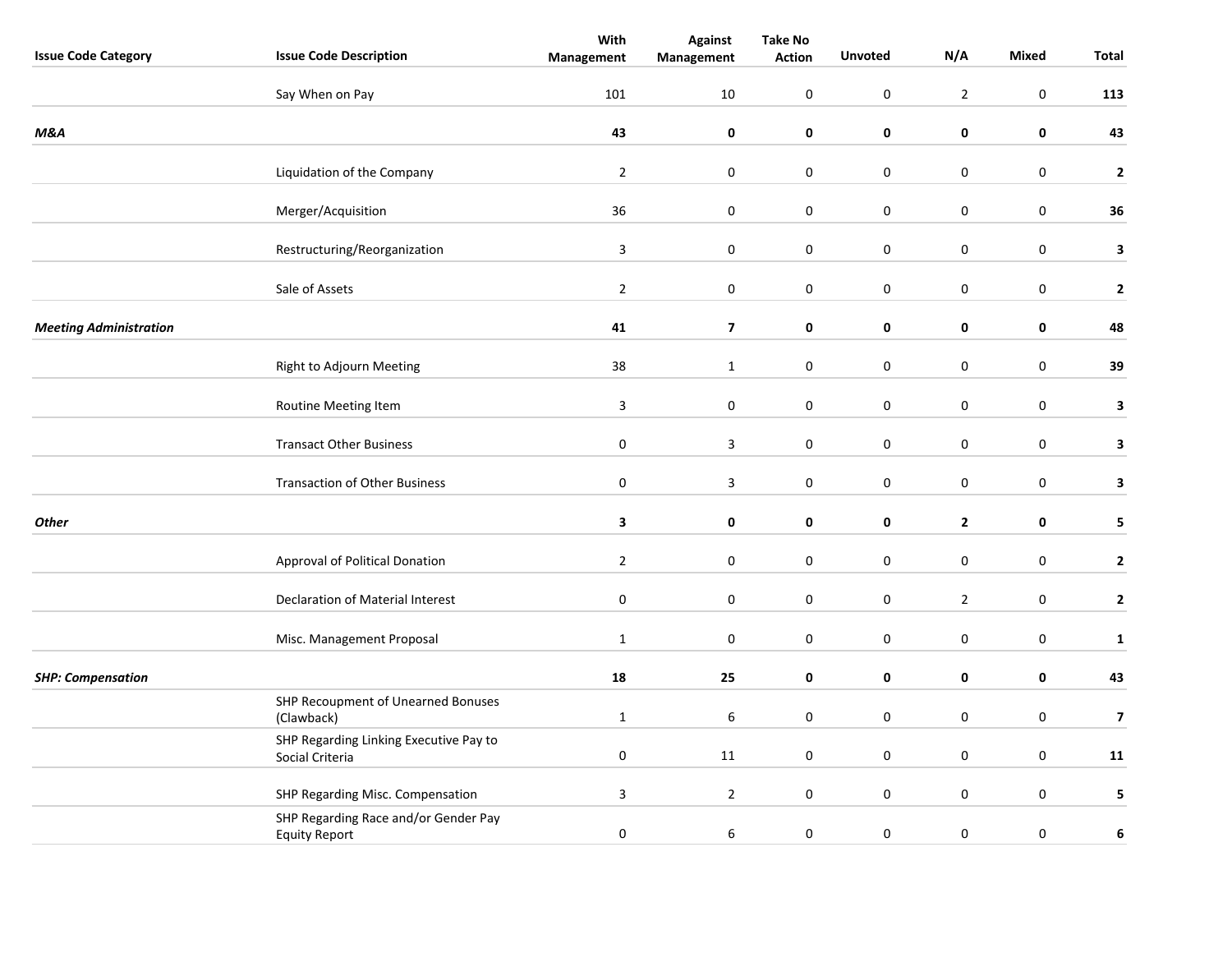| <b>Mixed</b><br><b>Issue Code Category</b><br><b>Unvoted</b><br>Total<br><b>Action</b><br>Management<br>Management<br>SHP Regarding Report on Ratio Between<br>$\overline{2}$<br>$\pmb{0}$<br>0<br>$\mathbf 0$<br>$\boldsymbol{0}$<br>$\boldsymbol{0}$<br>$\mathbf{2}$<br>CEO and Employee Pay<br>SHP Regarding Restricting Executive<br>12<br>$\mathbf 0$<br>0<br>0<br>$\mathbf 0$<br>$\mathbf 0$<br>12<br>Compensation<br>22<br>$\pmb{0}$<br>$\pmb{0}$<br>26<br>0<br>$\mathbf 0$<br>48<br><b>SHP: Environment</b><br>SHP Regarding Adoption of<br>$\pmb{0}$<br>3<br>0<br>$\pmb{0}$<br>$\pmb{0}$<br>$\boldsymbol{0}$<br>3<br><b>Comprehensive Recycling Strategies</b><br>5<br>$\boldsymbol{0}$<br>$\mathbf 0$<br>$\pmb{0}$<br>$\pmb{0}$<br>9<br>SHP Regarding Environmental Report<br>4<br>SHP Regarding Formation of<br>$\pmb{0}$<br>0<br>$\mathbf 0$<br>$\pmb{0}$<br>$\boldsymbol{0}$<br>4<br>4<br>Environmental/Social Committee of the<br>SHP Regarding Misc.<br>$\mathbf 0$<br>6<br>0<br>$\pmb{0}$<br>$\pmb{0}$<br>$\overline{\mathbf{z}}$<br>$\mathbf{1}$<br>Energy/Environmental Issues<br>SHP Regarding Report/Action on<br>$\pmb{0}$<br>$\mathbf{1}$<br>6<br>$\mathbf 0$<br>$\pmb{0}$<br>$\boldsymbol{0}$<br>$\overline{\mathbf{z}}$<br>Climate Change<br>SHP Regarding Reporting and Reducing<br>$\overline{7}$<br>$\pmb{0}$<br>0<br>$\pmb{0}$<br>$\boldsymbol{0}$<br>$\mathbf{1}$<br>8<br><b>Greenhouse Gas Emissions</b><br>SHP Regarding Review Energy Efficiency<br>$\overline{3}$<br>$\pmb{0}$<br>$\boldsymbol{0}$<br>$\boldsymbol{0}$<br>$\pmb{0}$<br>$\pmb{0}$<br>3<br>& Renewables<br>SHP Regarding Review Nuclear<br>$\pmb{0}$<br>0<br>$\boldsymbol{0}$<br>$\pmb{0}$<br>$\boldsymbol{0}$<br>$\mathbf{1}$<br>$\mathbf{1}$<br>Facility/Waste<br>$\pmb{0}$<br>0<br>6<br>0<br>$\mathbf 0$<br>$\mathbf 0$<br>6<br>SHP Regarding Sustainability Report<br>52<br><b>SHP: Governance</b><br>157<br>$\mathbf 0$<br>0<br>3<br>$\mathbf 0$<br>212<br>$\pmb{0}$<br>$\pmb{0}$<br>$\pmb{0}$<br>SHP Regarding Board Composition<br>$\mathbf{1}$<br>$\mathbf 0$<br>5<br>4<br>SHP Regarding Counting Shareholder<br>$\boldsymbol{0}$<br>$\pmb{0}$<br>$\mathbf{1}$<br>$\mathbf 0$<br>0<br>$\mathbf 0$<br>$\mathbf{1}$<br>Votes<br>$\pmb{0}$<br>$\boldsymbol{0}$<br>$\boldsymbol{0}$<br>$\pmb{0}$<br>SHP Regarding Cumulative Voting<br>3<br>$\mathbf 0$<br>3<br>$\overline{2}$<br>$\mathbf 0$<br>$\mathbf 0$<br>0<br>$\mathbf 0$<br>$\mathbf 0$<br>$\mathbf{2}$<br>SHP Regarding Director Tenure<br>SHP Regarding Directors' Roles in<br>$\mathbf{1}$<br>0<br>0<br>$\pmb{0}$<br>$\boldsymbol{0}$<br>$\mathbf{2}$<br>$\mathbf{1}$<br><b>Corporate Strategy</b><br>SHP Regarding Election of Board<br>$\pmb{0}$<br>$\pmb{0}$<br>$\pmb{0}$<br>$\pmb{0}$<br>3<br>$\mathbf 0$<br>3<br>Member(s) During a Contested Election<br><b>SHP Regarding Eliminating</b><br>$\boldsymbol{0}$<br>$\boldsymbol{0}$<br>$\pmb{0}$<br>$\mathbf{1}$<br>9<br>0<br>${\bf 10}$<br><b>Supermajority Provisions</b> |  |                               | With | <b>Against</b> | <b>Take No</b> |     |  |  |
|-----------------------------------------------------------------------------------------------------------------------------------------------------------------------------------------------------------------------------------------------------------------------------------------------------------------------------------------------------------------------------------------------------------------------------------------------------------------------------------------------------------------------------------------------------------------------------------------------------------------------------------------------------------------------------------------------------------------------------------------------------------------------------------------------------------------------------------------------------------------------------------------------------------------------------------------------------------------------------------------------------------------------------------------------------------------------------------------------------------------------------------------------------------------------------------------------------------------------------------------------------------------------------------------------------------------------------------------------------------------------------------------------------------------------------------------------------------------------------------------------------------------------------------------------------------------------------------------------------------------------------------------------------------------------------------------------------------------------------------------------------------------------------------------------------------------------------------------------------------------------------------------------------------------------------------------------------------------------------------------------------------------------------------------------------------------------------------------------------------------------------------------------------------------------------------------------------------------------------------------------------------------------------------------------------------------------------------------------------------------------------------------------------------------------------------------------------------------------------------------------------------------------------------------------------------------------------------------------------------------------------------------------------------------------------------------------------------------------------------------------------------------------------------------------------------------------------------------------------------------------------------------------------------------------------------------------------------------------------------------------|--|-------------------------------|------|----------------|----------------|-----|--|--|
|                                                                                                                                                                                                                                                                                                                                                                                                                                                                                                                                                                                                                                                                                                                                                                                                                                                                                                                                                                                                                                                                                                                                                                                                                                                                                                                                                                                                                                                                                                                                                                                                                                                                                                                                                                                                                                                                                                                                                                                                                                                                                                                                                                                                                                                                                                                                                                                                                                                                                                                                                                                                                                                                                                                                                                                                                                                                                                                                                                                               |  | <b>Issue Code Description</b> |      |                |                | N/A |  |  |
|                                                                                                                                                                                                                                                                                                                                                                                                                                                                                                                                                                                                                                                                                                                                                                                                                                                                                                                                                                                                                                                                                                                                                                                                                                                                                                                                                                                                                                                                                                                                                                                                                                                                                                                                                                                                                                                                                                                                                                                                                                                                                                                                                                                                                                                                                                                                                                                                                                                                                                                                                                                                                                                                                                                                                                                                                                                                                                                                                                                               |  |                               |      |                |                |     |  |  |
|                                                                                                                                                                                                                                                                                                                                                                                                                                                                                                                                                                                                                                                                                                                                                                                                                                                                                                                                                                                                                                                                                                                                                                                                                                                                                                                                                                                                                                                                                                                                                                                                                                                                                                                                                                                                                                                                                                                                                                                                                                                                                                                                                                                                                                                                                                                                                                                                                                                                                                                                                                                                                                                                                                                                                                                                                                                                                                                                                                                               |  |                               |      |                |                |     |  |  |
|                                                                                                                                                                                                                                                                                                                                                                                                                                                                                                                                                                                                                                                                                                                                                                                                                                                                                                                                                                                                                                                                                                                                                                                                                                                                                                                                                                                                                                                                                                                                                                                                                                                                                                                                                                                                                                                                                                                                                                                                                                                                                                                                                                                                                                                                                                                                                                                                                                                                                                                                                                                                                                                                                                                                                                                                                                                                                                                                                                                               |  |                               |      |                |                |     |  |  |
|                                                                                                                                                                                                                                                                                                                                                                                                                                                                                                                                                                                                                                                                                                                                                                                                                                                                                                                                                                                                                                                                                                                                                                                                                                                                                                                                                                                                                                                                                                                                                                                                                                                                                                                                                                                                                                                                                                                                                                                                                                                                                                                                                                                                                                                                                                                                                                                                                                                                                                                                                                                                                                                                                                                                                                                                                                                                                                                                                                                               |  |                               |      |                |                |     |  |  |
|                                                                                                                                                                                                                                                                                                                                                                                                                                                                                                                                                                                                                                                                                                                                                                                                                                                                                                                                                                                                                                                                                                                                                                                                                                                                                                                                                                                                                                                                                                                                                                                                                                                                                                                                                                                                                                                                                                                                                                                                                                                                                                                                                                                                                                                                                                                                                                                                                                                                                                                                                                                                                                                                                                                                                                                                                                                                                                                                                                                               |  |                               |      |                |                |     |  |  |
|                                                                                                                                                                                                                                                                                                                                                                                                                                                                                                                                                                                                                                                                                                                                                                                                                                                                                                                                                                                                                                                                                                                                                                                                                                                                                                                                                                                                                                                                                                                                                                                                                                                                                                                                                                                                                                                                                                                                                                                                                                                                                                                                                                                                                                                                                                                                                                                                                                                                                                                                                                                                                                                                                                                                                                                                                                                                                                                                                                                               |  |                               |      |                |                |     |  |  |
|                                                                                                                                                                                                                                                                                                                                                                                                                                                                                                                                                                                                                                                                                                                                                                                                                                                                                                                                                                                                                                                                                                                                                                                                                                                                                                                                                                                                                                                                                                                                                                                                                                                                                                                                                                                                                                                                                                                                                                                                                                                                                                                                                                                                                                                                                                                                                                                                                                                                                                                                                                                                                                                                                                                                                                                                                                                                                                                                                                                               |  |                               |      |                |                |     |  |  |
|                                                                                                                                                                                                                                                                                                                                                                                                                                                                                                                                                                                                                                                                                                                                                                                                                                                                                                                                                                                                                                                                                                                                                                                                                                                                                                                                                                                                                                                                                                                                                                                                                                                                                                                                                                                                                                                                                                                                                                                                                                                                                                                                                                                                                                                                                                                                                                                                                                                                                                                                                                                                                                                                                                                                                                                                                                                                                                                                                                                               |  |                               |      |                |                |     |  |  |
|                                                                                                                                                                                                                                                                                                                                                                                                                                                                                                                                                                                                                                                                                                                                                                                                                                                                                                                                                                                                                                                                                                                                                                                                                                                                                                                                                                                                                                                                                                                                                                                                                                                                                                                                                                                                                                                                                                                                                                                                                                                                                                                                                                                                                                                                                                                                                                                                                                                                                                                                                                                                                                                                                                                                                                                                                                                                                                                                                                                               |  |                               |      |                |                |     |  |  |
|                                                                                                                                                                                                                                                                                                                                                                                                                                                                                                                                                                                                                                                                                                                                                                                                                                                                                                                                                                                                                                                                                                                                                                                                                                                                                                                                                                                                                                                                                                                                                                                                                                                                                                                                                                                                                                                                                                                                                                                                                                                                                                                                                                                                                                                                                                                                                                                                                                                                                                                                                                                                                                                                                                                                                                                                                                                                                                                                                                                               |  |                               |      |                |                |     |  |  |
|                                                                                                                                                                                                                                                                                                                                                                                                                                                                                                                                                                                                                                                                                                                                                                                                                                                                                                                                                                                                                                                                                                                                                                                                                                                                                                                                                                                                                                                                                                                                                                                                                                                                                                                                                                                                                                                                                                                                                                                                                                                                                                                                                                                                                                                                                                                                                                                                                                                                                                                                                                                                                                                                                                                                                                                                                                                                                                                                                                                               |  |                               |      |                |                |     |  |  |
|                                                                                                                                                                                                                                                                                                                                                                                                                                                                                                                                                                                                                                                                                                                                                                                                                                                                                                                                                                                                                                                                                                                                                                                                                                                                                                                                                                                                                                                                                                                                                                                                                                                                                                                                                                                                                                                                                                                                                                                                                                                                                                                                                                                                                                                                                                                                                                                                                                                                                                                                                                                                                                                                                                                                                                                                                                                                                                                                                                                               |  |                               |      |                |                |     |  |  |
|                                                                                                                                                                                                                                                                                                                                                                                                                                                                                                                                                                                                                                                                                                                                                                                                                                                                                                                                                                                                                                                                                                                                                                                                                                                                                                                                                                                                                                                                                                                                                                                                                                                                                                                                                                                                                                                                                                                                                                                                                                                                                                                                                                                                                                                                                                                                                                                                                                                                                                                                                                                                                                                                                                                                                                                                                                                                                                                                                                                               |  |                               |      |                |                |     |  |  |
|                                                                                                                                                                                                                                                                                                                                                                                                                                                                                                                                                                                                                                                                                                                                                                                                                                                                                                                                                                                                                                                                                                                                                                                                                                                                                                                                                                                                                                                                                                                                                                                                                                                                                                                                                                                                                                                                                                                                                                                                                                                                                                                                                                                                                                                                                                                                                                                                                                                                                                                                                                                                                                                                                                                                                                                                                                                                                                                                                                                               |  |                               |      |                |                |     |  |  |
|                                                                                                                                                                                                                                                                                                                                                                                                                                                                                                                                                                                                                                                                                                                                                                                                                                                                                                                                                                                                                                                                                                                                                                                                                                                                                                                                                                                                                                                                                                                                                                                                                                                                                                                                                                                                                                                                                                                                                                                                                                                                                                                                                                                                                                                                                                                                                                                                                                                                                                                                                                                                                                                                                                                                                                                                                                                                                                                                                                                               |  |                               |      |                |                |     |  |  |
|                                                                                                                                                                                                                                                                                                                                                                                                                                                                                                                                                                                                                                                                                                                                                                                                                                                                                                                                                                                                                                                                                                                                                                                                                                                                                                                                                                                                                                                                                                                                                                                                                                                                                                                                                                                                                                                                                                                                                                                                                                                                                                                                                                                                                                                                                                                                                                                                                                                                                                                                                                                                                                                                                                                                                                                                                                                                                                                                                                                               |  |                               |      |                |                |     |  |  |
|                                                                                                                                                                                                                                                                                                                                                                                                                                                                                                                                                                                                                                                                                                                                                                                                                                                                                                                                                                                                                                                                                                                                                                                                                                                                                                                                                                                                                                                                                                                                                                                                                                                                                                                                                                                                                                                                                                                                                                                                                                                                                                                                                                                                                                                                                                                                                                                                                                                                                                                                                                                                                                                                                                                                                                                                                                                                                                                                                                                               |  |                               |      |                |                |     |  |  |
|                                                                                                                                                                                                                                                                                                                                                                                                                                                                                                                                                                                                                                                                                                                                                                                                                                                                                                                                                                                                                                                                                                                                                                                                                                                                                                                                                                                                                                                                                                                                                                                                                                                                                                                                                                                                                                                                                                                                                                                                                                                                                                                                                                                                                                                                                                                                                                                                                                                                                                                                                                                                                                                                                                                                                                                                                                                                                                                                                                                               |  |                               |      |                |                |     |  |  |
|                                                                                                                                                                                                                                                                                                                                                                                                                                                                                                                                                                                                                                                                                                                                                                                                                                                                                                                                                                                                                                                                                                                                                                                                                                                                                                                                                                                                                                                                                                                                                                                                                                                                                                                                                                                                                                                                                                                                                                                                                                                                                                                                                                                                                                                                                                                                                                                                                                                                                                                                                                                                                                                                                                                                                                                                                                                                                                                                                                                               |  |                               |      |                |                |     |  |  |
|                                                                                                                                                                                                                                                                                                                                                                                                                                                                                                                                                                                                                                                                                                                                                                                                                                                                                                                                                                                                                                                                                                                                                                                                                                                                                                                                                                                                                                                                                                                                                                                                                                                                                                                                                                                                                                                                                                                                                                                                                                                                                                                                                                                                                                                                                                                                                                                                                                                                                                                                                                                                                                                                                                                                                                                                                                                                                                                                                                                               |  |                               |      |                |                |     |  |  |
|                                                                                                                                                                                                                                                                                                                                                                                                                                                                                                                                                                                                                                                                                                                                                                                                                                                                                                                                                                                                                                                                                                                                                                                                                                                                                                                                                                                                                                                                                                                                                                                                                                                                                                                                                                                                                                                                                                                                                                                                                                                                                                                                                                                                                                                                                                                                                                                                                                                                                                                                                                                                                                                                                                                                                                                                                                                                                                                                                                                               |  |                               |      |                |                |     |  |  |
|                                                                                                                                                                                                                                                                                                                                                                                                                                                                                                                                                                                                                                                                                                                                                                                                                                                                                                                                                                                                                                                                                                                                                                                                                                                                                                                                                                                                                                                                                                                                                                                                                                                                                                                                                                                                                                                                                                                                                                                                                                                                                                                                                                                                                                                                                                                                                                                                                                                                                                                                                                                                                                                                                                                                                                                                                                                                                                                                                                                               |  |                               |      |                |                |     |  |  |
|                                                                                                                                                                                                                                                                                                                                                                                                                                                                                                                                                                                                                                                                                                                                                                                                                                                                                                                                                                                                                                                                                                                                                                                                                                                                                                                                                                                                                                                                                                                                                                                                                                                                                                                                                                                                                                                                                                                                                                                                                                                                                                                                                                                                                                                                                                                                                                                                                                                                                                                                                                                                                                                                                                                                                                                                                                                                                                                                                                                               |  |                               |      |                |                |     |  |  |
|                                                                                                                                                                                                                                                                                                                                                                                                                                                                                                                                                                                                                                                                                                                                                                                                                                                                                                                                                                                                                                                                                                                                                                                                                                                                                                                                                                                                                                                                                                                                                                                                                                                                                                                                                                                                                                                                                                                                                                                                                                                                                                                                                                                                                                                                                                                                                                                                                                                                                                                                                                                                                                                                                                                                                                                                                                                                                                                                                                                               |  |                               |      |                |                |     |  |  |
|                                                                                                                                                                                                                                                                                                                                                                                                                                                                                                                                                                                                                                                                                                                                                                                                                                                                                                                                                                                                                                                                                                                                                                                                                                                                                                                                                                                                                                                                                                                                                                                                                                                                                                                                                                                                                                                                                                                                                                                                                                                                                                                                                                                                                                                                                                                                                                                                                                                                                                                                                                                                                                                                                                                                                                                                                                                                                                                                                                                               |  |                               |      |                |                |     |  |  |
|                                                                                                                                                                                                                                                                                                                                                                                                                                                                                                                                                                                                                                                                                                                                                                                                                                                                                                                                                                                                                                                                                                                                                                                                                                                                                                                                                                                                                                                                                                                                                                                                                                                                                                                                                                                                                                                                                                                                                                                                                                                                                                                                                                                                                                                                                                                                                                                                                                                                                                                                                                                                                                                                                                                                                                                                                                                                                                                                                                                               |  |                               |      |                |                |     |  |  |
|                                                                                                                                                                                                                                                                                                                                                                                                                                                                                                                                                                                                                                                                                                                                                                                                                                                                                                                                                                                                                                                                                                                                                                                                                                                                                                                                                                                                                                                                                                                                                                                                                                                                                                                                                                                                                                                                                                                                                                                                                                                                                                                                                                                                                                                                                                                                                                                                                                                                                                                                                                                                                                                                                                                                                                                                                                                                                                                                                                                               |  |                               |      |                |                |     |  |  |
|                                                                                                                                                                                                                                                                                                                                                                                                                                                                                                                                                                                                                                                                                                                                                                                                                                                                                                                                                                                                                                                                                                                                                                                                                                                                                                                                                                                                                                                                                                                                                                                                                                                                                                                                                                                                                                                                                                                                                                                                                                                                                                                                                                                                                                                                                                                                                                                                                                                                                                                                                                                                                                                                                                                                                                                                                                                                                                                                                                                               |  |                               |      |                |                |     |  |  |
|                                                                                                                                                                                                                                                                                                                                                                                                                                                                                                                                                                                                                                                                                                                                                                                                                                                                                                                                                                                                                                                                                                                                                                                                                                                                                                                                                                                                                                                                                                                                                                                                                                                                                                                                                                                                                                                                                                                                                                                                                                                                                                                                                                                                                                                                                                                                                                                                                                                                                                                                                                                                                                                                                                                                                                                                                                                                                                                                                                                               |  |                               |      |                |                |     |  |  |
|                                                                                                                                                                                                                                                                                                                                                                                                                                                                                                                                                                                                                                                                                                                                                                                                                                                                                                                                                                                                                                                                                                                                                                                                                                                                                                                                                                                                                                                                                                                                                                                                                                                                                                                                                                                                                                                                                                                                                                                                                                                                                                                                                                                                                                                                                                                                                                                                                                                                                                                                                                                                                                                                                                                                                                                                                                                                                                                                                                                               |  |                               |      |                |                |     |  |  |
|                                                                                                                                                                                                                                                                                                                                                                                                                                                                                                                                                                                                                                                                                                                                                                                                                                                                                                                                                                                                                                                                                                                                                                                                                                                                                                                                                                                                                                                                                                                                                                                                                                                                                                                                                                                                                                                                                                                                                                                                                                                                                                                                                                                                                                                                                                                                                                                                                                                                                                                                                                                                                                                                                                                                                                                                                                                                                                                                                                                               |  |                               |      |                |                |     |  |  |
|                                                                                                                                                                                                                                                                                                                                                                                                                                                                                                                                                                                                                                                                                                                                                                                                                                                                                                                                                                                                                                                                                                                                                                                                                                                                                                                                                                                                                                                                                                                                                                                                                                                                                                                                                                                                                                                                                                                                                                                                                                                                                                                                                                                                                                                                                                                                                                                                                                                                                                                                                                                                                                                                                                                                                                                                                                                                                                                                                                                               |  |                               |      |                |                |     |  |  |
|                                                                                                                                                                                                                                                                                                                                                                                                                                                                                                                                                                                                                                                                                                                                                                                                                                                                                                                                                                                                                                                                                                                                                                                                                                                                                                                                                                                                                                                                                                                                                                                                                                                                                                                                                                                                                                                                                                                                                                                                                                                                                                                                                                                                                                                                                                                                                                                                                                                                                                                                                                                                                                                                                                                                                                                                                                                                                                                                                                                               |  |                               |      |                |                |     |  |  |
|                                                                                                                                                                                                                                                                                                                                                                                                                                                                                                                                                                                                                                                                                                                                                                                                                                                                                                                                                                                                                                                                                                                                                                                                                                                                                                                                                                                                                                                                                                                                                                                                                                                                                                                                                                                                                                                                                                                                                                                                                                                                                                                                                                                                                                                                                                                                                                                                                                                                                                                                                                                                                                                                                                                                                                                                                                                                                                                                                                                               |  |                               |      |                |                |     |  |  |
|                                                                                                                                                                                                                                                                                                                                                                                                                                                                                                                                                                                                                                                                                                                                                                                                                                                                                                                                                                                                                                                                                                                                                                                                                                                                                                                                                                                                                                                                                                                                                                                                                                                                                                                                                                                                                                                                                                                                                                                                                                                                                                                                                                                                                                                                                                                                                                                                                                                                                                                                                                                                                                                                                                                                                                                                                                                                                                                                                                                               |  |                               |      |                |                |     |  |  |
|                                                                                                                                                                                                                                                                                                                                                                                                                                                                                                                                                                                                                                                                                                                                                                                                                                                                                                                                                                                                                                                                                                                                                                                                                                                                                                                                                                                                                                                                                                                                                                                                                                                                                                                                                                                                                                                                                                                                                                                                                                                                                                                                                                                                                                                                                                                                                                                                                                                                                                                                                                                                                                                                                                                                                                                                                                                                                                                                                                                               |  |                               |      |                |                |     |  |  |
|                                                                                                                                                                                                                                                                                                                                                                                                                                                                                                                                                                                                                                                                                                                                                                                                                                                                                                                                                                                                                                                                                                                                                                                                                                                                                                                                                                                                                                                                                                                                                                                                                                                                                                                                                                                                                                                                                                                                                                                                                                                                                                                                                                                                                                                                                                                                                                                                                                                                                                                                                                                                                                                                                                                                                                                                                                                                                                                                                                                               |  |                               |      |                |                |     |  |  |
|                                                                                                                                                                                                                                                                                                                                                                                                                                                                                                                                                                                                                                                                                                                                                                                                                                                                                                                                                                                                                                                                                                                                                                                                                                                                                                                                                                                                                                                                                                                                                                                                                                                                                                                                                                                                                                                                                                                                                                                                                                                                                                                                                                                                                                                                                                                                                                                                                                                                                                                                                                                                                                                                                                                                                                                                                                                                                                                                                                                               |  |                               |      |                |                |     |  |  |
|                                                                                                                                                                                                                                                                                                                                                                                                                                                                                                                                                                                                                                                                                                                                                                                                                                                                                                                                                                                                                                                                                                                                                                                                                                                                                                                                                                                                                                                                                                                                                                                                                                                                                                                                                                                                                                                                                                                                                                                                                                                                                                                                                                                                                                                                                                                                                                                                                                                                                                                                                                                                                                                                                                                                                                                                                                                                                                                                                                                               |  |                               |      |                |                |     |  |  |
|                                                                                                                                                                                                                                                                                                                                                                                                                                                                                                                                                                                                                                                                                                                                                                                                                                                                                                                                                                                                                                                                                                                                                                                                                                                                                                                                                                                                                                                                                                                                                                                                                                                                                                                                                                                                                                                                                                                                                                                                                                                                                                                                                                                                                                                                                                                                                                                                                                                                                                                                                                                                                                                                                                                                                                                                                                                                                                                                                                                               |  |                               |      |                |                |     |  |  |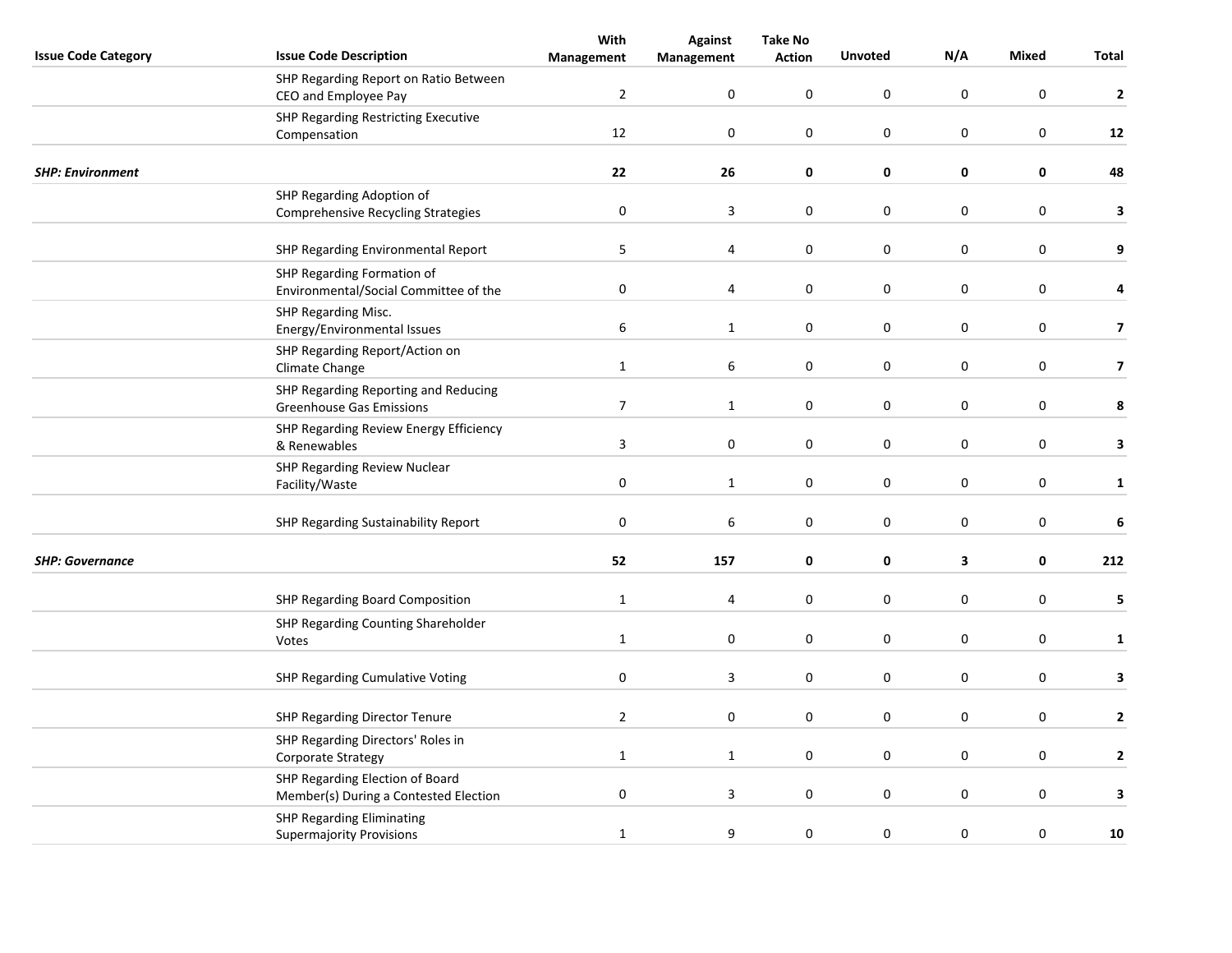|                            |                                                                                     | With                    | <b>Against</b>          | <b>Take No</b> |                  |                  |                  |              |
|----------------------------|-------------------------------------------------------------------------------------|-------------------------|-------------------------|----------------|------------------|------------------|------------------|--------------|
| <b>Issue Code Category</b> | <b>Issue Code Description</b>                                                       | Management              | Management              | <b>Action</b>  | <b>Unvoted</b>   | N/A              | <b>Mixed</b>     | Total        |
|                            | SHP Regarding Independent Board<br>Chairman/Seperation of Chair and CEO             | 5                       | 36                      | $\pmb{0}$      | $\boldsymbol{0}$ | $\mathsf 0$      | $\boldsymbol{0}$ | 41           |
|                            | SHP Regarding Majority Vote for<br><b>Election of Directors</b>                     | $\pmb{0}$               | $\overline{2}$          | $\pmb{0}$      | $\boldsymbol{0}$ | $\mathsf 0$      | $\boldsymbol{0}$ | $\mathbf 2$  |
|                            | SHP Regarding Misc. Board/Shareholder<br><b>Rights Issue</b>                        | $\overline{2}$          | $\mathbf 0$             | $\mathbf 0$    | $\pmb{0}$        | $\mathsf 0$      | $\mathbf 0$      | $\mathbf{2}$ |
|                            | SHP Regarding Recapitalization                                                      | $\pmb{0}$               | 8                       | 0              | $\pmb{0}$        | 0                | $\mathbf 0$      | 8            |
|                            | SHP Regarding Right to Act by Written<br>Consent                                    | $\overline{3}$          | 34                      | 0              | $\boldsymbol{0}$ | $\mathbf{1}$     | $\mathbf 0$      | 38           |
|                            | SHP Regarding Right to Call a Special<br>Meeting                                    | 4                       | 48                      | 0              | $\boldsymbol{0}$ | $\mathbf{1}$     | $\mathbf 0$      | 53           |
|                            | SHP Regarding the Declassification of<br>the Board                                  | $\pmb{0}$               | $\overline{\mathbf{3}}$ | $\pmb{0}$      | $\boldsymbol{0}$ | $\boldsymbol{0}$ | $\boldsymbol{0}$ | 3            |
|                            | SHP Regarding Trained, Qualified<br>Directors on Environment, Health and S          | $\overline{3}$          | $\pmb{0}$               | $\mathbf 0$    | $\pmb{0}$        | $\mathsf 0$      | $\boldsymbol{0}$ | 3            |
|                            | SHP Requiring Directors to Consider the<br>Effects of Mergers, Takeovers or Acquisi | $\mathbf{1}$            | 0                       | 0              | $\mathbf 0$      | 0                | $\mathbf 0$      | $\mathbf{1}$ |
|                            | SHP Shareholder Access to the<br><b>Nomination Process (Proxy Access)</b>           | 28                      | 6                       | $\pmb{0}$      | $\pmb{0}$        | $\mathbf{1}$     | $\pmb{0}$        | 35           |
| <b>SHP: Misc</b>           |                                                                                     | 9                       | $\mathbf{2}$            | $\pmb{0}$      | 0                | $\pmb{0}$        | $\mathbf 0$      | 11           |
|                            | SHP Regarding Repeal of Bylaw<br>Amendments                                         | $\mathbf{1}$            | $\overline{2}$          | 0              | $\pmb{0}$        | $\pmb{0}$        | $\boldsymbol{0}$ | 3            |
|                            | SHP: Misc. Issues                                                                   | $\,8\,$                 | $\pmb{0}$               | $\pmb{0}$      | $\pmb{0}$        | $\pmb{0}$        | $\boldsymbol{0}$ | 8            |
| <b>SHP: Social</b>         |                                                                                     | 39                      | 59                      | 0              | $\pmb{0}$        | 0                | 0                | 98           |
|                            | SHP Regarding Animal Welfare                                                        | $\boldsymbol{0}$        | $\overline{2}$          | 0              | $\mathbf 0$      | 0                | $\pmb{0}$        | $\mathbf{2}$ |
|                            | SHP Regarding Drug Pricing/Distribution                                             | $\boldsymbol{0}$        | $\overline{2}$          | $\mathbf 0$    | 0                | 0                | $\mathbf 0$      | $\mathbf{2}$ |
|                            | SHP Regarding Independent Verification<br>of Contractors' Compliance with Labor a   | $\mathbf{3}$            | $\boldsymbol{0}$        | 0              | $\pmb{0}$        | $\boldsymbol{0}$ | $\mathbf 0$      | 3            |
|                            | SHP Regarding Limiting or Ending<br><b>Charitable Spending</b>                      | $\mathbf{1}$            | $\boldsymbol{0}$        | 0              | $\boldsymbol{0}$ | $\boldsymbol{0}$ | $\mathbf 0$      | $\mathbf{1}$ |
|                            | SHP Regarding Misc. Human/Political<br><b>Rights Policies</b>                       | $\overline{\mathbf{4}}$ | $\overline{2}$          | 0              | $\pmb{0}$        | $\boldsymbol{0}$ | $\pmb{0}$        | 6            |
|                            | SHP Regarding Misc. Labor<br>Issues/Policies                                        | $\pmb{0}$               | $\mathbf 1$             | $\mathbf 0$    | $\boldsymbol{0}$ | $\boldsymbol{0}$ | $\pmb{0}$        | $\mathbf 1$  |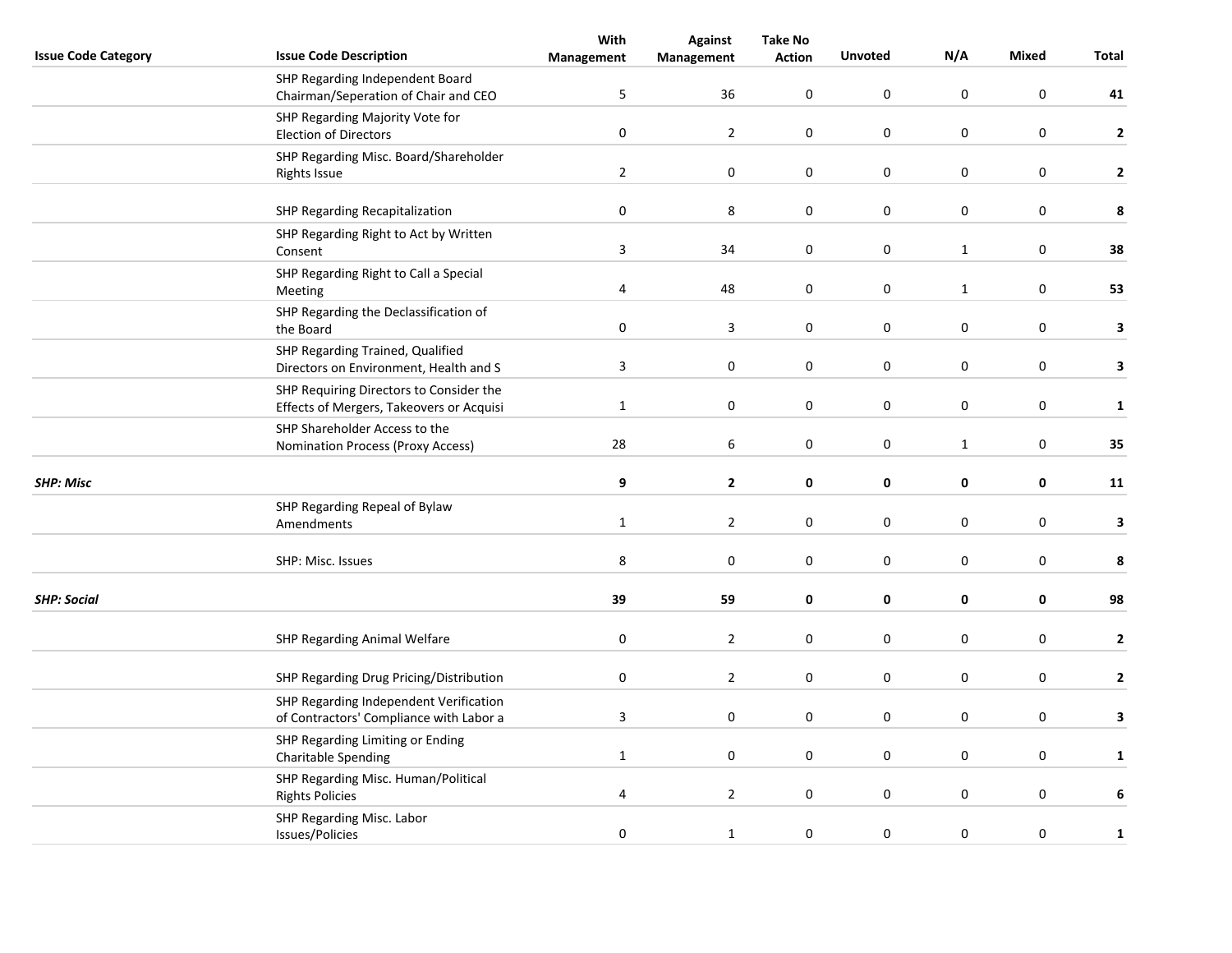| <b>Issue Code Category</b> | <b>Issue Code Description</b>                                                 | With<br>Management | <b>Against</b><br>Management | <b>Take No</b><br><b>Action</b> | <b>Unvoted</b> | N/A         | Mixed       | Total |
|----------------------------|-------------------------------------------------------------------------------|--------------------|------------------------------|---------------------------------|----------------|-------------|-------------|-------|
|                            | SHP Regarding Misc. Social Issue                                              | 0                  | 10                           | $\mathbf 0$                     | 0              | 0           | 0           | 10    |
|                            | <b>SHP Regarding Plant Closings</b>                                           | 1                  | 0                            | $\mathbf 0$                     | 0              | 0           | 0           |       |
|                            | SHP Regarding Report on EEO                                                   | 0                  | 9                            | $\mathbf 0$                     | 0              | 0           | 0           | 9     |
|                            | SHP Regarding Reporting on Company's<br>Compliance with International Human R | 2                  | 1                            | $\mathbf 0$                     | $\mathbf 0$    | 0           | 0           | 3     |
|                            | SHP Regarding Reviewing Charitable<br>Spending                                | 0                  | 1                            | $\mathbf 0$                     | $\mathbf 0$    | 0           | $\mathbf 0$ |       |
|                            | SHP Regarding Reviewing Operations in<br>Burma/The Sudan                      | 2                  | $\mathbf 0$                  | $\mathbf 0$                     | 0              | $\mathbf 0$ | 0           | 2     |
|                            | SHP Regarding Reviewing Political<br>Spending or Lobbying                     | 26                 | 30                           | $\mathbf 0$                     | 0              | $\mathbf 0$ | 0           | 56    |
|                            | <b>SHP Regarding Tobacco/Alcohol</b>                                          | 0                  |                              | $\mathbf 0$                     | 0              | $\mathbf 0$ | 0           |       |

# Proposal Types – Votes Versus Policy

| <b>Issue Code Category</b>      | <b>Issue Code Description</b>                       | With<br><b>Policy</b> | <b>Against</b><br><b>Policy</b> | Manual           | <b>Take No</b><br><b>Action</b> | <b>Unvoted</b>   | N/A         | Mixed       | Total                   |
|---------------------------------|-----------------------------------------------------|-----------------------|---------------------------------|------------------|---------------------------------|------------------|-------------|-------------|-------------------------|
| <b>Total for all Categories</b> |                                                     | 10218                 | 1                               | 101              | 0                               | 0                | 0           | 0           | 10320                   |
| <b>Audit/Financials</b>         |                                                     | 898                   | 0                               | $\mathbf 0$      | 0                               | 0                | 0           | 0           | 898                     |
|                                 | Allocation of Profits/Dividends                     | 7                     | 0                               | 0                | 0                               | $\boldsymbol{0}$ | $\mathbf 0$ | $\bf{0}$    | $\overline{\mathbf{z}}$ |
|                                 | Appointment of Auditor                              | 13                    | 0                               | 0                | 0                               | $\boldsymbol{0}$ | 0           | $\pmb{0}$   | 13                      |
|                                 | Appointment of Auditor and Authority to<br>Set Fees | 14                    | 0                               | $\boldsymbol{0}$ | 0                               | $\boldsymbol{0}$ | $\mathbf 0$ | $\mathbf 0$ | 14                      |
|                                 | Appointment of Special Auditor                      | 1                     | 0                               | $\mathbf 0$      | $\mathbf 0$                     | $\mathbf 0$      | 0           | 0           | 1                       |
|                                 | Authority to Set Auditor's Fees                     | 8                     | 0                               | $\mathbf 0$      | $\mathbf 0$                     | $\mathbf 0$      | $\mathbf 0$ | $\mathbf 0$ | 8                       |
|                                 | <b>Financial Statements</b>                         | 15                    | $\pmb{0}$                       | $\boldsymbol{0}$ | $\mathbf 0$                     | $\boldsymbol{0}$ | $\mathbf 0$ | $\pmb{0}$   | 15                      |
|                                 | Ratification of Auditor                             | 840                   | 0                               | 0                | 0                               | 0                | 0           | 0           | 840                     |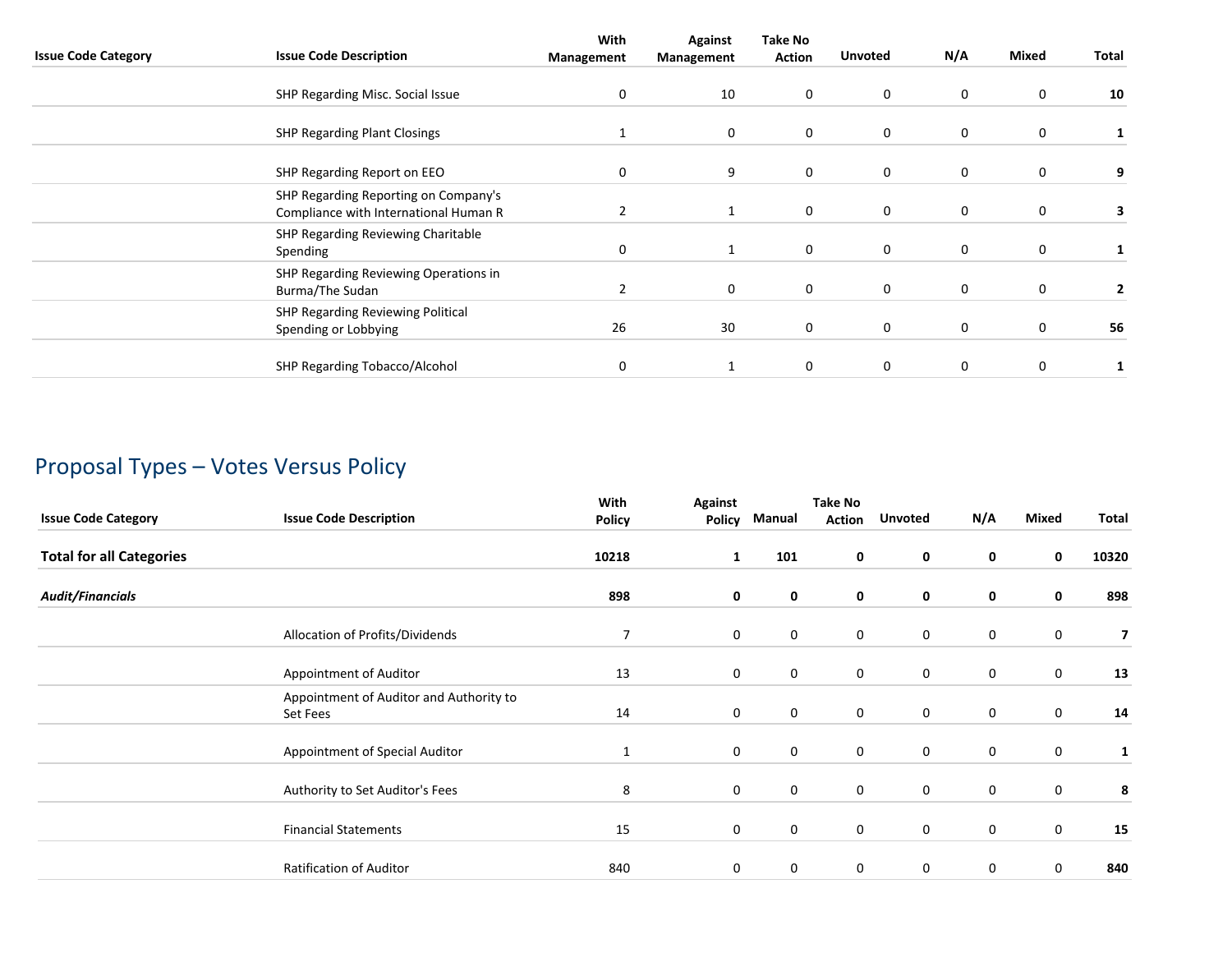|                            |                                                                              | With           | <b>Take No</b><br><b>Against</b> |             |               |                  |           |              |                         |
|----------------------------|------------------------------------------------------------------------------|----------------|----------------------------------|-------------|---------------|------------------|-----------|--------------|-------------------------|
| <b>Issue Code Category</b> | <b>Issue Code Description</b>                                                | <b>Policy</b>  | Policy                           | Manual      | <b>Action</b> | <b>Unvoted</b>   | N/A       | <b>Mixed</b> | Total                   |
| <b>Board Related</b>       |                                                                              | 7492           | $\mathbf{1}$                     | 0           | 0             | 0                | 0         | 0            | 7493                    |
|                            | Change in Board Size                                                         | 5              | $\mathbf 0$                      | $\pmb{0}$   | 0             | $\pmb{0}$        | $\pmb{0}$ | $\pmb{0}$    | 5                       |
|                            | <b>Election of Board Committee Members</b>                                   | $\bf 8$        | $\pmb{0}$                        | $\mathbf 0$ | 0             | $\mathbf 0$      | 0         | $\pmb{0}$    | 8                       |
|                            | Election of Board Member(s) During a<br>Contested Election - Management Nomi | $\overline{7}$ | $\mathbf 0$                      | $\pmb{0}$   | 0             | $\boldsymbol{0}$ | $\pmb{0}$ | $\pmb{0}$    | $\overline{\mathbf{z}}$ |
|                            | <b>Election of Directors</b>                                                 | 7367           | $\mathbf{1}$                     | 0           | $\pmb{0}$     | $\boldsymbol{0}$ | 0         | $\pmb{0}$    | 7368                    |
|                            | Election of Non-Principal Members<br>(Chairman, alternates)                  | $\overline{2}$ | $\mathbf 0$                      | 0           | 0             | $\pmb{0}$        | 0         | $\mathbf 0$  | $\mathbf{2}$            |
|                            | <b>Election of Subsidiary Directors</b>                                      | 67             | $\mathbf 0$                      | $\pmb{0}$   | 0             | 0                | 0         | 0            | 67                      |
|                            | Election of Supervisory Board                                                | 19             | $\mathbf 0$                      | $\pmb{0}$   | 0             | $\pmb{0}$        | $\pmb{0}$ | $\pmb{0}$    | 19                      |
|                            | Misc. Management Proposal Regarding<br>Board                                 | $\overline{7}$ | 0                                | 0           | 0             | $\mathbf 0$      | 0         | 0            | $\overline{\mathbf{z}}$ |
|                            | Ratification of Board Acts - Legal                                           | $\overline{7}$ | $\mathbf 0$                      | 0           | 0             | $\boldsymbol{0}$ | 0         | $\pmb{0}$    | $\overline{\mathbf{z}}$ |
|                            | Ratification of Management Acts - Legal                                      | 3              | $\mathbf 0$                      | 0           | 0             | $\boldsymbol{0}$ | $\pmb{0}$ | $\pmb{0}$    | $\mathbf{3}$            |
| <b>Capital Management</b>  |                                                                              | 77             | $\mathbf 0$                      | 0           | 0             | 0                | 0         | 0            | 77                      |
|                            | Authority to Issue Shares w/ Preemptive<br>Rights                            | 15             | $\mathbf 0$                      | $\pmb{0}$   | 0             | $\pmb{0}$        | $\pmb{0}$ | $\pmb{0}$    | 15                      |
|                            | Authority to Issue Shares w/o<br>Preemptive Rights                           | 17             | $\mathbf 0$                      | $\pmb{0}$   | $\pmb{0}$     | $\pmb{0}$        | 0         | $\pmb{0}$    | 17                      |
|                            | Authority to Repurchase Shares                                               | 12             | $\mathbf 0$                      | 0           | 0             | 0                | 0         | 0            | 12                      |
|                            | <b>Cancellation of Authorized Stock</b>                                      | 3              | $\mathbf 0$                      | 0           | 0             | $\boldsymbol{0}$ | $\pmb{0}$ | $\pmb{0}$    | 3                       |
|                            | Decrease in Authorized Common Stock                                          | $\mathbf{1}$   | 0                                | 0           | 0             | 0                | 0         | $\pmb{0}$    | $\mathbf{1}$            |
|                            | <b>Elimination of Dual Class Stock</b>                                       | $\mathbf{1}$   | $\mathbf 0$                      | $\pmb{0}$   | 0             | 0                | 0         | $\pmb{0}$    | $\mathbf{1}$            |
|                            | Increase in Authorized Capital                                               | $\overline{2}$ | $\mathbf 0$                      | $\pmb{0}$   | 0             | 0                | $\pmb{0}$ | $\pmb{0}$    | $\mathbf{2}$            |
|                            | Increase in Authorized Common Stock                                          | 13             | $\pmb{0}$                        | 0           | 0             | $\mathbf 0$      | $\pmb{0}$ | $\mathbf 0$  | 13                      |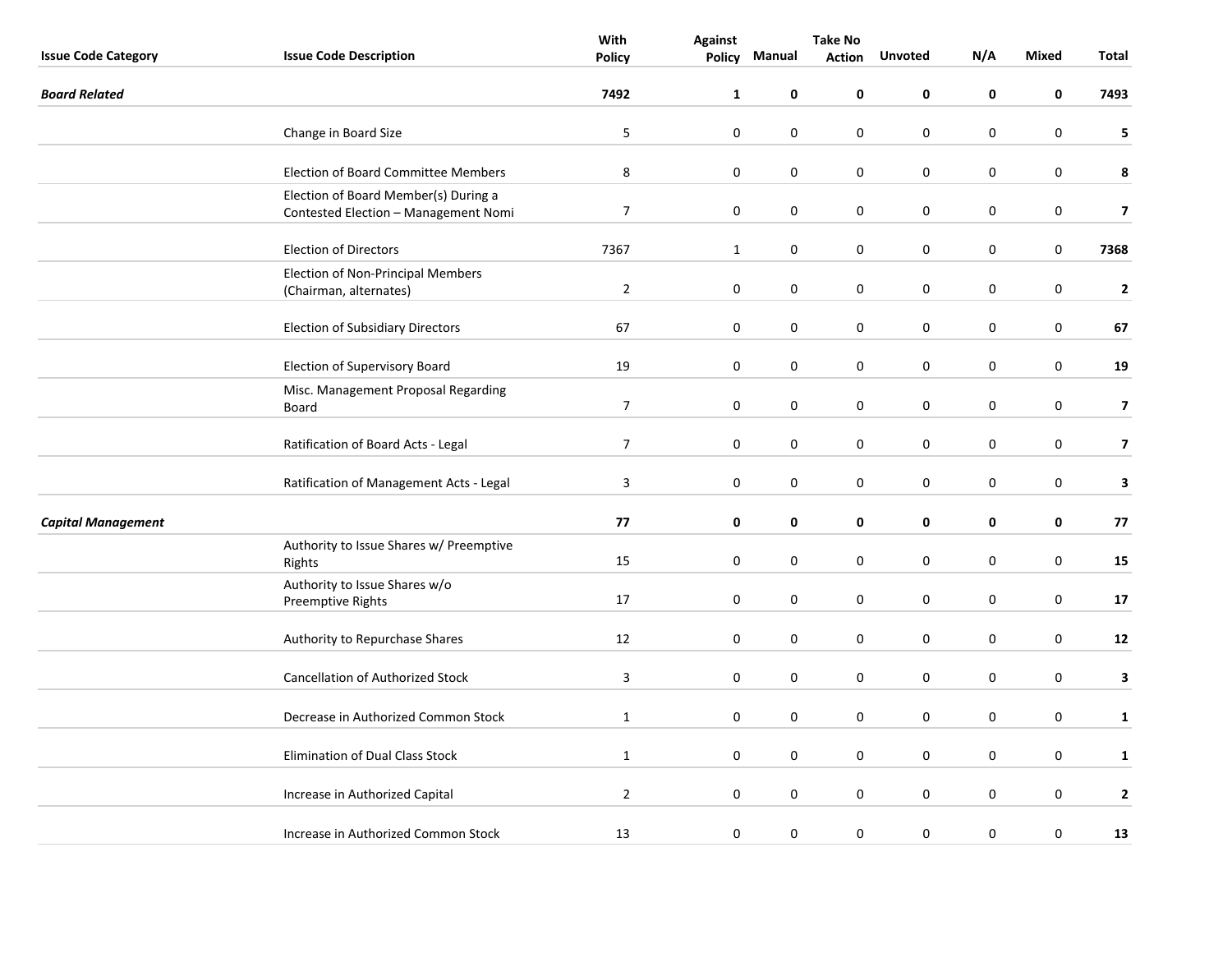|                                    |                                                          | With             | <b>Against</b>   | <b>Take No</b> |               |                |           |                  |              |
|------------------------------------|----------------------------------------------------------|------------------|------------------|----------------|---------------|----------------|-----------|------------------|--------------|
| <b>Issue Code Category</b>         | <b>Issue Code Description</b>                            | <b>Policy</b>    |                  | Policy Manual  | <b>Action</b> | <b>Unvoted</b> | N/A       | Mixed            | Total        |
|                                    | <b>Issuance of Common Stock</b>                          | $\mathbf{1}$     | $\pmb{0}$        | 0              | 0             | $\mathbf 0$    | 0         | $\mathbf 0$      | $\mathbf{1}$ |
|                                    | <b>Issuance of Repurchased Shares</b>                    | $\boldsymbol{6}$ | $\pmb{0}$        | $\pmb{0}$      | 0             | $\pmb{0}$      | $\pmb{0}$ | $\boldsymbol{0}$ | 6            |
|                                    | Issuance of Stock w/out Preemptive<br>Rights             | $\mathbf{1}$     | $\pmb{0}$        | $\pmb{0}$      | 0             | $\pmb{0}$      | $\pmb{0}$ | $\boldsymbol{0}$ | $\mathbf{1}$ |
|                                    | Reduction in Share Premium Account                       | $\mathbf{1}$     | $\pmb{0}$        | $\pmb{0}$      | 0             | $\pmb{0}$      | $\pmb{0}$ | $\boldsymbol{0}$ | $\mathbf{1}$ |
|                                    | Reverse Stock Split                                      | $\overline{2}$   | $\pmb{0}$        | 0              | 0             | 0              | 0         | $\pmb{0}$        | $\mathbf{2}$ |
|                                    | <b>Stock Split</b>                                       | $\overline{2}$   | 0                | 0              | 0             | 0              | 0         | $\pmb{0}$        | $\mathbf{2}$ |
| <b>Changes to Company Statutes</b> |                                                          | 134              | $\pmb{0}$        | 3              | 0             | $\pmb{0}$      | 0         | 0                | 137          |
|                                    | Adoption of Advance Notice<br>Requirement                | $\overline{2}$   | $\pmb{0}$        | $\pmb{0}$      | 0             | $\pmb{0}$      | 0         | $\boldsymbol{0}$ | $\mathbf{2}$ |
|                                    | Adoption of Majority Vote for Election of<br>Directors   | 4                | 0                | 0              | 0             | $\mathbf 0$    | 0         | $\boldsymbol{0}$ | 4            |
|                                    | Amend Articles, Constitution, Bylaws -<br><b>Bundled</b> | $\mathbf{3}$     | $\boldsymbol{0}$ | 0              | 0             | $\pmb{0}$      | 0         | $\boldsymbol{0}$ | $\mathbf{3}$ |
|                                    | Amendment to Share Class Rights                          | $\mathbf{1}$     | $\pmb{0}$        | $\pmb{0}$      | 0             | $\pmb{0}$      | 0         | $\boldsymbol{0}$ | $\mathbf{1}$ |
|                                    | Amendments to Articles, Constitution,<br><b>Bylaws</b>   | $\overline{2}$   | $\pmb{0}$        | $\pmb{0}$      | 0             | $\pmb{0}$      | 0         | $\boldsymbol{0}$ | $\mathbf{2}$ |
|                                    | Amendments to Charter/Bylaw - Bundled                    | $\overline{2}$   | 0                | $\mathbf 0$    | 0             | 0              | 0         | $\boldsymbol{0}$ | $\mathbf{2}$ |
|                                    | Article Amendments - Proxy Access                        | 8                | $\pmb{0}$        | $\mathbf 0$    | $\pmb{0}$     | $\mathbf 0$    | 0         | $\mathbf 0$      | 8            |
|                                    | Change in State of Incorporation                         | 0                | 0                | $\sqrt{2}$     | 0             | $\pmb{0}$      | 0         | $\boldsymbol{0}$ | $\mathbf{2}$ |
|                                    | Company Name Change                                      | $\mathbf{3}$     | $\pmb{0}$        | $\pmb{0}$      | 0             | $\pmb{0}$      | $\pmb{0}$ | $\pmb{0}$        | $\mathbf{3}$ |
|                                    | Elimination of Cumulative Voting                         | $\mathbf{1}$     | $\pmb{0}$        | $\pmb{0}$      | 0             | 0              | 0         | $\pmb{0}$        | $\mathbf{1}$ |
|                                    | Elimination of Supermajority<br>Requirement              | 35               | $\pmb{0}$        | 0              | 0             | $\mathbf 0$    | 0         | $\mathbf 0$      | 35           |
|                                    | Misc. Article Amendments                                 | 27               | 0                | $\pmb{0}$      | 0             | $\pmb{0}$      | $\pmb{0}$ | $\boldsymbol{0}$ | 27           |
|                                    | Reincorporation                                          | $\pmb{0}$        | $\boldsymbol{0}$ | $\mathbf{1}$   | 0             | 0              | $\pmb{0}$ | $\pmb{0}$        | $\mathbf{1}$ |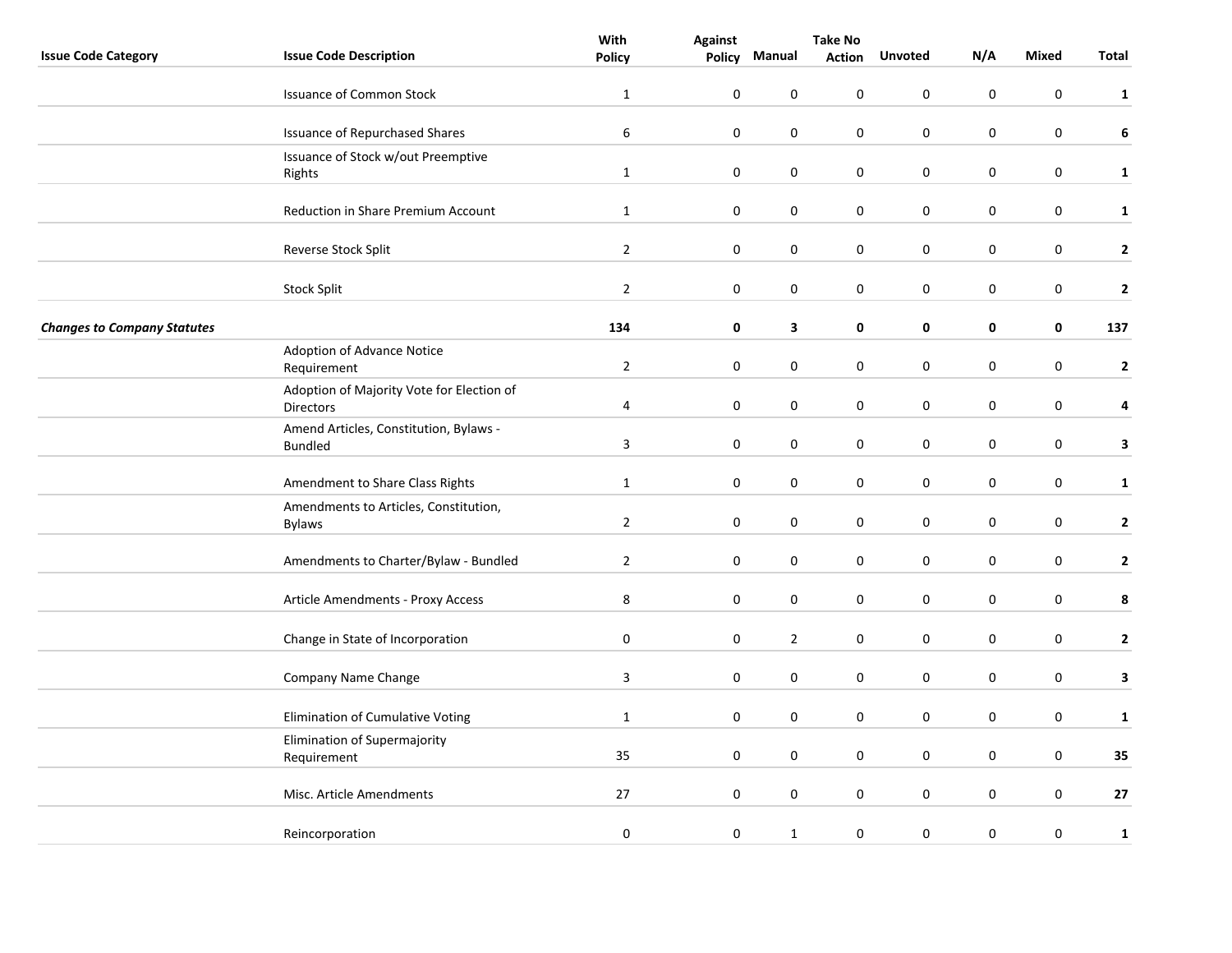|                            |                                                                  | With           | <b>Take No</b>   |             |               |                  |           |                  |                         |
|----------------------------|------------------------------------------------------------------|----------------|------------------|-------------|---------------|------------------|-----------|------------------|-------------------------|
| <b>Issue Code Category</b> | <b>Issue Code Description</b>                                    | <b>Policy</b>  | <b>Policy</b>    | Manual      | <b>Action</b> | <b>Unvoted</b>   | N/A       | Mixed            | Total                   |
|                            | Repeal of Classified Board                                       | 22             | $\mathbf 0$      | $\mathbf 0$ | 0             | $\mathbf 0$      | 0         | $\mathbf 0$      | 22                      |
|                            | Restoration of Right to Call a Special                           |                |                  |             |               |                  |           |                  |                         |
|                            | Meeting                                                          | 17             | $\pmb{0}$        | 0           | 0             | $\boldsymbol{0}$ | $\pmb{0}$ | $\boldsymbol{0}$ | 17                      |
|                            |                                                                  |                |                  |             |               |                  |           |                  |                         |
|                            | Restoration of Written Consent                                   | $\overline{2}$ | $\pmb{0}$        | $\pmb{0}$   | 0             | $\boldsymbol{0}$ | $\pmb{0}$ | $\boldsymbol{0}$ | $\mathbf{2}$            |
|                            | Technical Amendments to Charter/Bylaw                            | 5              | $\mathbf 0$      | $\pmb{0}$   | 0             | $\pmb{0}$        | $\pmb{0}$ | $\boldsymbol{0}$ | 5                       |
| Compensation               |                                                                  | 1207           | 0                | 0           | 0             | 0                | 0         | 0                | 1207                    |
|                            | Adoption of Deferred Compensation Plan                           | $\overline{2}$ | 0                | 0           | 0             | 0                | 0         | 0                | $\mathbf{2}$            |
|                            | Adoption of Director Equity                                      | $\overline{7}$ | $\mathbf 0$      |             | 0             | $\boldsymbol{0}$ |           | $\boldsymbol{0}$ |                         |
|                            | <b>Compensation Plan</b>                                         |                |                  | 0           |               |                  | 0         |                  | $\overline{\mathbf{z}}$ |
|                            | Adoption of Employee Stock Purchase<br>Plan                      | 21             | $\mathbf 0$      | $\pmb{0}$   | 0             | $\boldsymbol{0}$ | 0         | $\pmb{0}$        | 21                      |
|                            | Adoption of Equity Compensation Plan                             | 62             | $\mathbf 0$      | $\pmb{0}$   | 0             | $\pmb{0}$        | 0         | $\boldsymbol{0}$ | 62                      |
|                            | Adoption of Restricted Stock Plan                                | $\overline{2}$ | $\mathbf 0$      | 0           | 0             | $\boldsymbol{0}$ | $\pmb{0}$ | $\pmb{0}$        | $\mathbf{2}$            |
|                            | Advisory Vote on Executive                                       |                |                  |             |               |                  |           |                  |                         |
|                            | Compensation                                                     | 816            | $\mathbf 0$      | 0           | 0             | $\boldsymbol{0}$ | 0         | $\pmb{0}$        | 816                     |
|                            | Advisory Vote on Severance                                       | 30             | $\boldsymbol{0}$ | 0           | 0             | $\boldsymbol{0}$ | 0         | $\pmb{0}$        | $\bf{30}$               |
|                            | Amendment to Bonus/162(m) Plan                                   | 14             | $\mathbf 0$      | 0           | 0             | $\mathbf 0$      | 0         | $\pmb{0}$        | 14                      |
|                            | Amendment to Director Equity<br><b>Compensation Plan</b>         | 6              | $\pmb{0}$        | $\mathbf 0$ | 0             | $\pmb{0}$        | 0         | $\mathbf 0$      | 6                       |
|                            | Amendment to Employee Stock Purchase                             |                |                  |             |               |                  |           |                  |                         |
|                            | Plan                                                             | 20             | $\mathbf 0$      | $\pmb{0}$   | 0             | $\pmb{0}$        | 0         | $\pmb{0}$        | ${\bf 20}$              |
|                            | Amendment to Equity Compensation<br>Plan                         | 95             | $\pmb{0}$        | 0           | 0             | $\boldsymbol{0}$ | 0         | $\pmb{0}$        | 95                      |
|                            | Amendment to Stock Option Plan                                   | $\overline{2}$ | $\pmb{0}$        | 0           | 0             | $\pmb{0}$        | 0         | $\pmb{0}$        | $\mathbf{2}$            |
|                            | Amendment to Stock Purchase Plan                                 | $\mathbf{1}$   | $\mathbf 0$      | $\mathbf 0$ | 0             | $\mathbf 0$      | 0         | $\mathbf 0$      | $\mathbf{1}$            |
|                            |                                                                  |                |                  |             |               |                  |           |                  |                         |
|                            | Bonus/162(m) Plan                                                | $\mathbf{3}$   | $\mathbf 0$      | $\pmb{0}$   | 0             | $\boldsymbol{0}$ | 0         | $\boldsymbol{0}$ | 3                       |
|                            | Capital Proposal to Implement Equity<br><b>Compensation Plan</b> | $\overline{2}$ | $\pmb{0}$        | 0           | $\pmb{0}$     | $\boldsymbol{0}$ | $\pmb{0}$ | $\pmb{0}$        | $\mathbf{2}$            |
|                            |                                                                  |                |                  |             |               |                  |           |                  |                         |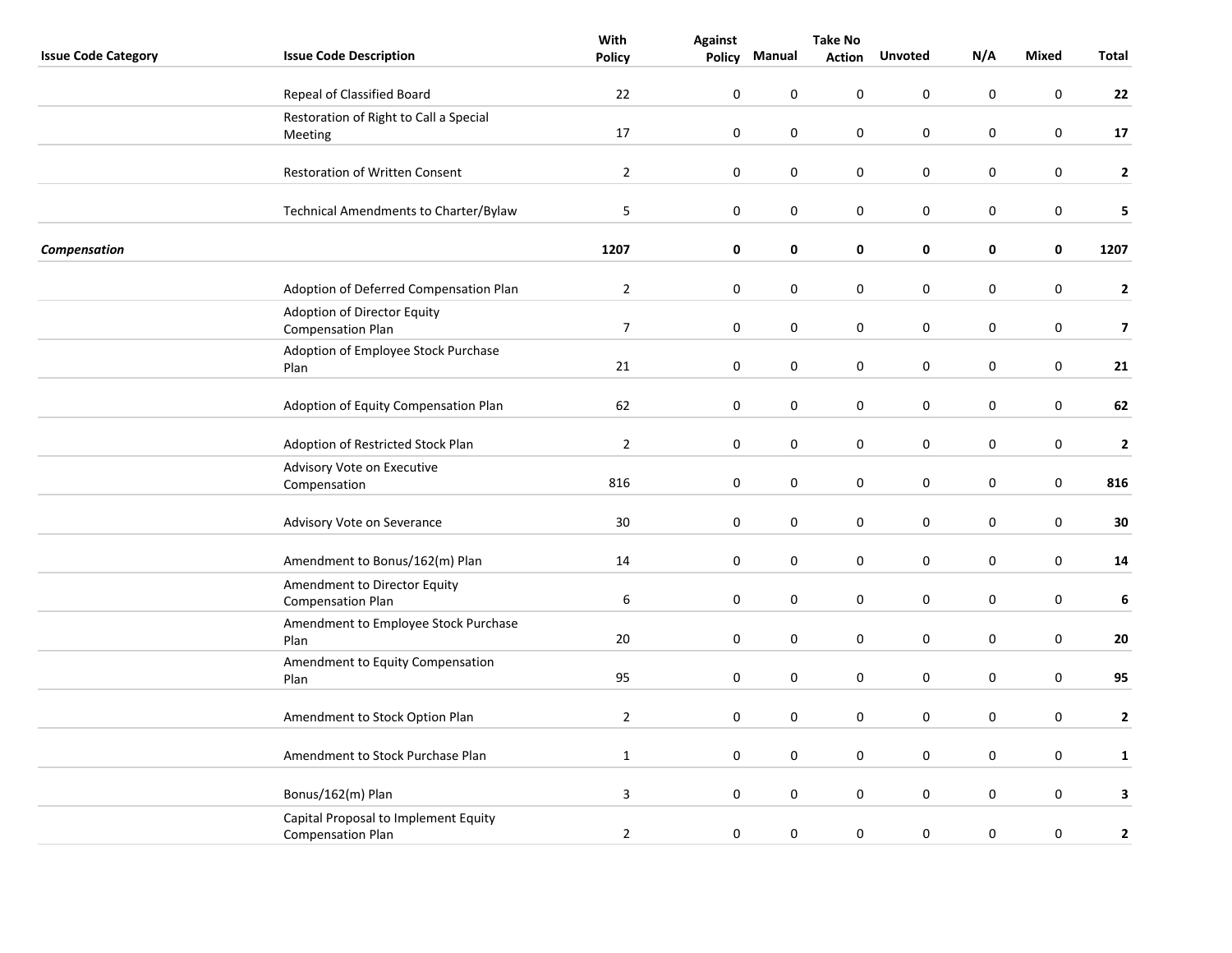|                               |                                                           | With           | <b>Against</b> | <b>Take No</b> |               |                  |                  |              |                         |
|-------------------------------|-----------------------------------------------------------|----------------|----------------|----------------|---------------|------------------|------------------|--------------|-------------------------|
| <b>Issue Code Category</b>    | <b>Issue Code Description</b>                             | <b>Policy</b>  | Policy         | Manual         | <b>Action</b> | <b>Unvoted</b>   | N/A              | <b>Mixed</b> | Total                   |
|                               | Directors' Fees                                           | $\overline{3}$ | $\pmb{0}$      | $\pmb{0}$      | $\pmb{0}$     | $\boldsymbol{0}$ | $\pmb{0}$        | $\mathbf 0$  | 3                       |
|                               | Remuneration Report (Retrospective)                       | $\,8\,$        | $\pmb{0}$      | $\pmb{0}$      | $\pmb{0}$     | 0                | $\mathbf 0$      | $\mathbf 0$  | 8                       |
|                               | Say When on Pay                                           | 113            | $\pmb{0}$      | $\pmb{0}$      | $\pmb{0}$     | $\mathbf 0$      | $\boldsymbol{0}$ | $\pmb{0}$    | 113                     |
| M&A                           |                                                           | 43             | $\mathbf 0$    | $\pmb{0}$      | 0             | $\pmb{0}$        | $\mathbf 0$      | $\pmb{0}$    | 43                      |
|                               | Liquidation of the Company                                | $\overline{2}$ | $\mathbf 0$    | $\pmb{0}$      | $\pmb{0}$     | $\pmb{0}$        | $\pmb{0}$        | $\mathbf 0$  | $\mathbf{2}$            |
|                               | Merger/Acquisition                                        | 36             | $\mathbf 0$    | 0              | 0             | 0                | $\mathbf 0$      | $\pmb{0}$    | 36                      |
|                               | Restructuring/Reorganization                              | $\overline{3}$ | $\pmb{0}$      | $\pmb{0}$      | $\pmb{0}$     | $\pmb{0}$        | $\pmb{0}$        | $\pmb{0}$    | $\mathbf{3}$            |
|                               | Sale of Assets                                            | $\overline{2}$ | $\pmb{0}$      | $\pmb{0}$      | $\pmb{0}$     | $\pmb{0}$        | $\pmb{0}$        | $\pmb{0}$    | $\mathbf{2}$            |
| <b>Meeting Administration</b> |                                                           | 48             | $\mathbf 0$    | 0              | $\pmb{0}$     | $\pmb{0}$        | $\pmb{0}$        | $\mathbf 0$  | 48                      |
|                               | Right to Adjourn Meeting                                  | 39             | $\pmb{0}$      | 0              | $\pmb{0}$     | 0                | $\pmb{0}$        | $\pmb{0}$    | 39                      |
|                               | Routine Meeting Item                                      | 3              | $\mathbf 0$    | 0              | 0             | 0                | $\boldsymbol{0}$ | $\pmb{0}$    | $\mathbf{3}$            |
|                               | <b>Transact Other Business</b>                            | $\mathsf 3$    | $\pmb{0}$      | $\pmb{0}$      | $\pmb{0}$     | $\pmb{0}$        | $\pmb{0}$        | $\pmb{0}$    | $\mathbf{3}$            |
|                               | <b>Transaction of Other Business</b>                      | $\overline{3}$ | $\pmb{0}$      | 0              | $\pmb{0}$     | $\pmb{0}$        | $\pmb{0}$        | $\mathbf 0$  | $\mathbf{3}$            |
| <b>Other</b>                  |                                                           | 3              | $\mathbf 0$    | $\mathbf{2}$   | 0             | $\pmb{0}$        | $\mathbf 0$      | 0            | 5                       |
|                               | Approval of Political Donation                            | $\overline{2}$ | $\mathbf 0$    | $\pmb{0}$      | $\pmb{0}$     | $\boldsymbol{0}$ | $\pmb{0}$        | $\mathbf 0$  | $\mathbf{2}$            |
|                               | Declaration of Material Interest                          | $\pmb{0}$      | $\mathbf 0$    | $\overline{2}$ | $\pmb{0}$     | $\pmb{0}$        | $\pmb{0}$        | $\pmb{0}$    | $\mathbf{2}$            |
|                               | Misc. Management Proposal                                 | $\mathbf 1$    | $\pmb{0}$      | $\pmb{0}$      | $\pmb{0}$     | $\pmb{0}$        | $\pmb{0}$        | $\mathbf 0$  | $\mathbf 1$             |
| <b>SHP: Compensation</b>      |                                                           | 43             | $\mathbf 0$    | $\pmb{0}$      | $\pmb{0}$     | $\pmb{0}$        | $\pmb{0}$        | $\pmb{0}$    | 43                      |
|                               | SHP Recoupment of Unearned Bonuses<br>(Clawback)          | $\overline{7}$ | $\mathbf 0$    | 0              | 0             | 0                | $\boldsymbol{0}$ | $\mathbf 0$  | $\overline{\mathbf{z}}$ |
|                               | SHP Regarding Linking Executive Pay to<br>Social Criteria | 11             | $\pmb{0}$      | $\pmb{0}$      | $\pmb{0}$     | $\pmb{0}$        | $\pmb{0}$        | $\pmb{0}$    | 11                      |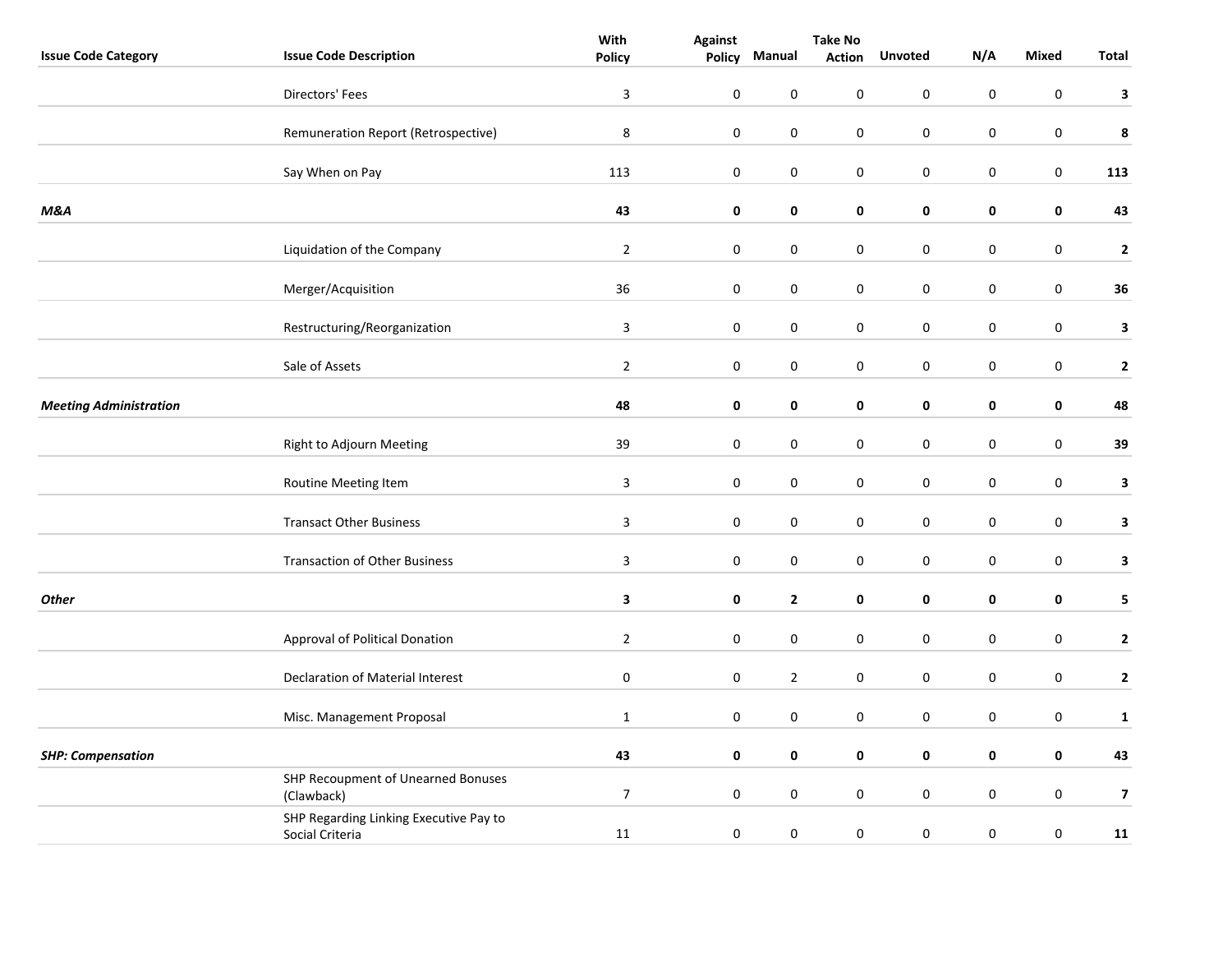|                            |                                                                         | With             | <b>Against</b>   | <b>Take No</b> |               |                |           |             |                         |
|----------------------------|-------------------------------------------------------------------------|------------------|------------------|----------------|---------------|----------------|-----------|-------------|-------------------------|
| <b>Issue Code Category</b> | <b>Issue Code Description</b>                                           | <b>Policy</b>    | Policy           | Manual         | <b>Action</b> | <b>Unvoted</b> | N/A       | Mixed       | Total                   |
|                            | SHP Regarding Misc. Compensation                                        | 5                | $\mathbf 0$      | $\mathbf 0$    | 0             | 0              | 0         | 0           | 5                       |
|                            | SHP Regarding Race and/or Gender Pay                                    |                  |                  |                |               |                |           |             |                         |
|                            | <b>Equity Report</b>                                                    | 6                | $\pmb{0}$        | 0              | 0             | $\pmb{0}$      | 0         | $\pmb{0}$   | 6                       |
|                            | SHP Regarding Report on Ratio Between<br>CEO and Employee Pay           | $\overline{2}$   | $\boldsymbol{0}$ | $\pmb{0}$      | 0             | $\pmb{0}$      | 0         | $\pmb{0}$   | $\mathbf{2}$            |
|                            | SHP Regarding Restricting Executive                                     |                  |                  |                |               |                |           |             |                         |
|                            | Compensation                                                            | 12               | $\pmb{0}$        | $\pmb{0}$      | $\pmb{0}$     | $\pmb{0}$      | 0         | $\pmb{0}$   | 12                      |
| <b>SHP: Environment</b>    |                                                                         | 8                | 0                | 40             | 0             | $\mathbf 0$    | 0         | $\mathbf 0$ | 48                      |
|                            | SHP Regarding Adoption of                                               |                  |                  |                |               |                |           |             |                         |
|                            | <b>Comprehensive Recycling Strategies</b>                               | $\mathbf{3}$     | 0                | 0              | 0             | 0              | 0         | $\pmb{0}$   | 3                       |
|                            | SHP Regarding Environmental Report                                      | $\pmb{0}$        | 0                | 9              | 0             | $\pmb{0}$      | 0         | $\pmb{0}$   | 9                       |
|                            | SHP Regarding Formation of                                              |                  |                  |                |               |                |           |             |                         |
|                            | Environmental/Social Committee of the                                   | 4                | $\pmb{0}$        | $\pmb{0}$      | 0             | $\pmb{0}$      | 0         | $\pmb{0}$   | 4                       |
|                            | SHP Regarding Misc.<br>Energy/Environmental Issues                      | 0                | 0                | $\overline{7}$ | 0             | 0              | 0         | $\pmb{0}$   | $\overline{\mathbf{z}}$ |
|                            | SHP Regarding Report/Action on Climate                                  |                  |                  |                |               |                |           |             |                         |
|                            | Change                                                                  | $\boldsymbol{0}$ | $\boldsymbol{0}$ | $\overline{7}$ | 0             | $\pmb{0}$      | 0         | $\pmb{0}$   | $\overline{\mathbf{z}}$ |
|                            | SHP Regarding Reporting and Reducing<br><b>Greenhouse Gas Emissions</b> | $\boldsymbol{0}$ | 0                | 8              | 0             | $\pmb{0}$      | 0         | $\pmb{0}$   | 8                       |
|                            | SHP Regarding Review Energy Efficiency                                  |                  |                  |                |               |                |           |             |                         |
|                            | & Renewables                                                            | 0                | $\pmb{0}$        | 3              | 0             | $\pmb{0}$      | 0         | $\pmb{0}$   | 3                       |
|                            | SHP Regarding Review Nuclear<br>Facility/Waste                          | $\mathbf{1}$     | 0                | $\pmb{0}$      | 0             | 0              | 0         | $\pmb{0}$   | $\mathbf{1}$            |
|                            |                                                                         |                  |                  |                |               |                |           |             |                         |
|                            | SHP Regarding Sustainability Report                                     | $\pmb{0}$        | $\pmb{0}$        | 6              | $\pmb{0}$     | 0              | 0         | $\pmb{0}$   | 6                       |
| <b>SHP: Governance</b>     |                                                                         | 212              | $\pmb{0}$        | $\pmb{0}$      | 0             | $\pmb{0}$      | 0         | $\mathbf 0$ | 212                     |
|                            | SHP Regarding Board Composition                                         | 5                | 0                | 0              | 0             | $\pmb{0}$      | 0         | $\pmb{0}$   | 5                       |
|                            | SHP Regarding Counting Shareholder                                      |                  |                  |                |               |                |           |             |                         |
|                            | Votes                                                                   | $\mathbf{1}$     | $\pmb{0}$        | $\pmb{0}$      | 0             | 0              | 0         | $\pmb{0}$   | $\mathbf{1}$            |
|                            | SHP Regarding Cumulative Voting                                         | $\mathbf{3}$     | $\mathbf 0$      | $\mathbf 0$    | 0             | 0              | 0         | 0           | 3                       |
|                            | SHP Regarding Director Tenure                                           | $\overline{2}$   | 0                | $\pmb{0}$      | 0             | $\pmb{0}$      | 0         | $\pmb{0}$   | $\mathbf{2}$            |
|                            | SHP Regarding Directors' Roles in<br>Corporate Strategy                 | $\overline{2}$   | $\boldsymbol{0}$ | $\pmb{0}$      | 0             | 0              | $\pmb{0}$ | 0           | $\mathbf{2}$            |
|                            |                                                                         |                  |                  |                |               |                |           |             |                         |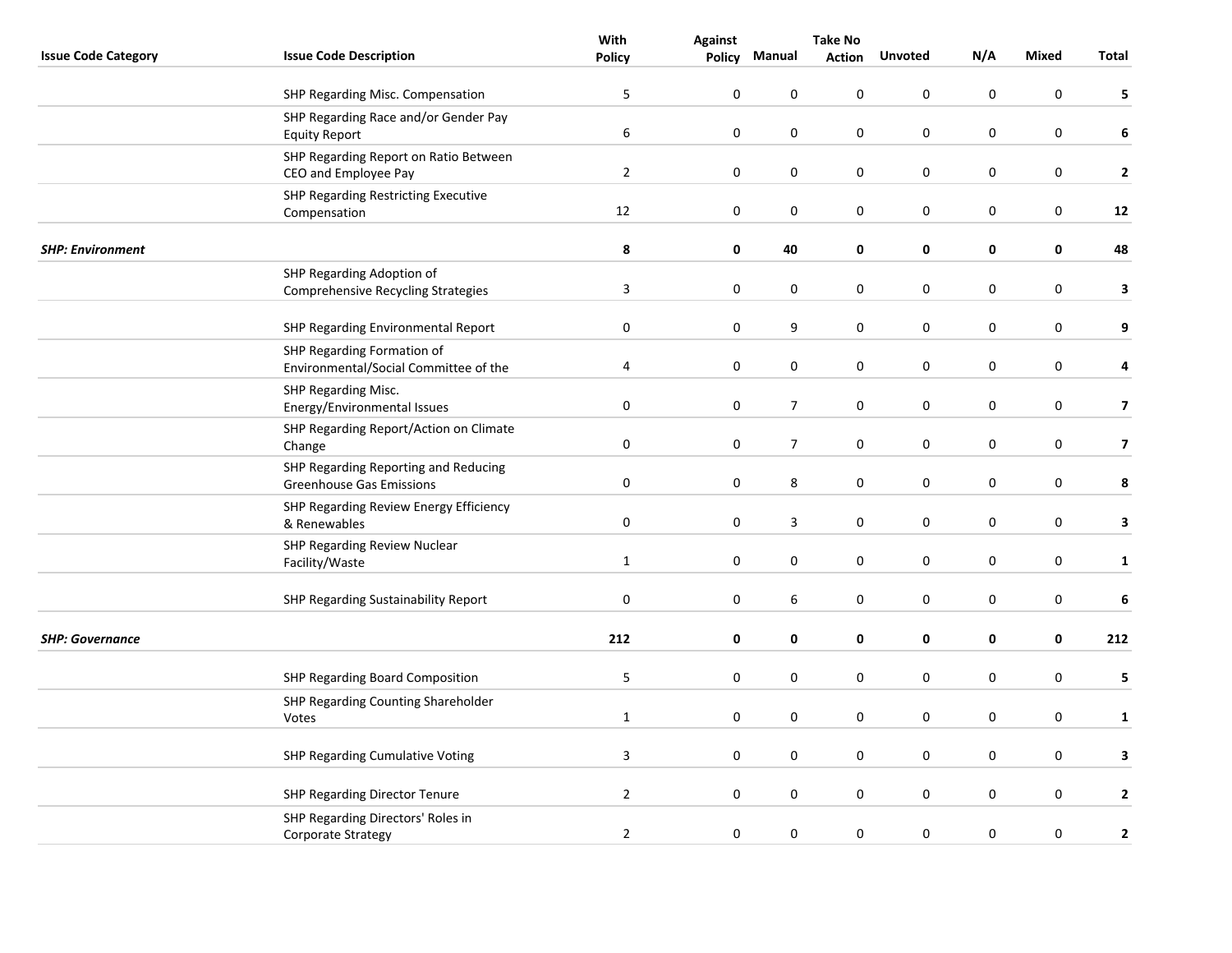|                            |                                                                                       | With           | <b>Against</b> | <b>Take No</b>   |               |                  |             |                  |              |
|----------------------------|---------------------------------------------------------------------------------------|----------------|----------------|------------------|---------------|------------------|-------------|------------------|--------------|
| <b>Issue Code Category</b> | <b>Issue Code Description</b>                                                         | <b>Policy</b>  | <b>Policy</b>  | Manual           | <b>Action</b> | <b>Unvoted</b>   | N/A         | <b>Mixed</b>     | <b>Total</b> |
|                            | SHP Regarding Election of Board Member<br>(s) During a Contested Election - Disside   | $\overline{3}$ | $\pmb{0}$      | $\pmb{0}$        | 0             | $\pmb{0}$        | $\pmb{0}$   | $\pmb{0}$        | 3            |
|                            | SHP Regarding Eliminating Supermajority<br>Provisions                                 | 10             | $\pmb{0}$      | $\mathbf 0$      | 0             | $\mathbf 0$      | 0           | 0                | 10           |
|                            | SHP Regarding Independent Board<br>Chairman/Seperation of Chair and CEO               | 41             | $\pmb{0}$      | $\pmb{0}$        | $\pmb{0}$     | $\boldsymbol{0}$ | 0           | $\boldsymbol{0}$ | 41           |
|                            | SHP Regarding Majority Vote for Election<br>of Directors                              | $\overline{2}$ | $\pmb{0}$      | $\pmb{0}$        | 0             | $\pmb{0}$        | 0           | $\pmb{0}$        | $\mathbf{2}$ |
|                            | SHP Regarding Misc. Board/Shareholder<br>Rights Issue                                 | $\overline{2}$ | $\pmb{0}$      | $\boldsymbol{0}$ | $\pmb{0}$     | $\boldsymbol{0}$ | $\pmb{0}$   | $\pmb{0}$        | $\mathbf{2}$ |
|                            | SHP Regarding Recapitalization                                                        | 8              | $\pmb{0}$      | 0                | $\pmb{0}$     | $\boldsymbol{0}$ | $\mathbf 0$ | 0                | 8            |
|                            | SHP Regarding Right to Act by Written<br>Consent                                      | 38             | $\pmb{0}$      | $\boldsymbol{0}$ | $\pmb{0}$     | $\boldsymbol{0}$ | $\pmb{0}$   | $\pmb{0}$        | 38           |
|                            | SHP Regarding Right to Call a Special<br>Meeting                                      | 53             | $\pmb{0}$      | $\pmb{0}$        | 0             | $\pmb{0}$        | 0           | $\boldsymbol{0}$ | 53           |
|                            | SHP Regarding the Declassification of the<br>Board                                    | $\mathsf 3$    | $\pmb{0}$      | $\pmb{0}$        | 0             | $\pmb{0}$        | 0           | $\pmb{0}$        | 3            |
|                            | SHP Regarding Trained, Qualified<br>Directors on Environment, Health and Sa           | $\mathsf 3$    | $\pmb{0}$      | $\boldsymbol{0}$ | $\pmb{0}$     | $\boldsymbol{0}$ | $\pmb{0}$   | $\pmb{0}$        | $\mathbf{3}$ |
|                            | SHP Requiring Directors to Consider the<br>Effects of Mergers, Takeovers or Acquisiti | $\mathbf{1}$   | $\pmb{0}$      | $\boldsymbol{0}$ | $\pmb{0}$     | $\boldsymbol{0}$ | $\pmb{0}$   | $\pmb{0}$        | 1            |
|                            | SHP Shareholder Access to the<br>Nomination Process (Proxy Access)                    | 35             | 0              | $\mathbf 0$      | 0             | $\mathbf 0$      | $\mathbf 0$ | 0                | 35           |
| <b>SHP: Misc</b>           |                                                                                       | 11             | $\pmb{0}$      | 0                | 0             | 0                | 0           | $\pmb{0}$        | 11           |
|                            | SHP Regarding Repeal of Bylaw<br>Amendments                                           | $\mathsf 3$    | $\pmb{0}$      | $\pmb{0}$        | $\pmb{0}$     | $\boldsymbol{0}$ | 0           | $\boldsymbol{0}$ | 3            |
|                            | SHP: Misc. Issues                                                                     | $\,8\,$        | $\pmb{0}$      | $\pmb{0}$        | 0             | $\boldsymbol{0}$ | 0           | 0                | 8            |
| <b>SHP: Social</b>         |                                                                                       | 42             | $\pmb{0}$      | 56               | 0             | 0                | 0           | 0                | 98           |
|                            | SHP Regarding Animal Welfare                                                          | $\overline{2}$ | $\pmb{0}$      | $\mathbf 0$      | 0             | $\mathbf 0$      | 0           | $\pmb{0}$        | $\mathbf{2}$ |
|                            | SHP Regarding Drug Pricing/Distribution                                               | $\overline{2}$ | 0              | $\pmb{0}$        | 0             | 0                | 0           | $\pmb{0}$        | $\mathbf{2}$ |
|                            | SHP Regarding Independent Verification<br>of Contractors' Compliance with Labor an    | $\mathbf{3}$   | $\pmb{0}$      | $\pmb{0}$        | $\pmb{0}$     | $\boldsymbol{0}$ | 0           | $\boldsymbol{0}$ | 3            |
|                            | SHP Regarding Limiting or Ending<br><b>Charitable Spending</b>                        | $\mathbf{1}$   | $\pmb{0}$      | $\boldsymbol{0}$ | $\pmb{0}$     | $\boldsymbol{0}$ | $\pmb{0}$   | $\boldsymbol{0}$ | $\mathbf{1}$ |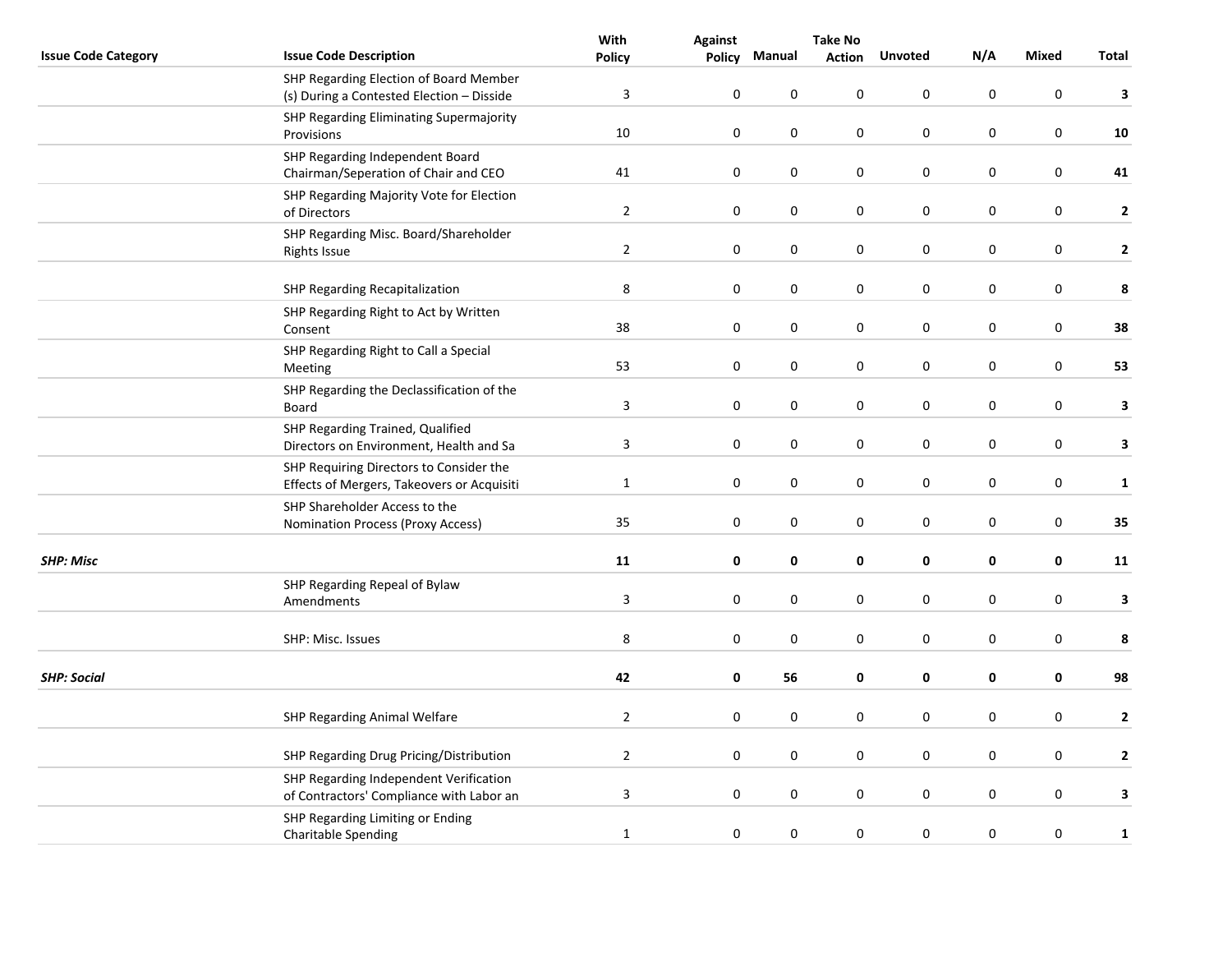|                            |                                                                                | With          | <b>Against</b> |             | <b>Take No</b> |                  |             |             |       |
|----------------------------|--------------------------------------------------------------------------------|---------------|----------------|-------------|----------------|------------------|-------------|-------------|-------|
| <b>Issue Code Category</b> | <b>Issue Code Description</b>                                                  | <b>Policy</b> | <b>Policy</b>  | Manual      | <b>Action</b>  | <b>Unvoted</b>   | N/A         | Mixed       | Total |
|                            | SHP Regarding Misc. Human/Political                                            |               |                |             |                |                  |             |             |       |
|                            | <b>Rights Policies</b>                                                         | 6             | $\mathbf 0$    | 0           | 0              | 0                | 0           | 0           | 6     |
|                            | SHP Regarding Misc. Labor                                                      |               |                |             |                |                  |             |             |       |
|                            | Issues/Policies                                                                | 1             | $\mathbf 0$    | 0           | 0              | 0                | 0           | 0           | 1     |
|                            | SHP Regarding Misc. Social Issue                                               | 10            | $\mathbf 0$    | 0           | 0              | 0                | $\mathbf 0$ | $\mathbf 0$ | 10    |
|                            | <b>SHP Regarding Plant Closings</b>                                            | 1             | $\mathbf 0$    | 0           | 0              | $\mathbf 0$      | 0           | 0           | 1     |
|                            | SHP Regarding Report on EEO                                                    | 9             | 0              | 0           | 0              | 0                | 0           | $\mathbf 0$ | 9     |
|                            | SHP Regarding Reporting on Company's<br>Compliance with International Human Ri | 3             | $\mathbf 0$    | $\mathbf 0$ | 0              | $\boldsymbol{0}$ | 0           | $\mathbf 0$ | 3     |
|                            | SHP Regarding Reviewing Charitable<br>Spending                                 | 1             | $\mathbf 0$    | 0           | 0              | 0                | 0           | 0           | 1     |
|                            | SHP Regarding Reviewing Operations in<br>Burma/The Sudan                       | 2             | $\mathbf 0$    | $\mathbf 0$ | 0              | 0                | 0           | 0           | 2     |
|                            | SHP Regarding Reviewing Political<br>Spending or Lobbying                      | 0             | $\mathbf 0$    | 56          | 0              | 0                | 0           | 0           | 56    |
|                            | SHP Regarding Tobacco/Alcohol                                                  | 1             | $\mathbf 0$    | 0           | 0              | 0                | 0           | 0           | 1     |

# Proposal Types – Votes Versus Glass Lewis

| <b>Issue Code Category</b>      | <b>Issue Code Description</b>                       | With<br><b>Glass Lewis</b> | <b>Against Glass</b><br>Lewis | <b>Take No</b><br><b>Action</b> | <b>Unvoted</b> | N/A          | Mixed       | Total |
|---------------------------------|-----------------------------------------------------|----------------------------|-------------------------------|---------------------------------|----------------|--------------|-------------|-------|
| <b>Total for all Categories</b> |                                                     | 10150                      | 168                           | 0                               | 0              | $\mathbf{2}$ | 0           | 10320 |
| <b>Audit/Financials</b>         |                                                     | 897                        | 1                             | $\mathbf 0$                     | 0              | 0            | 0           | 898   |
|                                 | Allocation of Profits/Dividends                     | 7                          | 0                             | $\mathbf 0$                     | $\mathbf 0$    | 0            | $\mathbf 0$ |       |
|                                 | Appointment of Auditor                              | 13                         | 0                             | $\mathbf 0$                     | $\mathbf 0$    | $\mathbf 0$  | $\mathbf 0$ | 13    |
|                                 | Appointment of Auditor and Authority to<br>Set Fees | 14                         | 0                             | $\mathbf 0$                     | 0              | $\mathbf 0$  | 0           | 14    |
|                                 | Appointment of Special Auditor                      |                            | 0                             | $\mathbf 0$                     | $\mathbf 0$    | $\mathbf 0$  | 0           |       |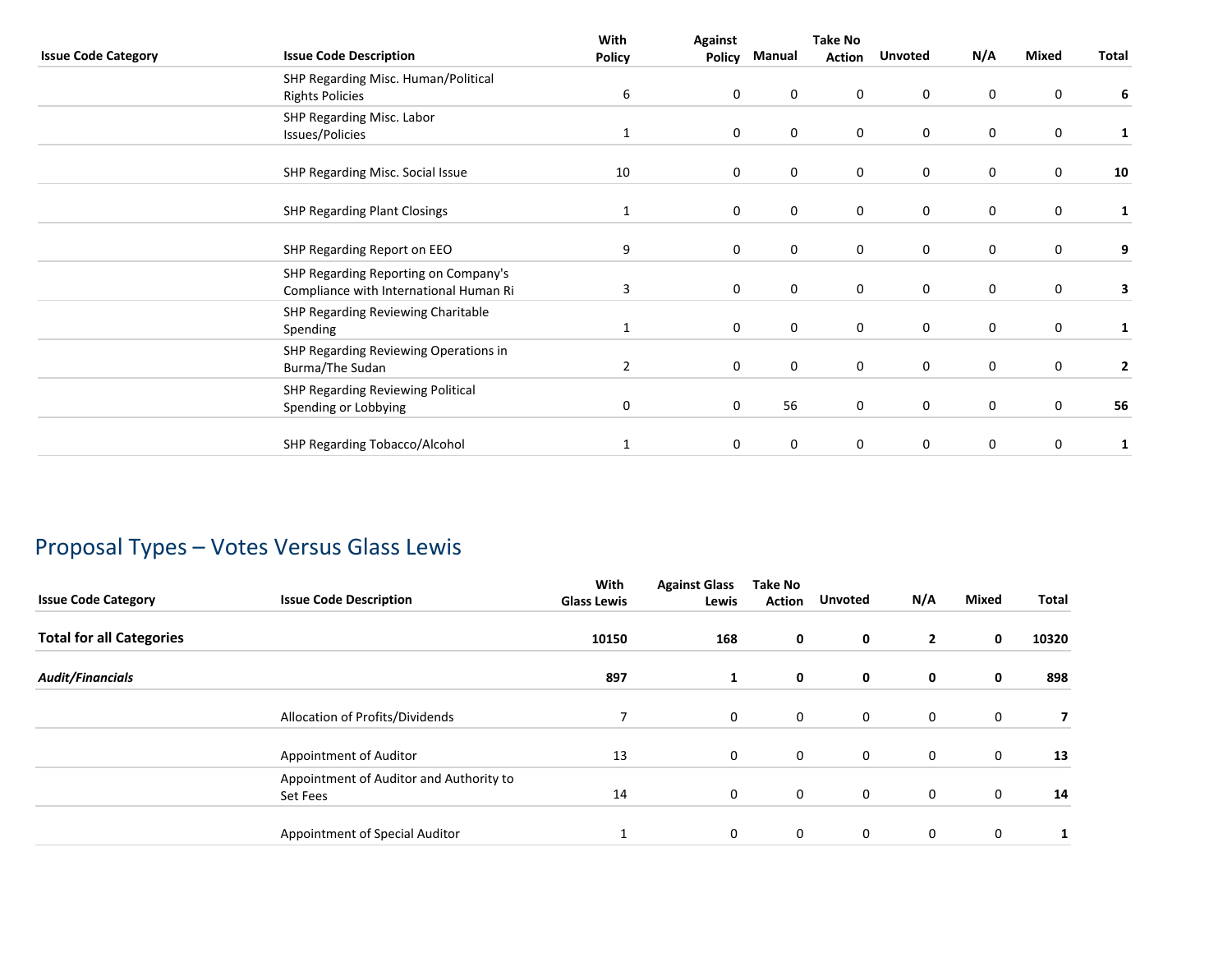|                            |                                                                              | With               | <b>Against Glass</b> | <b>Take No</b> |                  |                  |                  |                         |
|----------------------------|------------------------------------------------------------------------------|--------------------|----------------------|----------------|------------------|------------------|------------------|-------------------------|
| <b>Issue Code Category</b> | <b>Issue Code Description</b>                                                | <b>Glass Lewis</b> | Lewis                | <b>Action</b>  | <b>Unvoted</b>   | N/A              | <b>Mixed</b>     | Total                   |
|                            | Authority to Set Auditor's Fees                                              | 8                  | 0                    | 0              | 0                | 0                | $\pmb{0}$        | 8                       |
|                            | <b>Financial Statements</b>                                                  | 15                 | $\pmb{0}$            | 0              | 0                | 0                | 0                | 15                      |
|                            | <b>Ratification of Auditor</b>                                               | 839                | $\mathbf{1}$         | $\pmb{0}$      | $\boldsymbol{0}$ | $\boldsymbol{0}$ | $\pmb{0}$        | 840                     |
| <b>Board Related</b>       |                                                                              | 7376               | 117                  | 0              | 0                | 0                | 0                | 7493                    |
|                            | Change in Board Size                                                         | 5                  | $\pmb{0}$            | 0              | 0                | 0                | $\pmb{0}$        | 5                       |
|                            | Election of Board Committee Members                                          | 8                  | 0                    | 0              | 0                | $\boldsymbol{0}$ | 0                | 8                       |
|                            | Election of Board Member(s) During a<br>Contested Election - Management Nomi | $\overline{7}$     | $\pmb{0}$            | 0              | 0                | 0                | $\mathsf 0$      | $\overline{\mathbf{z}}$ |
|                            | <b>Election of Directors</b>                                                 | 7251               | 117                  | 0              | 0                | 0                | $\mathbf 0$      | 7368                    |
|                            | Election of Non-Principal Members<br>(Chairman, alternates)                  | $\overline{2}$     | $\pmb{0}$            | 0              | 0                | $\boldsymbol{0}$ | $\pmb{0}$        | $\overline{2}$          |
|                            | <b>Election of Subsidiary Directors</b>                                      | 67                 | 0                    | 0              | 0                | $\mathbf 0$      | 0                | 67                      |
|                            | Election of Supervisory Board                                                | 19                 | 0                    | 0              | 0                | $\boldsymbol{0}$ | $\boldsymbol{0}$ | 19                      |
|                            | Misc. Management Proposal Regarding<br>Board                                 | $\overline{7}$     | $\pmb{0}$            | 0              | 0                | $\mathbf 0$      | $\pmb{0}$        | $\overline{\mathbf{z}}$ |
|                            | Ratification of Board Acts - Legal                                           | $\overline{7}$     | 0                    | 0              | 0                | 0                | 0                | $\overline{\mathbf{z}}$ |
|                            | Ratification of Management Acts - Legal                                      | $\overline{3}$     | $\boldsymbol{0}$     | 0              | 0                | 0                | 0                | 3                       |
| <b>Capital Management</b>  |                                                                              | 77                 | 0                    | 0              | 0                | 0                | $\pmb{0}$        | 77                      |
|                            | Authority to Issue Shares w/ Preemptive<br>Rights                            | 15                 | 0                    | 0              | 0                | $\mathbf 0$      | $\pmb{0}$        | 15                      |
|                            | Authority to Issue Shares w/o<br>Preemptive Rights                           | 17                 | 0                    | 0              | 0                | 0                | $\mathsf 0$      | 17                      |
|                            | Authority to Repurchase Shares                                               | 12                 | $\boldsymbol{0}$     | 0              | 0                | 0                | $\boldsymbol{0}$ | 12                      |
|                            | <b>Cancellation of Authorized Stock</b>                                      | $\mathbf{3}$       | $\mathbf 0$          | 0              | 0                | 0                | 0                | 3                       |
|                            | Decrease in Authorized Common Stock                                          | $\mathbf{1}$       | $\pmb{0}$            | 0              | 0                | $\pmb{0}$        | $\pmb{0}$        | $\mathbf{1}$            |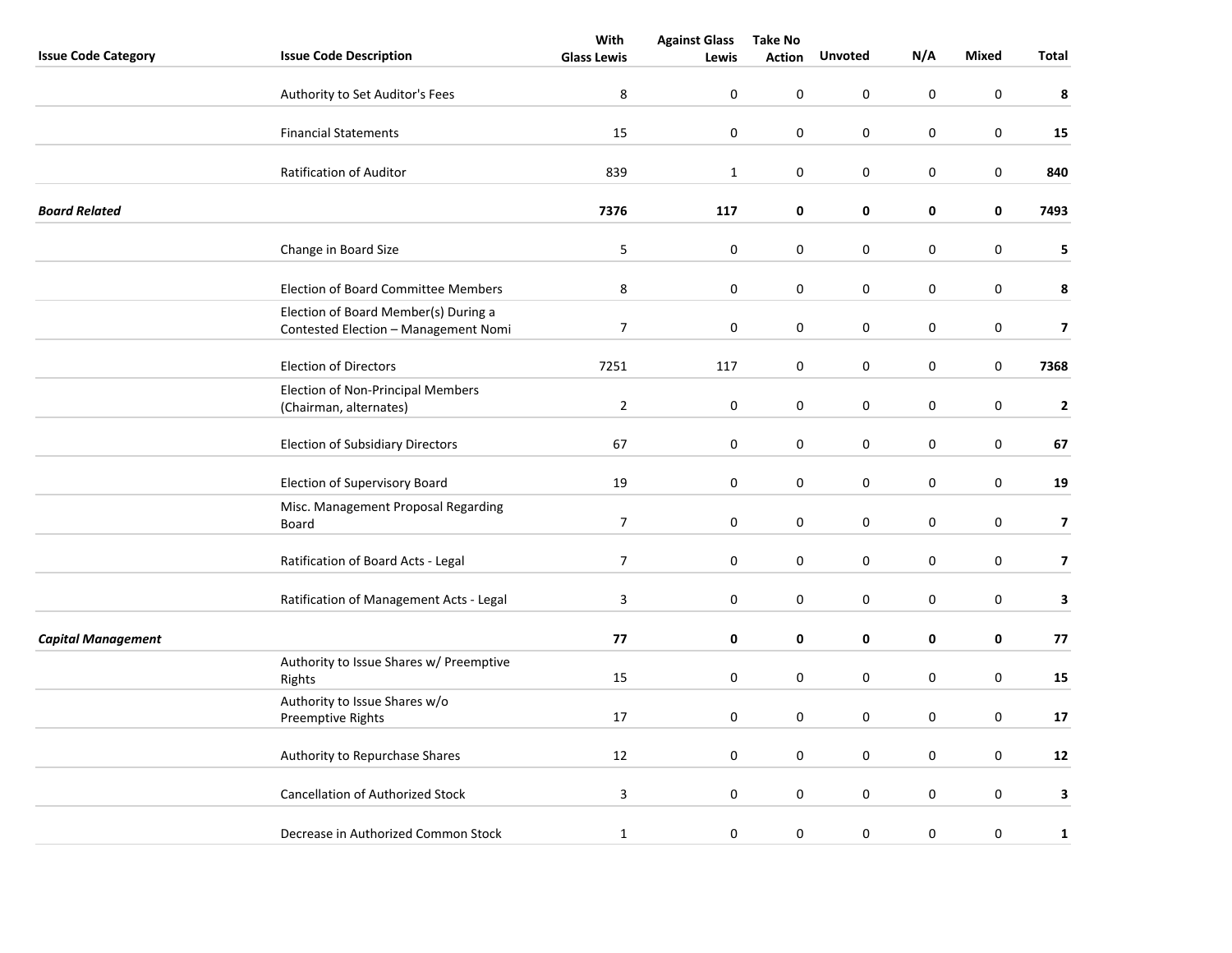|                                    |                                                               | With                    | <b>Against Glass</b> | <b>Take No</b> |                  |                  |                  |                |
|------------------------------------|---------------------------------------------------------------|-------------------------|----------------------|----------------|------------------|------------------|------------------|----------------|
| <b>Issue Code Category</b>         | <b>Issue Code Description</b>                                 | <b>Glass Lewis</b>      | Lewis                | <b>Action</b>  | <b>Unvoted</b>   | N/A              | <b>Mixed</b>     | Total          |
|                                    | <b>Elimination of Dual Class Stock</b>                        | $\mathbf{1}$            | $\mathbf 0$          | 0              | 0                | 0                | 0                | $\mathbf{1}$   |
|                                    | Increase in Authorized Capital                                | $\overline{2}$          | $\mathbf 0$          | 0              | 0                | 0                | 0                | $\overline{2}$ |
|                                    | Increase in Authorized Common Stock                           | 13                      | 0                    | 0              | 0                | 0                | $\mathbf 0$      | 13             |
|                                    | <b>Issuance of Common Stock</b>                               | $\mathbf 1$             | $\boldsymbol{0}$     | 0              | 0                | 0                | $\mathbf 0$      | $\mathbf{1}$   |
|                                    | <b>Issuance of Repurchased Shares</b>                         | 6                       | $\mathbf 0$          | 0              | 0                | 0                | $\mathsf 0$      | $\bf 6$        |
|                                    | Issuance of Stock w/out Preemptive<br>Rights                  | $\mathbf{1}$            | 0                    | 0              | 0                | 0                | $\mathbf 0$      | $\mathbf{1}$   |
|                                    | <b>Reduction in Share Premium Account</b>                     | $\mathbf{1}$            | $\mathbf 0$          | 0              | 0                | 0                | 0                | $\mathbf{1}$   |
|                                    | Reverse Stock Split                                           | $\overline{2}$          | $\boldsymbol{0}$     | 0              | 0                | 0                | $\boldsymbol{0}$ | $\mathbf{2}$   |
|                                    | <b>Stock Split</b>                                            | $\overline{2}$          | $\pmb{0}$            | 0              | 0                | 0                | 0                | $\mathbf{2}$   |
| <b>Changes to Company Statutes</b> |                                                               | 133                     | 4                    | 0              | 0                | 0                | $\pmb{0}$        | 137            |
|                                    | Adoption of Advance Notice<br>Requirement                     | $\overline{2}$          | 0                    | 0              | 0                | 0                | $\boldsymbol{0}$ | $\mathbf{2}$   |
|                                    | Adoption of Majority Vote for Election of<br><b>Directors</b> | $\overline{4}$          | $\mathbf 0$          | 0              | 0                | 0                | 0                | 4              |
|                                    | Amend Articles, Constitution, Bylaws -<br><b>Bundled</b>      | $\overline{\mathbf{3}}$ | $\boldsymbol{0}$     | 0              | $\boldsymbol{0}$ | 0                | $\boldsymbol{0}$ | 3              |
|                                    | Amendment to Share Class Rights                               | $\mathbf{1}$            | $\boldsymbol{0}$     | 0              | 0                | 0                | 0                | $\mathbf{1}$   |
|                                    | Amendments to Articles, Constitution,<br><b>Bylaws</b>        | $\overline{2}$          | $\boldsymbol{0}$     | 0              | 0                | 0                | $\boldsymbol{0}$ | $\mathbf{2}$   |
|                                    | Amendments to Charter/Bylaw - Bundled                         | $\overline{2}$          | 0                    | $\pmb{0}$      | 0                | $\pmb{0}$        | $\boldsymbol{0}$ | $\mathbf{2}$   |
|                                    | Article Amendments - Proxy Access                             | 8                       | $\mathbf 0$          | 0              | 0                | 0                | $\mathsf 0$      | 8              |
|                                    | Change in State of Incorporation                              | $\overline{2}$          | 0                    | 0              | 0                | 0                | $\pmb{0}$        | $\mathbf{2}$   |
|                                    | Company Name Change                                           | $\mathbf{3}$            | $\boldsymbol{0}$     | 0              | 0                | 0                | $\boldsymbol{0}$ | 3              |
|                                    | Elimination of Cumulative Voting                              | 0                       | $\mathbf 1$          | 0              | 0                | $\boldsymbol{0}$ | 0                | $\mathbf{1}$   |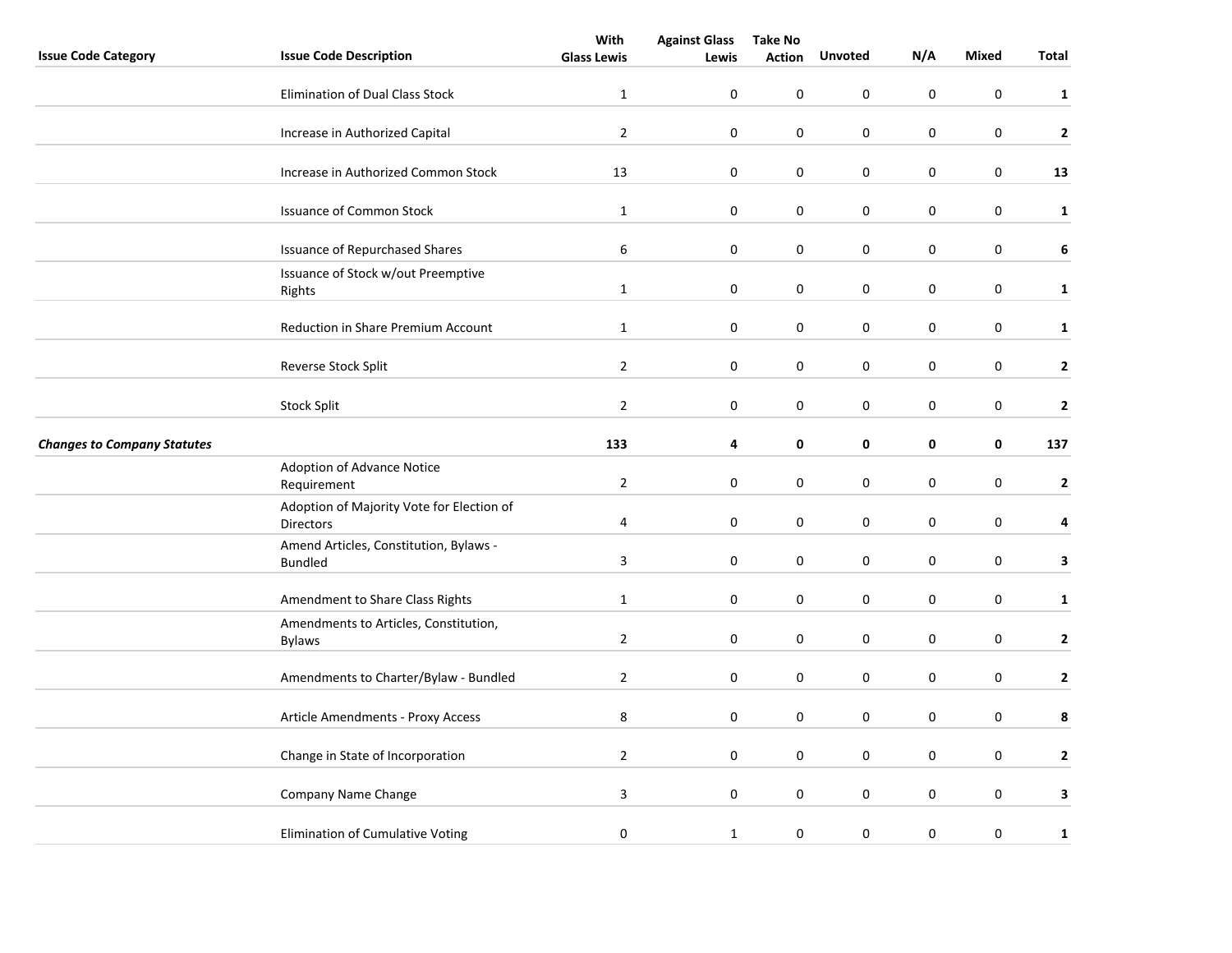|                            |                                             | With               | <b>Against Glass</b> | <b>Take No</b> |                  |             |                  |                         |
|----------------------------|---------------------------------------------|--------------------|----------------------|----------------|------------------|-------------|------------------|-------------------------|
| <b>Issue Code Category</b> | <b>Issue Code Description</b>               | <b>Glass Lewis</b> | Lewis                | <b>Action</b>  | <b>Unvoted</b>   | N/A         | <b>Mixed</b>     | Total                   |
|                            | Elimination of Supermajority                |                    |                      |                |                  |             |                  |                         |
|                            | Requirement                                 | 32                 | 3                    | 0              | $\boldsymbol{0}$ | $\pmb{0}$   | $\boldsymbol{0}$ | 35                      |
|                            |                                             |                    |                      |                |                  |             |                  |                         |
|                            | Misc. Article Amendments                    | 27                 | 0                    | 0              | $\pmb{0}$        | $\pmb{0}$   | 0                | 27                      |
|                            |                                             |                    |                      |                |                  |             |                  |                         |
|                            | Reincorporation                             | $\mathbf{1}$       | 0                    | 0              | $\mathsf 0$      | $\pmb{0}$   | $\pmb{0}$        | $\mathbf{1}$            |
|                            |                                             |                    |                      |                |                  |             |                  |                         |
|                            | Repeal of Classified Board                  | 22                 | $\pmb{0}$            | 0              | 0                | $\pmb{0}$   | 0                | 22                      |
|                            | Restoration of Right to Call a Special      |                    |                      |                |                  |             |                  |                         |
|                            | Meeting                                     | 17                 | $\boldsymbol{0}$     | 0              | 0                | $\pmb{0}$   | $\boldsymbol{0}$ | 17                      |
|                            |                                             |                    |                      |                |                  |             |                  |                         |
|                            | Restoration of Written Consent              | $\overline{2}$     | $\pmb{0}$            | 0              | 0                | $\pmb{0}$   | $\boldsymbol{0}$ | $\mathbf{2}$            |
|                            |                                             |                    |                      |                |                  |             |                  |                         |
|                            | Technical Amendments to Charter/Bylaw       | 5                  | $\pmb{0}$            | 0              | $\pmb{0}$        | $\pmb{0}$   | $\boldsymbol{0}$ | 5                       |
|                            |                                             |                    |                      |                |                  |             |                  |                         |
| Compensation               |                                             | 1201               | 6                    | 0              | 0                | $\pmb{0}$   | 0                | 1207                    |
|                            |                                             |                    |                      |                |                  |             |                  |                         |
|                            | Adoption of Deferred Compensation Plan      | $\mathbf{2}$       | 0                    | 0              | 0                | $\mathbf 0$ | 0                | $\mathbf{2}$            |
|                            | Adoption of Director Equity                 |                    |                      |                |                  |             |                  |                         |
|                            | <b>Compensation Plan</b>                    | $\overline{7}$     | $\boldsymbol{0}$     | 0              | 0                | $\pmb{0}$   | $\pmb{0}$        | $\overline{\mathbf{z}}$ |
|                            |                                             |                    |                      |                |                  |             |                  |                         |
|                            | Adoption of Employee Stock Purchase<br>Plan | 21                 | $\pmb{0}$            | 0              | $\pmb{0}$        | $\pmb{0}$   | $\pmb{0}$        | 21                      |
|                            |                                             |                    |                      |                |                  |             |                  |                         |
|                            | Adoption of Equity Compensation Plan        | 58                 | 4                    | 0              | $\pmb{0}$        | $\pmb{0}$   | 0                | 62                      |
|                            |                                             |                    |                      |                |                  |             |                  |                         |
|                            | Adoption of Restricted Stock Plan           | $\overline{2}$     | $\boldsymbol{0}$     | 0              | $\mathsf 0$      | $\pmb{0}$   | $\boldsymbol{0}$ | $\mathbf{2}$            |
|                            |                                             |                    |                      |                |                  |             |                  |                         |
|                            | Advisory Vote on Executive                  | 815                |                      | 0              | $\mathsf 0$      | $\pmb{0}$   | $\boldsymbol{0}$ |                         |
|                            | Compensation                                |                    | $\mathbf{1}$         |                |                  |             |                  | 816                     |
|                            |                                             | $30\,$             |                      |                |                  |             |                  | 30                      |
|                            | Advisory Vote on Severance                  |                    | 0                    | 0              | 0                | $\pmb{0}$   | 0                |                         |
|                            |                                             |                    |                      |                |                  |             |                  |                         |
|                            | Amendment to Bonus/162(m) Plan              | 14                 | 0                    | 0              | 0                | $\mathbf 0$ | 0                | 14                      |
|                            | Amendment to Director Equity                |                    |                      |                |                  |             |                  |                         |
|                            | <b>Compensation Plan</b>                    | $\,6\,$            | $\boldsymbol{0}$     | 0              | 0                | $\pmb{0}$   | $\boldsymbol{0}$ | 6                       |
|                            | Amendment to Employee Stock Purchase        |                    |                      |                |                  |             |                  |                         |
|                            | Plan                                        | 19                 | $\mathbf{1}$         | 0              | 0                | $\pmb{0}$   | $\boldsymbol{0}$ | 20                      |
|                            | Amendment to Equity Compensation            |                    |                      |                |                  |             |                  |                         |
|                            | Plan                                        | 95                 | $\boldsymbol{0}$     | 0              | $\pmb{0}$        | $\pmb{0}$   | $\boldsymbol{0}$ | 95                      |
|                            |                                             |                    |                      |                |                  |             |                  |                         |
|                            | Amendment to Stock Option Plan              | $\overline{2}$     | $\boldsymbol{0}$     | 0              | 0                | $\pmb{0}$   | 0                | $\mathbf{2}$            |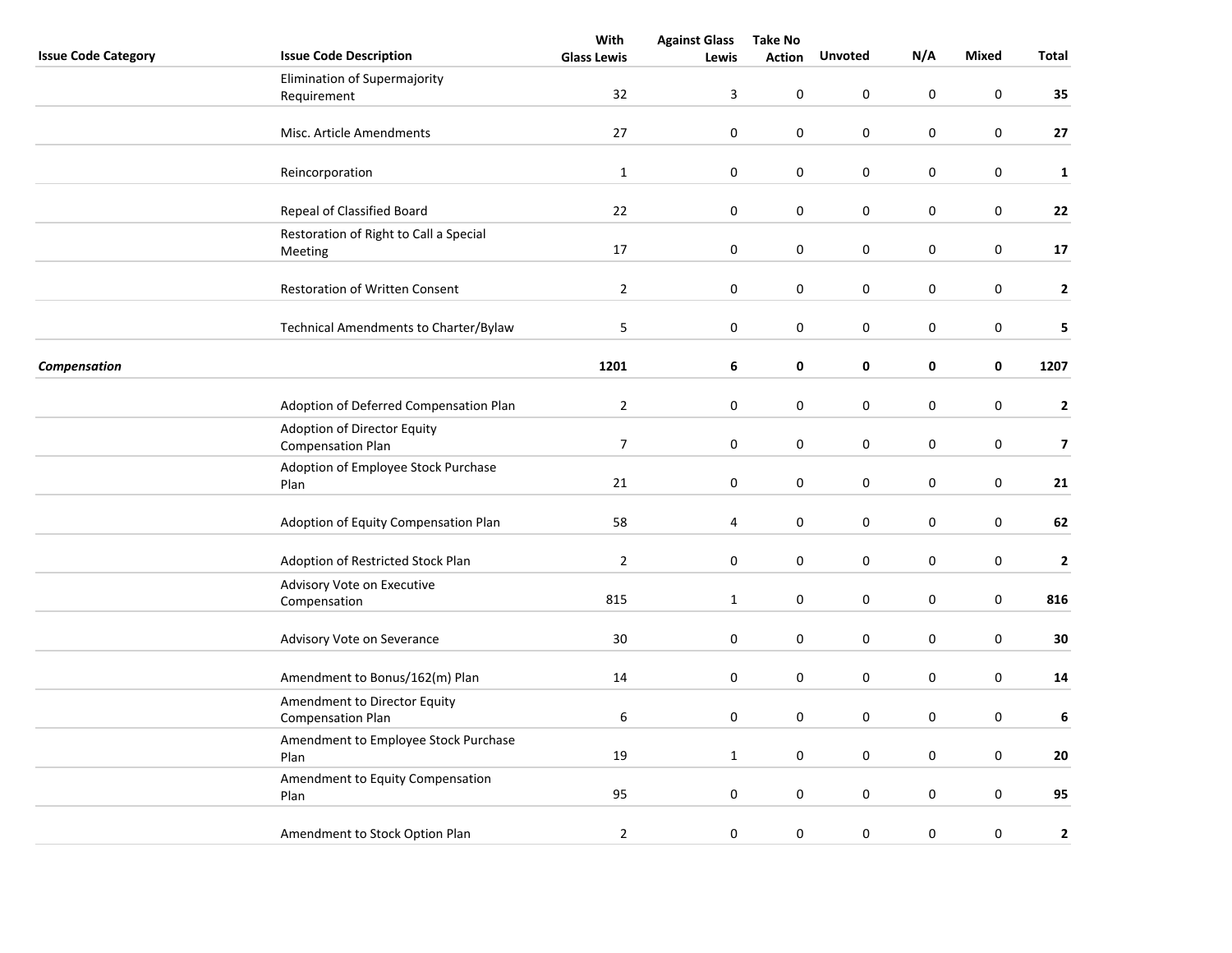|                               |                                                                  | With               | <b>Against Glass</b> | <b>Take No</b> |                  |                  |                  |              |
|-------------------------------|------------------------------------------------------------------|--------------------|----------------------|----------------|------------------|------------------|------------------|--------------|
| <b>Issue Code Category</b>    | <b>Issue Code Description</b>                                    | <b>Glass Lewis</b> | Lewis                | <b>Action</b>  | <b>Unvoted</b>   | N/A              | <b>Mixed</b>     | Total        |
|                               | Amendment to Stock Purchase Plan                                 | $\mathbf{1}$       | $\mathbf 0$          | 0              | 0                | $\pmb{0}$        | $\pmb{0}$        | $\mathbf{1}$ |
|                               | Bonus/162(m) Plan                                                | $\mathbf{3}$       | $\boldsymbol{0}$     | 0              | 0                | $\pmb{0}$        | $\boldsymbol{0}$ | 3            |
|                               | Capital Proposal to Implement Equity<br><b>Compensation Plan</b> | $\overline{2}$     | $\boldsymbol{0}$     | 0              | $\boldsymbol{0}$ | 0                | $\boldsymbol{0}$ | $\mathbf{2}$ |
|                               | Directors' Fees                                                  | $\mathbf{3}$       | $\boldsymbol{0}$     | 0              | $\boldsymbol{0}$ | $\boldsymbol{0}$ | $\pmb{0}$        | 3            |
|                               | Remuneration Report (Retrospective)                              | 8                  | $\boldsymbol{0}$     | 0              | 0                | 0                | $\pmb{0}$        | 8            |
|                               | Say When on Pay                                                  | 113                | 0                    | 0              | 0                | 0                | 0                | 113          |
| <b>M&amp;A</b>                |                                                                  | 43                 | 0                    | 0              | 0                | 0                | 0                | 43           |
|                               | Liquidation of the Company                                       | $\overline{2}$     | $\boldsymbol{0}$     | 0              | $\boldsymbol{0}$ | $\pmb{0}$        | $\pmb{0}$        | $\mathbf{2}$ |
|                               | Merger/Acquisition                                               | 36                 | $\pmb{0}$            | 0              | 0                | 0                | 0                | 36           |
|                               | Restructuring/Reorganization                                     | $\mathbf{3}$       | $\pmb{0}$            | 0              | $\pmb{0}$        | 0                | $\pmb{0}$        | 3            |
|                               | Sale of Assets                                                   | $\overline{2}$     | 0                    | 0              | 0                | 0                | $\pmb{0}$        | $\mathbf{2}$ |
| <b>Meeting Administration</b> |                                                                  | 48                 | 0                    | 0              | 0                | 0                | 0                | 48           |
|                               | Right to Adjourn Meeting                                         | 39                 | 0                    | 0              | 0                | 0                | 0                | 39           |
|                               | Routine Meeting Item                                             | $\mathbf{3}$       | $\mathbf 0$          | $\pmb{0}$      | 0                | $\pmb{0}$        | $\pmb{0}$        | 3            |
|                               | <b>Transact Other Business</b>                                   | $\mathbf{3}$       | 0                    | 0              | 0                | 0                | $\pmb{0}$        | $\mathbf{3}$ |
|                               | <b>Transaction of Other Business</b>                             | $\mathbf{3}$       | 0                    | 0              | 0                | 0                | $\pmb{0}$        | $\mathbf{3}$ |
| <b>Other</b>                  |                                                                  | 3                  | 0                    | 0              | 0                | $\mathbf{2}$     | 0                | 5            |
|                               | Approval of Political Donation                                   | $\overline{2}$     | $\mathbf 0$          | 0              | 0                | $\pmb{0}$        | $\pmb{0}$        | $\mathbf{2}$ |
|                               | Declaration of Material Interest                                 | $\pmb{0}$          | $\boldsymbol{0}$     | 0              | 0                | $\mathbf{2}$     | $\pmb{0}$        | $\mathbf{2}$ |
|                               | Misc. Management Proposal                                        | $\mathbf{1}$       | $\pmb{0}$            | 0              | 0                | $\boldsymbol{0}$ | $\boldsymbol{0}$ | $\mathbf 1$  |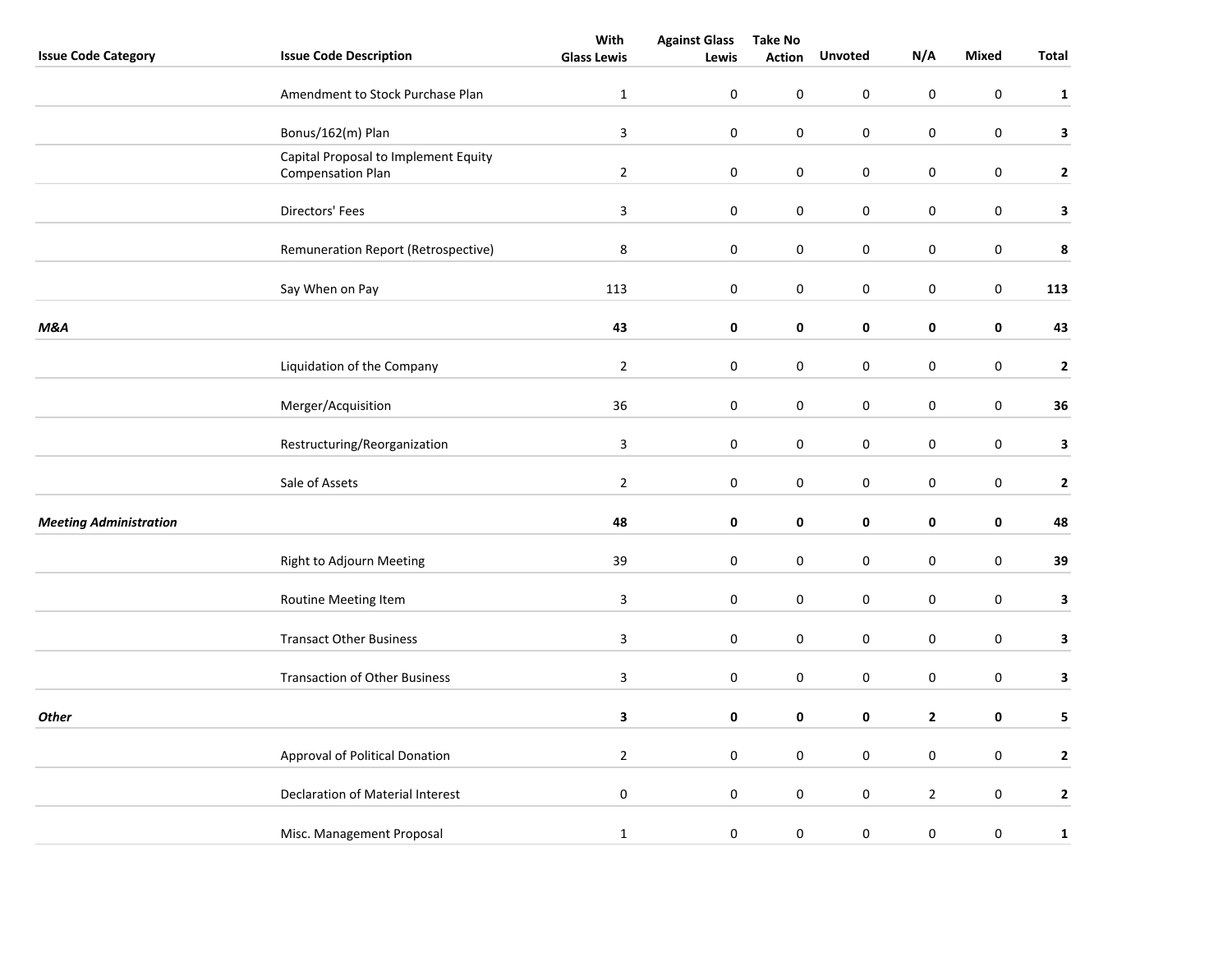|                            |                                                | With               | <b>Against Glass</b> | <b>Take No</b> |                |             |                  |                         |
|----------------------------|------------------------------------------------|--------------------|----------------------|----------------|----------------|-------------|------------------|-------------------------|
| <b>Issue Code Category</b> | <b>Issue Code Description</b>                  | <b>Glass Lewis</b> | Lewis                | <b>Action</b>  | <b>Unvoted</b> | N/A         | <b>Mixed</b>     | Total                   |
| <b>SHP: Compensation</b>   |                                                | 31                 | 12                   | $\pmb{0}$      | 0              | $\mathbf 0$ | $\mathbf 0$      | 43                      |
|                            | SHP Recoupment of Unearned Bonuses             |                    |                      |                |                |             |                  |                         |
|                            | (Clawback)                                     | $\boldsymbol{7}$   | $\pmb{0}$            | $\pmb{0}$      | $\pmb{0}$      | $\pmb{0}$   | $\pmb{0}$        | $\overline{\mathbf{z}}$ |
|                            | SHP Regarding Linking Executive Pay to         |                    |                      |                |                |             |                  |                         |
|                            | Social Criteria                                | $\mathbf{1}$       | $10\,$               | 0              | $\mathbf 0$    | $\mathbf 0$ | $\mathbf 0$      | 11                      |
|                            | SHP Regarding Misc. Compensation               | $\sqrt{5}$         | 0                    | $\mathbf 0$    | $\mathbf 0$    | $\mathbf 0$ | $\mathbf 0$      | 5                       |
|                            | SHP Regarding Race and/or Gender Pay           |                    |                      |                |                |             |                  |                         |
|                            | <b>Equity Report</b>                           | 4                  | $\overline{2}$       | $\pmb{0}$      | $\pmb{0}$      | $\mathbf 0$ | $\mathbf 0$      | 6                       |
|                            | SHP Regarding Report on Ratio Between          |                    |                      |                |                |             |                  |                         |
|                            | CEO and Employee Pay                           | $\overline{2}$     | $\mathbf 0$          | 0              | $\mathbf 0$    | $\mathbf 0$ | $\pmb{0}$        | $\mathbf{2}$            |
|                            | SHP Regarding Restricting Executive            |                    |                      |                |                |             |                  |                         |
|                            | Compensation                                   | 12                 | $\mathbf 0$          | $\pmb{0}$      | $\mathbf 0$    | $\pmb{0}$   | $\boldsymbol{0}$ | 12                      |
| <b>SHP: Environment</b>    |                                                | 40                 | 8                    | 0              | 0              | $\mathbf 0$ | $\mathbf 0$      | 48                      |
|                            | SHP Regarding Adoption of                      |                    |                      |                |                |             |                  |                         |
|                            | <b>Comprehensive Recycling Strategies</b>      | $\pmb{0}$          | $\mathbf{3}$         | $\pmb{0}$      | 0              | $\pmb{0}$   | $\mathbf 0$      | 3                       |
|                            | SHP Regarding Environmental Report             | $\boldsymbol{9}$   | $\pmb{0}$            | $\pmb{0}$      | $\pmb{0}$      | $\pmb{0}$   | $\boldsymbol{0}$ | 9                       |
|                            | SHP Regarding Formation of                     |                    |                      |                |                |             |                  |                         |
|                            | Environmental/Social Committee of the          | $\mathbf{1}$       | 3                    | 0              | 0              | $\pmb{0}$   | $\mathbf 0$      | 4                       |
|                            | SHP Regarding Misc.                            |                    |                      |                |                |             |                  |                         |
|                            | Energy/Environmental Issues                    | $\boldsymbol{7}$   | $\pmb{0}$            | $\pmb{0}$      | $\pmb{0}$      | $\pmb{0}$   | $\pmb{0}$        | $\overline{7}$          |
|                            | SHP Regarding Report/Action on Climate         |                    |                      |                |                |             |                  |                         |
|                            | Change                                         | $\boldsymbol{6}$   | $\mathbf{1}$         | 0              | $\mathbf 0$    | $\mathbf 0$ | $\boldsymbol{0}$ | $\overline{\mathbf{z}}$ |
|                            | SHP Regarding Reporting and Reducing           |                    |                      |                |                |             |                  |                         |
|                            | <b>Greenhouse Gas Emissions</b>                | $\,8\,$            | $\pmb{0}$            | $\pmb{0}$      | 0              | $\pmb{0}$   | $\pmb{0}$        | 8                       |
|                            | SHP Regarding Review Energy Efficiency         | $\overline{3}$     | $\pmb{0}$            | $\pmb{0}$      | $\mathbf 0$    | $\pmb{0}$   | $\boldsymbol{0}$ | 3                       |
|                            | & Renewables                                   |                    |                      |                |                |             |                  |                         |
|                            | SHP Regarding Review Nuclear<br>Facility/Waste | $\pmb{0}$          | $\mathbf{1}$         | $\pmb{0}$      | 0              | $\pmb{0}$   | $\mathbf 0$      | $\mathbf{1}$            |
|                            |                                                |                    |                      |                |                |             |                  |                         |
|                            | SHP Regarding Sustainability Report            | 6                  | $\pmb{0}$            | 0              | $\mathbf 0$    | $\pmb{0}$   | $\boldsymbol{0}$ | 6                       |
| <b>SHP: Governance</b>     |                                                | 209                | 3                    | 0              | 0              | 0           | $\mathbf 0$      | 212                     |
|                            |                                                |                    |                      |                |                |             |                  |                         |
|                            | SHP Regarding Board Composition                | $\mathsf S$        | $\mathbf 0$          | $\mathbf 0$    | $\mathbf 0$    | $\mathbf 0$ | $\mathbf 0$      | 5                       |
|                            | SHP Regarding Counting Shareholder             |                    |                      |                |                |             |                  |                         |
|                            | Votes                                          | $\mathbf{1}$       | $\mathbf 0$          | 0              | 0              | $\mathbf 0$ | $\mathbf 0$      | $\mathbf{1}$            |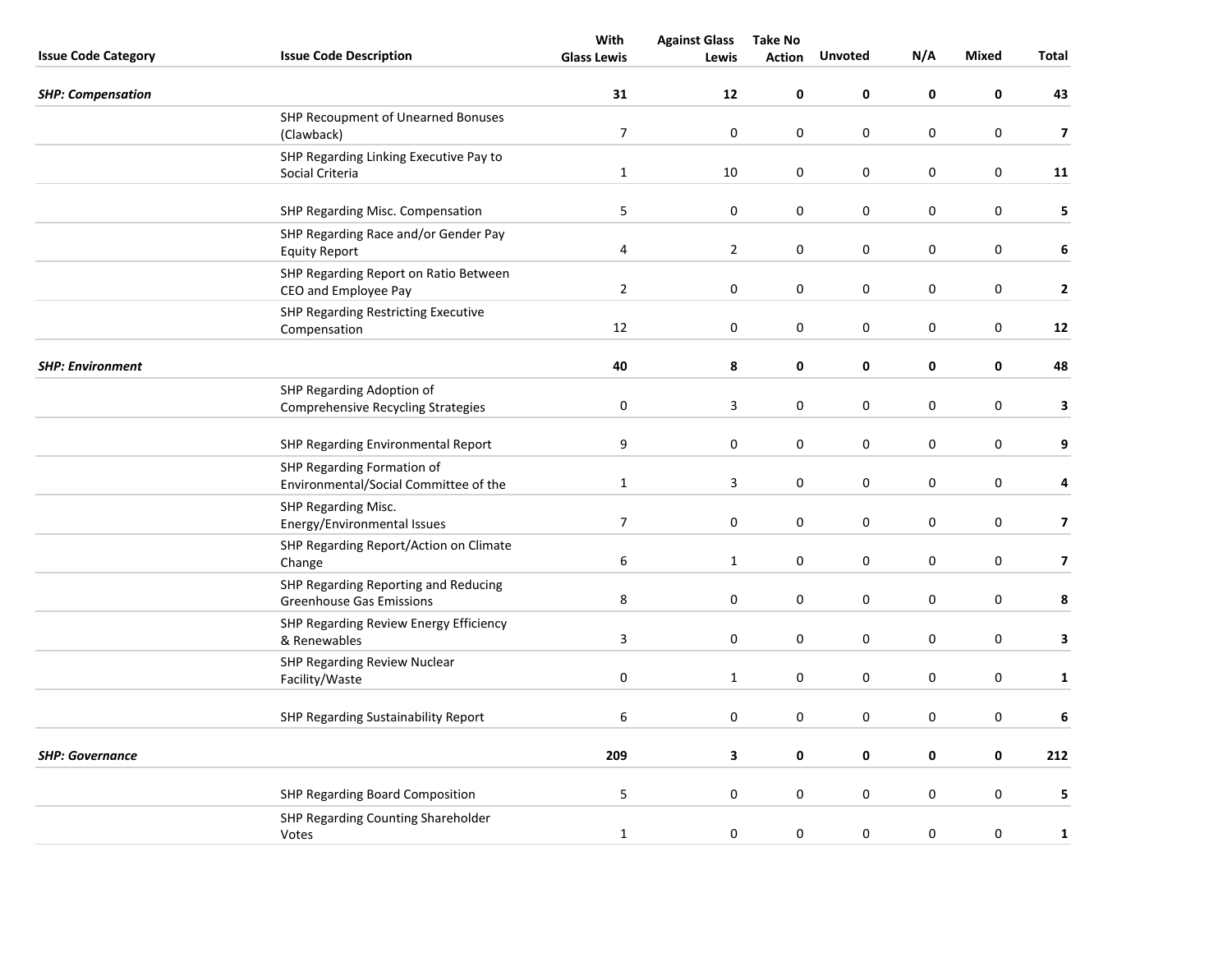|                            |                                                                                       | With               | <b>Against Glass</b>    | <b>Take No</b>   |                |                  |              |                         |
|----------------------------|---------------------------------------------------------------------------------------|--------------------|-------------------------|------------------|----------------|------------------|--------------|-------------------------|
| <b>Issue Code Category</b> | <b>Issue Code Description</b>                                                         | <b>Glass Lewis</b> | Lewis                   | <b>Action</b>    | <b>Unvoted</b> | N/A              | <b>Mixed</b> | Total                   |
|                            | SHP Regarding Cumulative Voting                                                       | $\pmb{0}$          | $\overline{\mathbf{3}}$ | $\pmb{0}$        | $\mathsf 0$    | $\pmb{0}$        | $\pmb{0}$    | 3                       |
|                            | <b>SHP Regarding Director Tenure</b>                                                  | $\mathbf 2$        | $\boldsymbol{0}$        | $\pmb{0}$        | 0              | $\pmb{0}$        | $\pmb{0}$    | $\mathbf{2}$            |
|                            | SHP Regarding Directors' Roles in<br>Corporate Strategy                               | $\overline{2}$     | 0                       | 0                | 0              | $\mathbf 0$      | $\pmb{0}$    | $\mathbf{2}$            |
|                            | SHP Regarding Election of Board Member<br>(s) During a Contested Election - Disside   | 3                  | 0                       | 0                | 0              | $\mathbf 0$      | $\pmb{0}$    | 3                       |
|                            | SHP Regarding Eliminating Supermajority<br>Provisions                                 | 10                 | $\boldsymbol{0}$        | $\pmb{0}$        | $\pmb{0}$      | $\pmb{0}$        | $\pmb{0}$    | 10                      |
|                            | SHP Regarding Independent Board<br>Chairman/Seperation of Chair and CEO               | 41                 | 0                       | 0                | 0              | $\mathbf 0$      | $\mathbf 0$  | 41                      |
|                            | SHP Regarding Majority Vote for Election<br>of Directors                              | $\overline{2}$     | $\pmb{0}$               | 0                | 0              | $\mathbf 0$      | $\pmb{0}$    | $\overline{2}$          |
|                            | SHP Regarding Misc. Board/Shareholder<br><b>Rights Issue</b>                          | $\overline{2}$     | $\pmb{0}$               | $\pmb{0}$        | 0              | 0                | $\pmb{0}$    | $\mathbf{2}$            |
|                            | SHP Regarding Recapitalization                                                        | 8                  | $\boldsymbol{0}$        | $\pmb{0}$        | 0              | $\pmb{0}$        | $\pmb{0}$    | 8                       |
|                            | SHP Regarding Right to Act by Written<br>Consent                                      | 38                 | $\boldsymbol{0}$        | $\pmb{0}$        | $\mathsf 0$    | $\boldsymbol{0}$ | $\pmb{0}$    | 38                      |
|                            | SHP Regarding Right to Call a Special<br>Meeting                                      | 53                 | 0                       | 0                | 0              | 0                | $\pmb{0}$    | 53                      |
|                            | SHP Regarding the Declassification of the<br>Board                                    | $\overline{3}$     | $\boldsymbol{0}$        | $\boldsymbol{0}$ | $\mathsf 0$    | $\pmb{0}$        | $\pmb{0}$    | $\overline{\mathbf{3}}$ |
|                            | SHP Regarding Trained, Qualified<br>Directors on Environment, Health and Sa           | $\overline{3}$     | $\boldsymbol{0}$        | $\boldsymbol{0}$ | 0              | $\pmb{0}$        | $\pmb{0}$    | 3                       |
|                            | SHP Requiring Directors to Consider the<br>Effects of Mergers, Takeovers or Acquisiti | $\mathbf{1}$       | $\boldsymbol{0}$        | $\boldsymbol{0}$ | 0              | $\pmb{0}$        | $\pmb{0}$    | $\mathbf{1}$            |
|                            | SHP Shareholder Access to the<br>Nomination Process (Proxy Access)                    | 35                 | $\boldsymbol{0}$        | $\pmb{0}$        | $\mathsf 0$    | $\boldsymbol{0}$ | $\pmb{0}$    | 35                      |
| <b>SHP: Misc</b>           |                                                                                       | 10                 | $\mathbf{1}$            | 0                | 0              | $\pmb{0}$        | $\pmb{0}$    | 11                      |
|                            | SHP Regarding Repeal of Bylaw<br>Amendments                                           | $\overline{2}$     | $\mathbf{1}$            | $\pmb{0}$        | $\mathsf 0$    | $\pmb{0}$        | $\pmb{0}$    | 3                       |
|                            | SHP: Misc. Issues                                                                     | 8                  | 0                       | $\pmb{0}$        | 0              | $\mathbf 0$      | $\pmb{0}$    | 8                       |
| <b>SHP: Social</b>         |                                                                                       | 82                 | 16                      | 0                | 0              | 0                | 0            | 98                      |
|                            | SHP Regarding Animal Welfare                                                          | 0                  | $\overline{2}$          | $\pmb{0}$        | 0              | 0                | $\pmb{0}$    | $\mathbf 2$             |